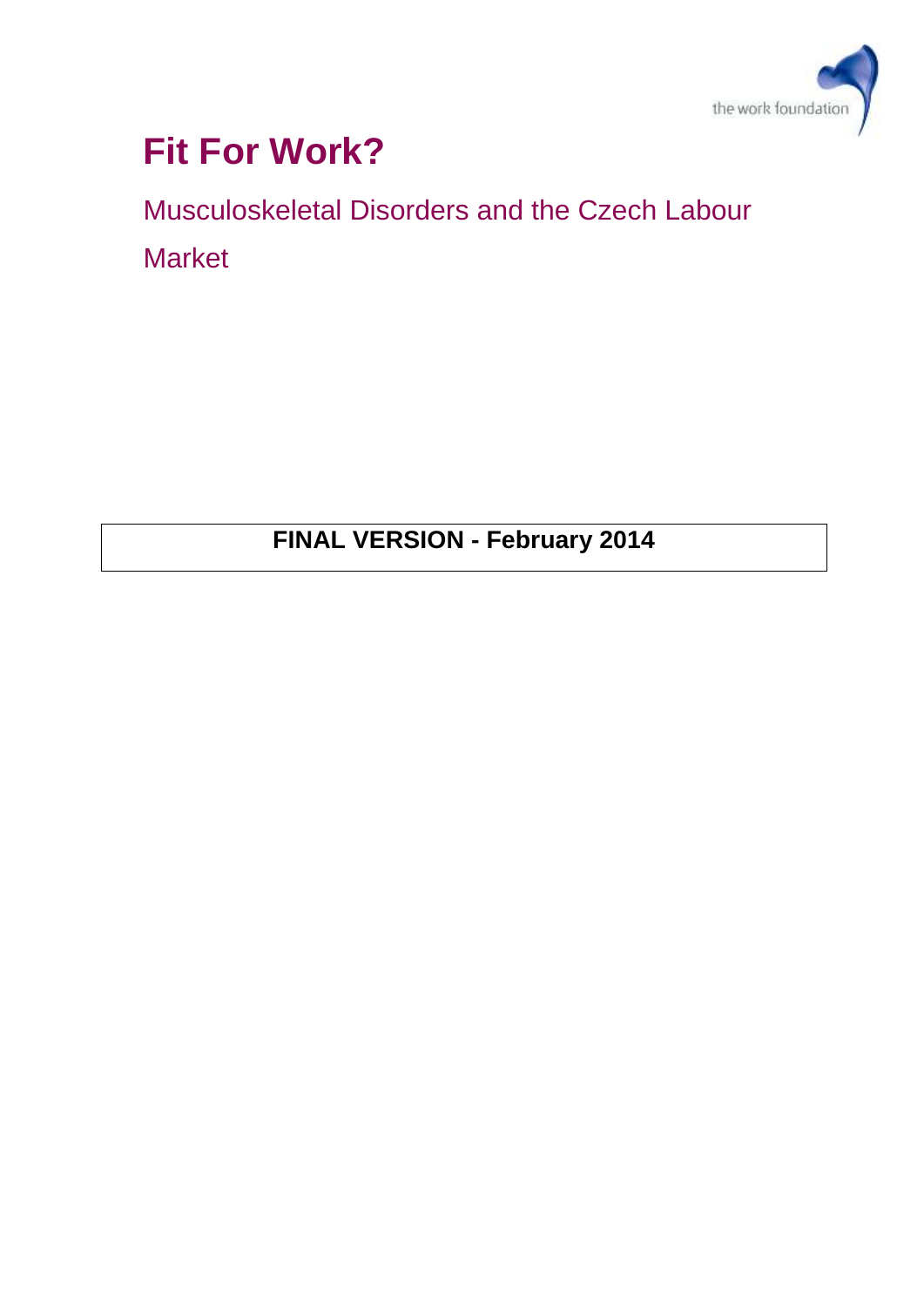# **Contents**

| 1              |       |  |  |
|----------------|-------|--|--|
| $\overline{2}$ |       |  |  |
|                | 2.1   |  |  |
|                | 2.2   |  |  |
|                | 2.3   |  |  |
|                | 2.4   |  |  |
|                | 2.5   |  |  |
| 3              |       |  |  |
|                | 3.1   |  |  |
|                | 3.2   |  |  |
|                | 3.2.1 |  |  |
|                | 3.2.2 |  |  |
|                | 3.2.3 |  |  |
|                | 3.2.4 |  |  |
|                | 3.3   |  |  |
|                | 3.4   |  |  |
|                | 3.4.1 |  |  |
|                | 3.4.2 |  |  |
|                | 3.4.3 |  |  |
|                | 3.5   |  |  |
| 4              |       |  |  |
|                | 4.1   |  |  |
|                | 4.2   |  |  |
|                | 4.3   |  |  |
|                | 4.3.1 |  |  |
|                | 4.3.2 |  |  |
|                | 4.3.3 |  |  |
|                | 4.4   |  |  |
|                | 4.5   |  |  |
|                | 4.5.1 |  |  |
|                |       |  |  |
|                | 4.5.3 |  |  |
|                | 4.5.4 |  |  |
|                | 4.6   |  |  |
| 5              |       |  |  |
|                | 5.1   |  |  |
|                | 5.2   |  |  |
|                | 5.3   |  |  |
|                | 5.4   |  |  |
|                | 5.5   |  |  |
|                |       |  |  |
|                |       |  |  |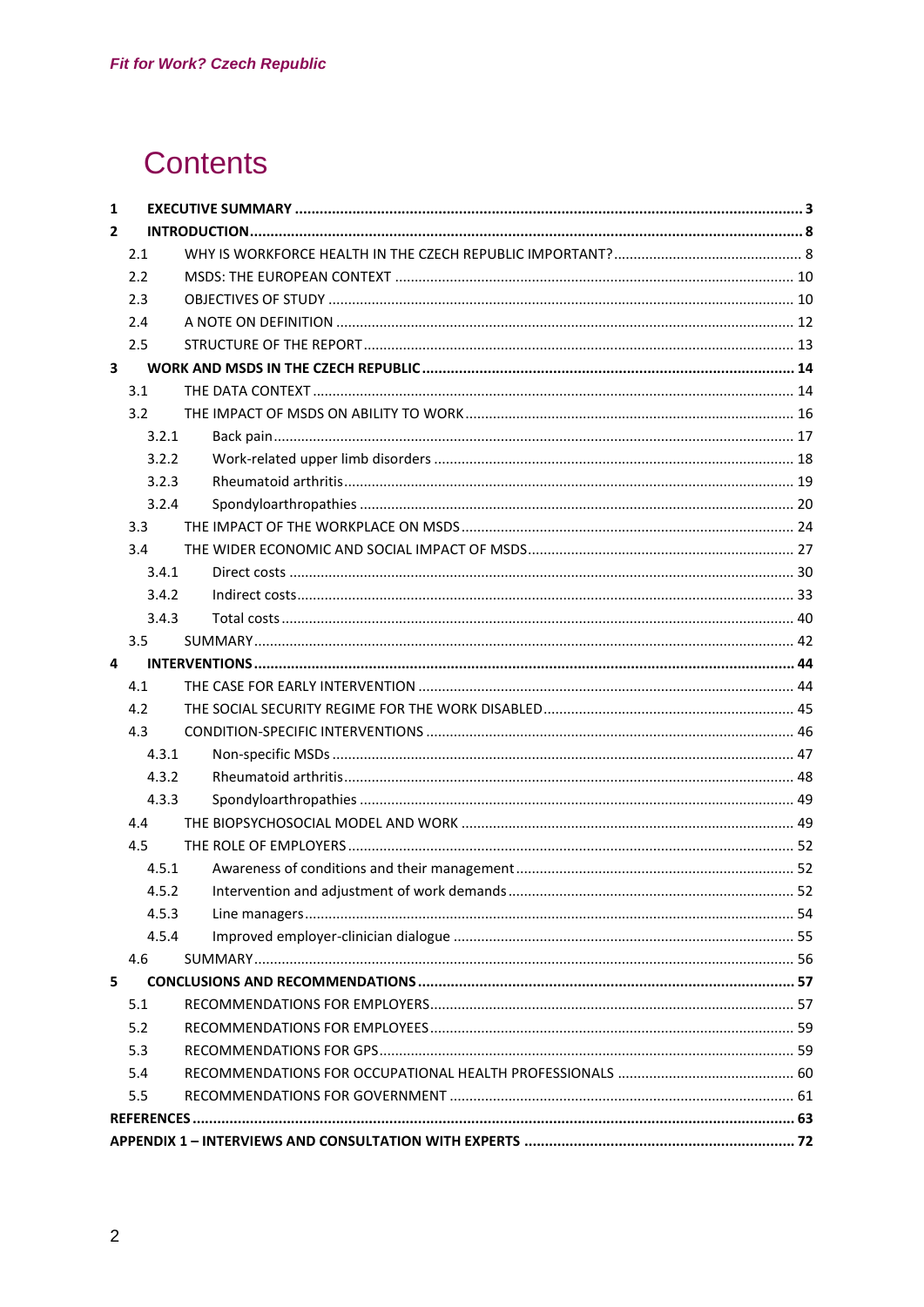# <span id="page-2-0"></span>List of Tables and Figures

| Reveals the number of full and partial disabilities as a result of rheumatoid arthritis (RA) |  |
|----------------------------------------------------------------------------------------------|--|
|                                                                                              |  |
|                                                                                              |  |
|                                                                                              |  |
|                                                                                              |  |
| Concepts, characteristics of absenteeism and presenteeism related to productivity loss       |  |
|                                                                                              |  |
|                                                                                              |  |
|                                                                                              |  |
|                                                                                              |  |
| Mean direct annual costs per patient by HAQ score without biologic treatment32               |  |
|                                                                                              |  |
|                                                                                              |  |
|                                                                                              |  |
|                                                                                              |  |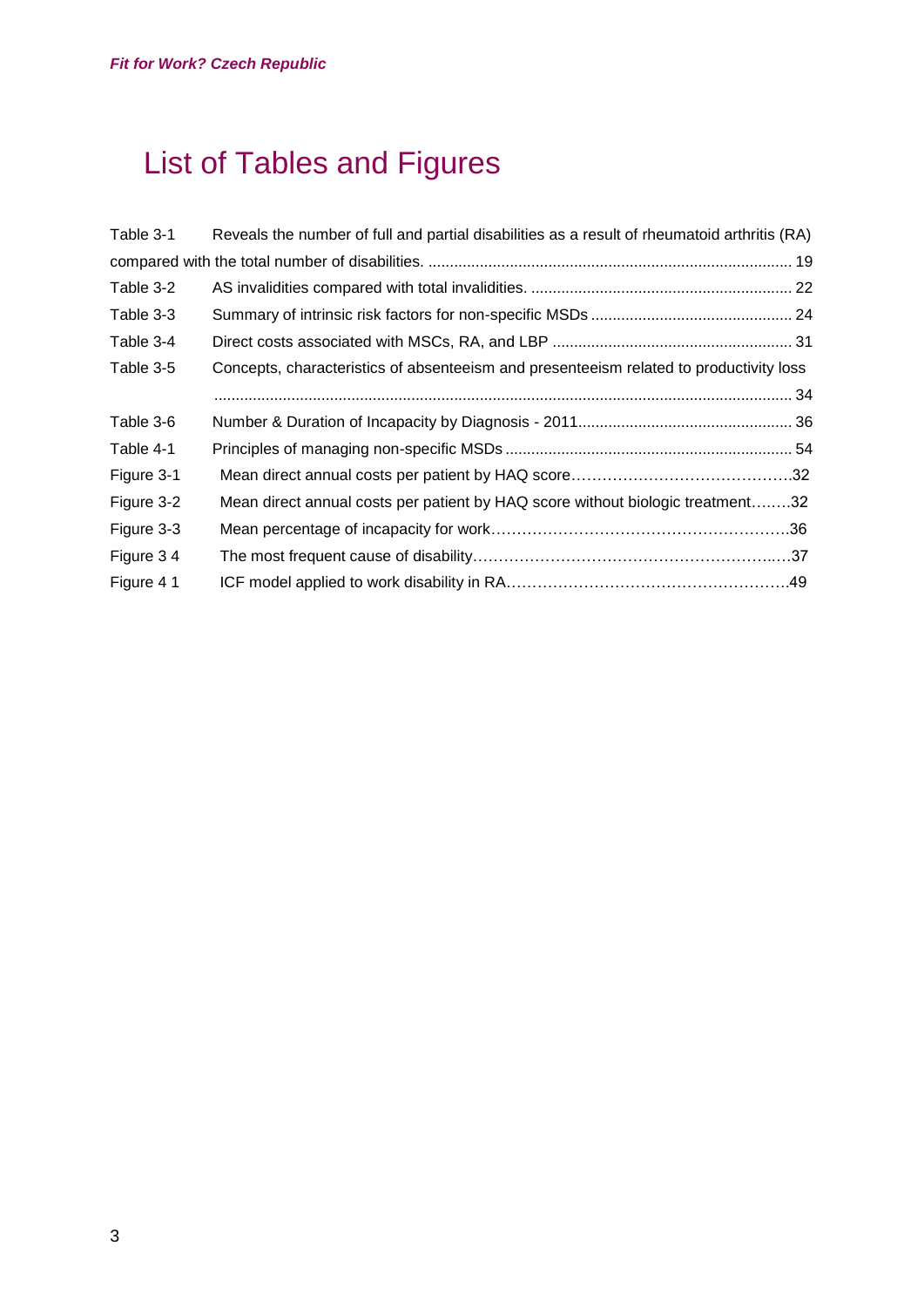# 1 Executive summary

The economic downturn is starting to hit the Czech Republic hard. The consequences for the Czech labour market is likely to be especially difficult, partly because of the speed with which unemployment has risen, with all its individual, social and economic ramifications. The health of Czech workers is also giving serious cause for concern. A significant proportion of the workforce is not healthy enough to drive the improvements in productivity which the Czech Republic needs to compete in an increasingly globalised, knowledge-based economy when the up-turn comes. There is also overwhelming evidence that worklessness is, itself, bad for health and that job retention and rehabilitation back into work can positively affect physical health, psychological well-being and raise people out of poverty.

More than 51 working days per employee were lost in 2007 through musculoskeletal disorders (MSDs) such as back pain, arm or neck strains or diseases of the joints. Indeed, MSDs are, by some margin, among the most commonly reported causes of work-related ill health in the Czech Republic.

### **The 'Fit for Work?' project**

This project, part of a wider programme of work across 24 European and other countries, has looked in some detail at the impact that MSDs have on the working lives of thousands of Czech workers, the adequacy of the treatment and support they receive, their experiences at work, the effect of their condition on their family and colleagues, and the human and financial costs involved. Specifically, we have looked at back pain, work-related upper limb disorders (WRULDs) – two groups of conditions which are usually characterised by non-specific and short episodes of pain and incapacity – and rheumatoid arthritis (RA) and spondyloarthropathy (SpA), specific conditions that are often progressive and increasingly incapacitating. We conducted a review of the recent academic and practitioner research on the relationship between these MSDs and labour market participation, and conducted interviews with acknowledged experts in this field.

### **The impact of MSDs on the Czech workforce**

MSDs have a significant impact on people's ability to work; not only on an individual but an aggregate basis. Together, they affect the productivity and labour market participation of thousands of Czech workers. Evidence suggests that:

• 39 per cent of Czech workers experience work-related back pain;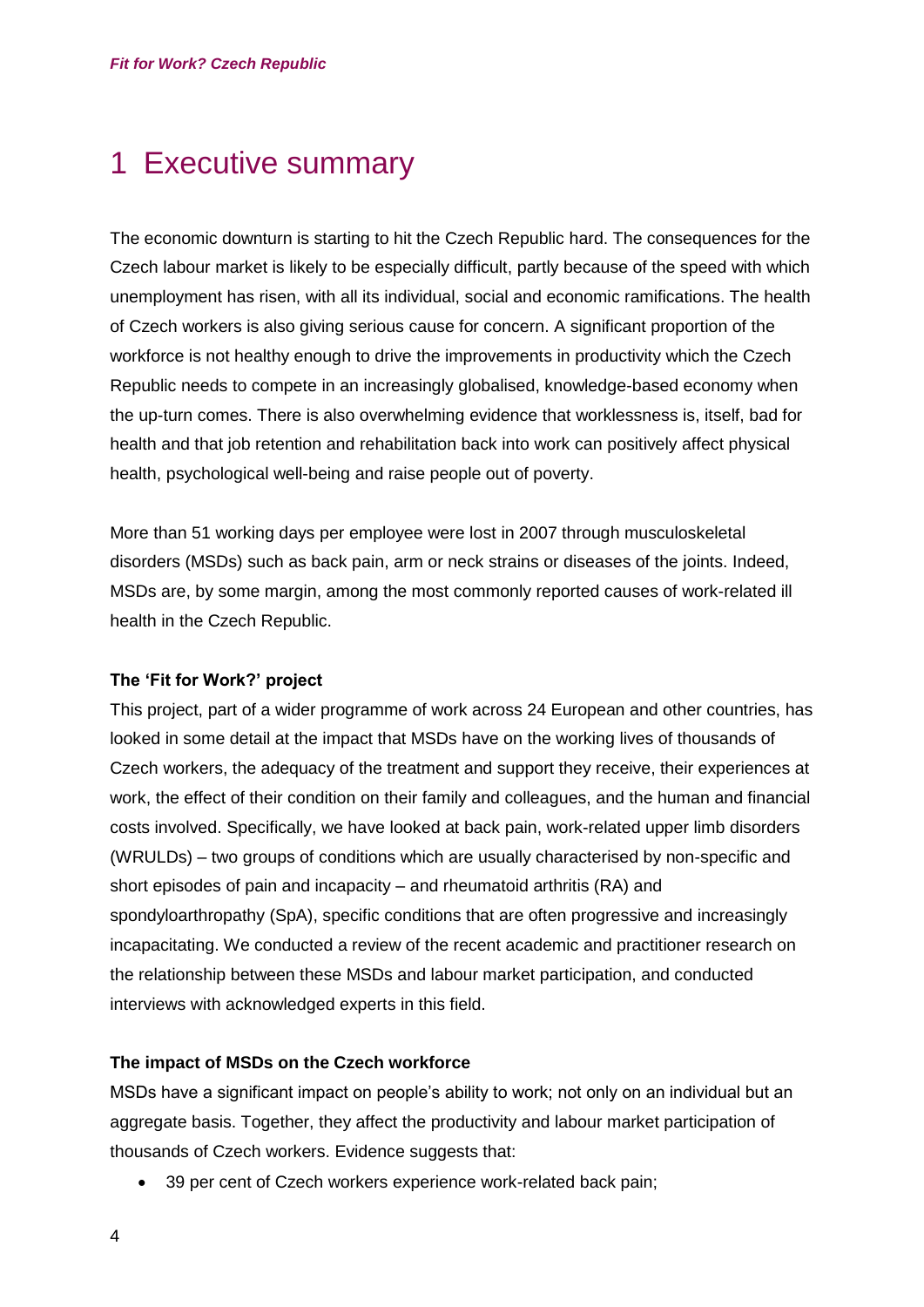38 per cent of Czech workers experience muscular pain in their neck, shoulders and upper limbs;

- rheumatoid arthritis is prevalent in 610 per 100,000 adults;
- ankylosing spondylitis is prevalent in 118.9 per 100,000 adults.

The effects of incapacity and pain from these and other MSDs can impact on several aspects of an individual's performance at work, including:

- Stamina;
- Cognitive capacity or concentration;
- Rationality/mood;
- Mobility;
- Agility.

It is becoming clearer that people with MSDs are also likely to have depression or anxiety problems related to their conditions. This can affect the severity of the condition, the ability of the individual to remain in work, the length of time they spend away from work and the ease with which they can be rehabilitated. Research suggests that a significant proportion of general practitioners (GPs), employers and even individuals with MSD do not fully appreciate the impact of 'stress' on the severity of physical incapacity. The **biopsychosocial model** of health emphasises the interplay between the **biological** (eg disease, strain, joint damage), the **psychological** (eg disposition, anxiety) and the **social** (eg work demands, family support) and represents a helpful way of assessing the causes of some MSDs, of planning treatment and management and of approaching rehabilitation into the workplace. It is not being adopted as widely as it should, however, because many GPs and employers find it difficult to look beyond the immediate physical symptoms.

Work can be both cause and cure. Whilst the physical conditions of work may cause or aggravate musculoskeletal symptoms, the impact or outcome on individuals (absence from work and disability) is strongly associated with psychosocial factors. Evidence suggests that work can help ameliorate the deterioration of many conditions and help recovery from MSDs. However, many GPs and employers mistakenly believe that workers with MSDs must be 100 per cent well before any return to work can be contemplated.

Looking to the future, with prospects for an ageing workforce, a growth in obesity, a reduction in exercise and physical activity and general fitness in the general population, it is likely that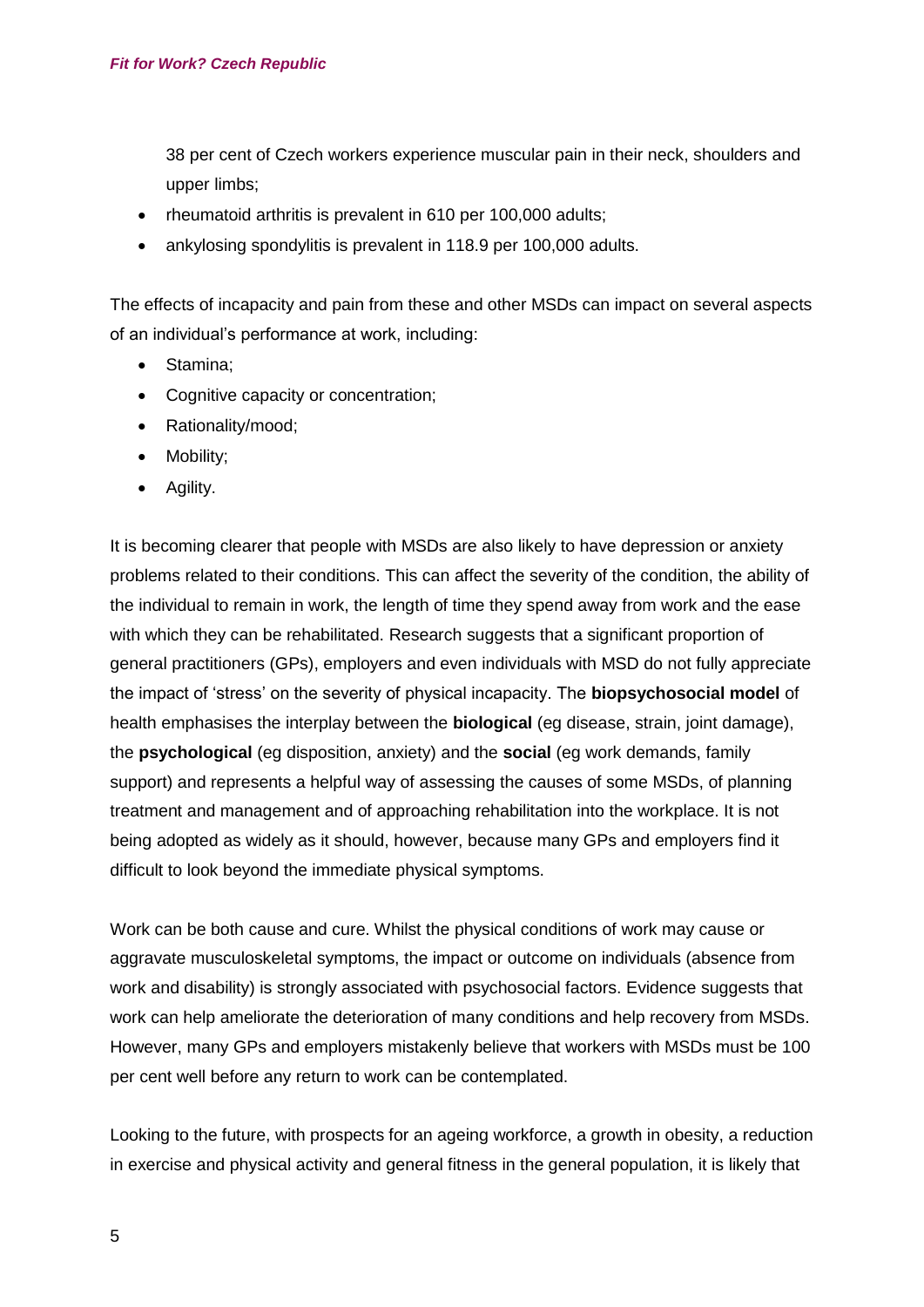the incidence and effects of MSDs will intensify and worsen rather than improve in the medium-to long term. We are concerned that this will affect the quality of working life of many Czech workers, and that the productive capacity of the Czech workforce will be adversely affected at a time when we need it to be on top form.

#### **What can be done?**

There are five main principles which GPs, employers, employees and the government should focus on if we are to improve the working lives of workers with MSDs.

- **Early intervention is essential**. The overwhelming evidence is that long periods away from work are usually bad for MSD patients – the longer they are away from work, the more difficult it is for them to return. Early action, preferably in partnership between GPs, the patient and their employer, can help those with MSDs to keep their jobs and to achieve a balance between the individual's need for respite and their need to work. For some MSD patients early access to physiotherapy or to drug therapies can reduce the severity, impact or progression of the condition – a delay in diagnosis or treatment can make recovery, job retention or rehabilitation much more difficult. Once the economic upturn arrives – which it assuredly will – the Czech economy cannot afford for its recovery to be inhibited by a shortage of skilled, motivated and healthy workers.
- **Focus on capacity not incapacity**. Employers and employees can 'catastrophise' MSDs, imagining their effects to be far more serious or insurmountable than is strictly the case. Most workers with MSDs can continue to make a great contribution at work if they are allowed to. They do not need to be 100 per cent fit to return to work – a little lateral thinking will allow mangers to give them useful work to do that supports them on their journey back to full productive capacity.
- **Imaginative job design is the key to rehabilitation.** Managers can change the ways work is organised (including simple changes to physical layout or to working time arrangements) to help prevent MSDs getting worse and to help people with MSD to stay in, or return to, work. They need to do this in a way which preserves job quality, avoids excessive or damaging job demands and takes heed of ergonomic good practice.
- **Think beyond the physical symptoms**. Clinicians should bring to bear their understanding of the biopsychosocial model and the limitations of the biomedical model in their diagnosis and treatment of the patient and – most importantly – their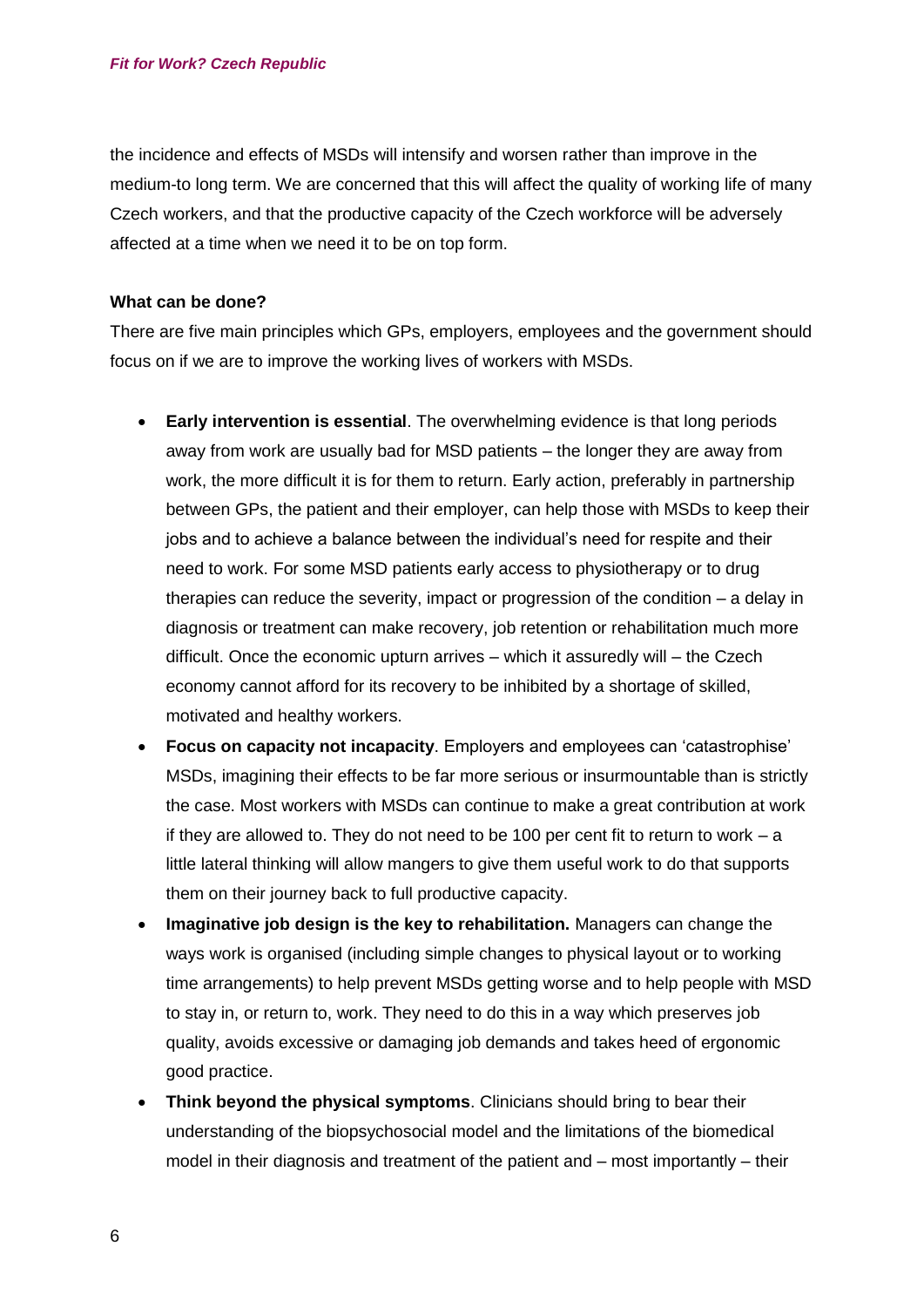assessment of the role that a job might play in helping someone to stay active and avoid isolation. GPs are ideally placed to identify the early presentation of many MSDs. Where appropriate, GPs should seek to refer patients to specialist teams as early as practicable, to enable management of the condition to begin.

 **Assess the direct** *and* **indirect costs of MSDs**. We need some better measures to assess the social, economic and work impact of MSDs to allow the Czech Ministry of Labour and Social Affairs and the Czech Social Security Administration to assess and monitor both the clinical and labour market impact of MSDs in a more 'joined-up' way.

The evidence presented in this report illustrates that a large proportion of working age people in the Czech Republic are, or will be, directly affected by musculoskeletal conditions (MSDs) in the coming years. This can have very significant social and economic consequences for these individuals and their families, it can impede the productive capacity of the total workforce and parts of the Czech industry, and it can draw heavily on the resources of both the health system and the benefits regime.

We have found important clinical, epidemiological, psychological and economic evidence and expert opinion on the nature, extent and consequences of the MSD problem in the Czech Republic. However, there still seems to be a lack of coherence or 'joined-up' thinking and action which focuses on the MSD **patient as worker**.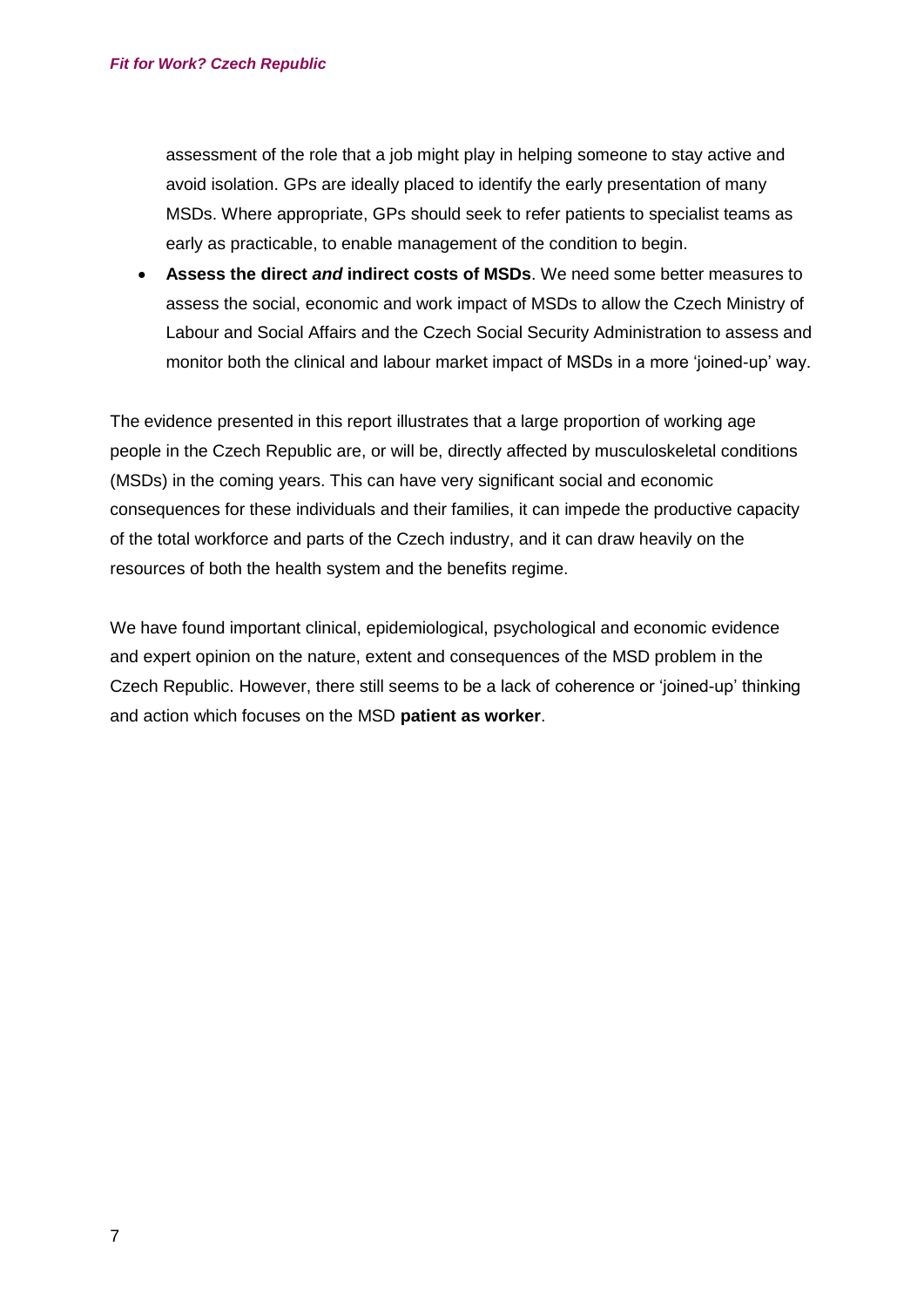# <span id="page-7-0"></span>2 Introduction

#### <span id="page-7-1"></span>2.1 Why is workforce health in the Czech Republic important?

The Czech Republic, like many developed western economies, is emerging from a long period of sustained economic and employment growth. With the current economic climate, real gross domestic product in the Czech Republic is contracting as investment falls and the recession in major export markets contributes to a sharp downturn in 2009. This is set to be followed by a weak recovery in 2010 as a result of a gradual increase in private consumption and export demand. Inflation is also likely to fall in line with the global recession. (OECD, 2009a). In the first quarter of 2009 real gross domestic product fell by 3.4% compared with the fourth quarter in 2008 and the first quarter of 2008. Unemployment rates grew during this period, boosted by an increase in the population by 9,000 in the first quarter of 2009 - (Czech Statistical Office, 2009). Compared with the first quarter in 2008, employment decreased by 11,600 in the first quarter of 2009. The number of unemployed people (using International Labour Organization methodology) was up by 58,300 compared with the first quarter of 2008. The seasonally adjusted average number of unemployed people (again using the International Labour Organization methodology) increased by 65,900 (up 1.3 per cent) compared with the fourth quarter of 2008. This represents the highest quarter-on-quarter increase since the survey began in 1993. The number of unemployed people reached 302,800 – 154,000 of them were women – in the first quarter of 2009, up by 58,300 compared with the first quarter of 2008 (an increase of 23.8 per cent, as against a decrease of 8.7 per cent in the fourth quarter of 2008 compared with the same period in 2007). Male and female unemployment grew by 39,300 and 18,900 respectively. Nevertheless, there was a decrease by 19,000 in the number of people unemployed for one year or longer compared with the first quarter of 2008 to 104,900; they still, however, represent 34.7 per cent of the total unemployed (Czech Statistical Office, 2009).

Along with skills, training and qualifications, one of the most significant drivers of labour productivity is workforce health and well-being. Having a significant proportion of the working age population either temporarily or permanently unable to work through ill-health – even in a favourable economic climate – can reduce the aggregate level of labour productivity in an economy and damage the competitiveness and effectiveness of private and public sector employing organisations. Of course a significant burden of ill-health or chronic disease can also have a number of damaging social consequences.

8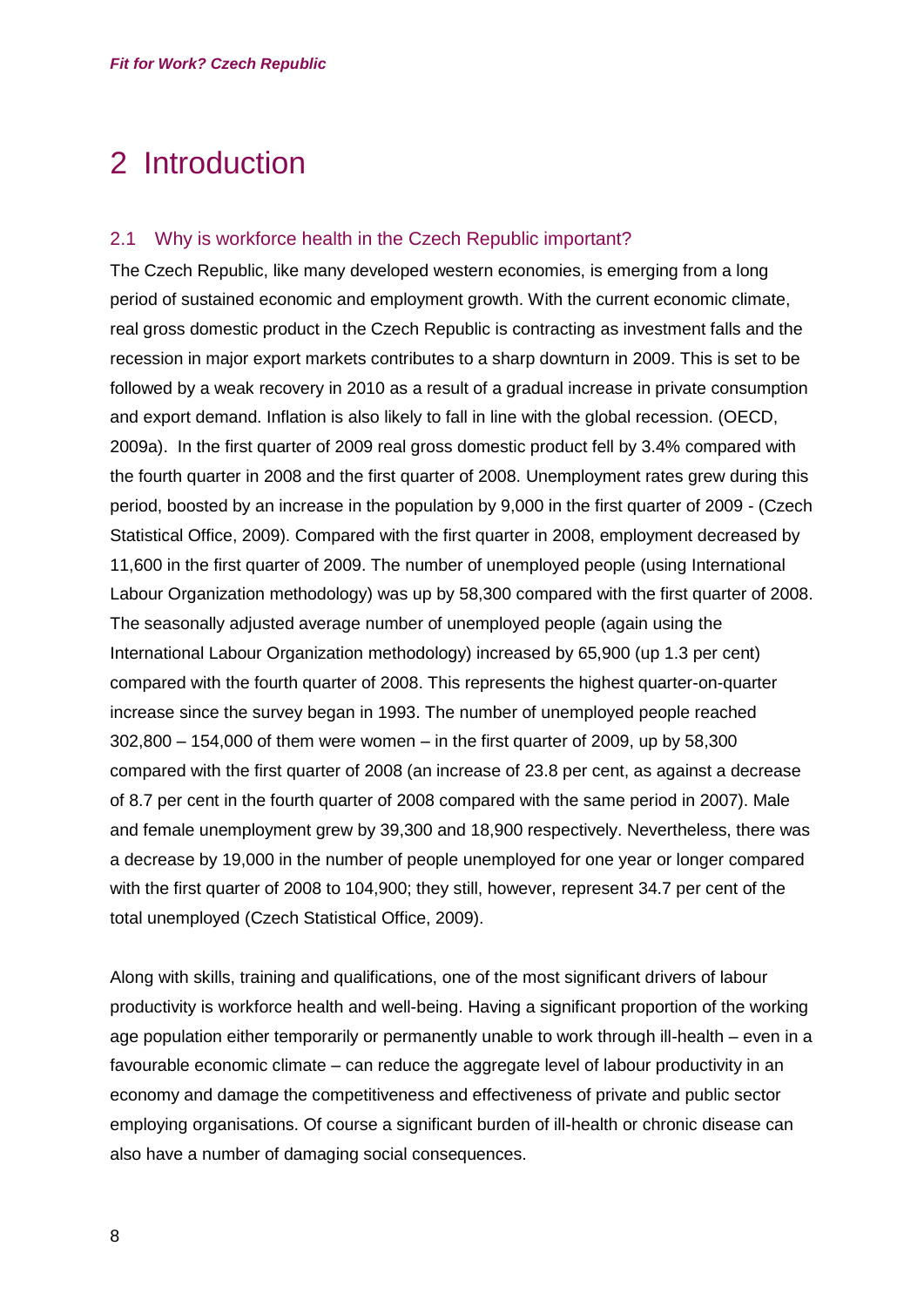Now that economic growth is slowing, and that the buoyancy of the Czech labour market is diminishing, the imperative to maximise labour productivity and to ensure that the workforce is equipped to take full advantage of the up-turn in the economy has intensified still further. As unemployment starts to rise again, it will be important to ensure that those with illness or long-term conditions are not disproportionately affected. This turnaround in fortunes has a number of important implications.

First, unemployment and job loss have serious financial and health consequences for individuals. Studies have shown widespread deterioration in aspects of physical and mental well-being among those who lose their jobs which can persist for many months (Armstrong, 2006; Brinkley, Clayton, Coats, Hutton, and Overell, 2008).

Second, it is essential that job loss is not concentrated in the most vulnerable parts of the workforce, especially among those with a disability or with a long-term or chronic health condition. Finding ways of improving job retention for these workers is vital as we know that, once they become detached from the labour market, their chances of finding meaningful work again are severely damaged.

Third, once the upturn arrives – which it assuredly will – the Czech economy cannot afford for its recovery to be inhibited by a shortage of skilled, motivated and healthy workers. It is on this last point which much of this report focuses.

Despite the benign economic conditions, the health and well-being of the Czech workforce has given cause for concern for a number of years, and these concerns will continue in the light of both the economic downturn and of the ageing of the Czech workforce. A number of other indicators suggest that workforce health will remain an important priority for policy-makers and employers for the foreseeable future:

- The average duration of incapacity for work is growing for almost all registered diagnoses. Over a ten year period between 1994 and 2004, the average duration of incapacity for work grew by up to ten calendar days – on average there was a yearon-year growth rate of four per cent (Eurofound, 2007b).
- At the end of 2007, the Ministry of Labour and Social Welfare registered in total 354,878 unemployed people. Almost 20 per cent (56,022) were people with disabilities (Šiška, 2007).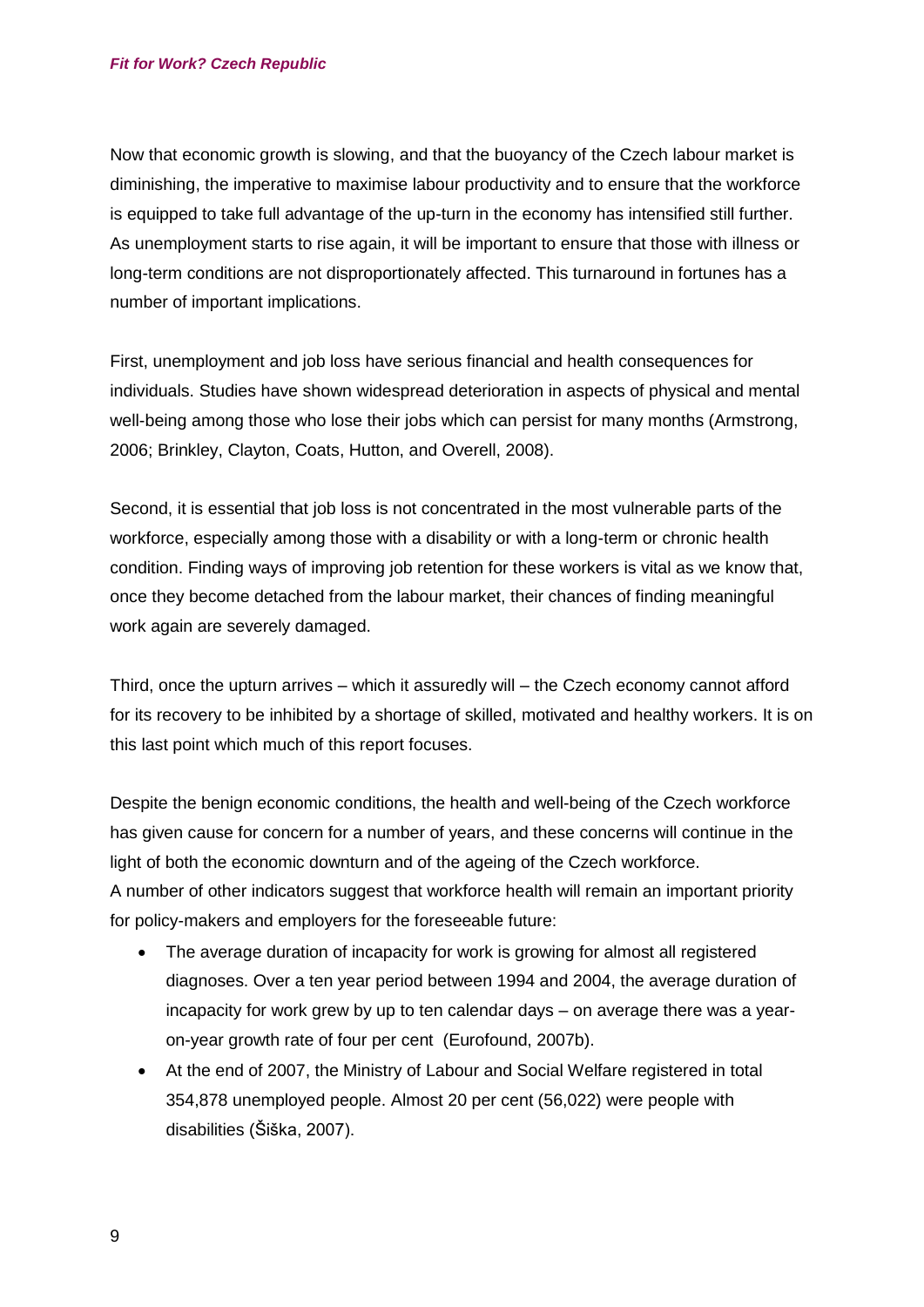- In 2007, the number of newly reported occupational diseases was 1,228,78 cases more than in 2006. The cause of this growth was a marked increase in occupational diseases caused by physical factors, by 31 per cent. (Institute of Health Information and Statistics of the Czech Republic, 2008b).
- There has been a growth in the number of cases of musculoskeletal and connective tissue diseases. In 1995 the average number of absence days as a result of these illnesses amounted to 38.9; less than ten years later, that number had increased to 53 days. (Eurofound, 2007b.) In 2007, that figure was still high at 51.8. (Institute of Health Information and Statistics of the Czech Republic, 2008b).
- In 2007, of the 61,057 total number of cases of incapacity for work per 100 000 sickness insured, diseases of the musculoskeletal system and connective tissue accounted for 11,295 cases per 100,000 sickness insured. (Institute of Health Information and Statistics of the Czech Republic, 2008b).

### <span id="page-9-0"></span>2.2 MSDs: The European context

In the European Union (EU) context, concern in the European Commission and among the social partners over the prevalence and impact of work-related MSDs has been growing for several years. Chronic musculoskeletal pain (CMP) is estimated to affect 100 million people in Europe (Veale, Woolf and Carr, 2008), MSDs affect more than four million workers in the EU and account for about half of all work-related disorders in EU countries (European Trade Union Institute, 2007), representing an estimated cost to society of between 2.6 and 3.8 per cent of gross national product (GNP). The fourth European Working Conditions Survey (EWCS) published by the European Foundation (Parent-Thirion, Fernandez Macias, Hurley and Vermeylen, 2007) has shown that 24.7 per cent of workers across the EU experience backache and 22.8 per cent muscular pain. Indeed, the European Commission estimates that MSDs account for 49.9 per cent of all absences from work lasting three days or longer and for 60 per cent of permanent work incapacity. If the European, knowledge-based economy is to recover and compete against the US and the growing economies of Asia the health and productivity of the EU workforce must be a policy priority. This report looks at the Czech Republic in this wider EU context and assesses where it is doing well and where it has challenges to confront.

# <span id="page-9-1"></span>2.3 Objectives of study

More specifically, this project has sought to address each of the following questions: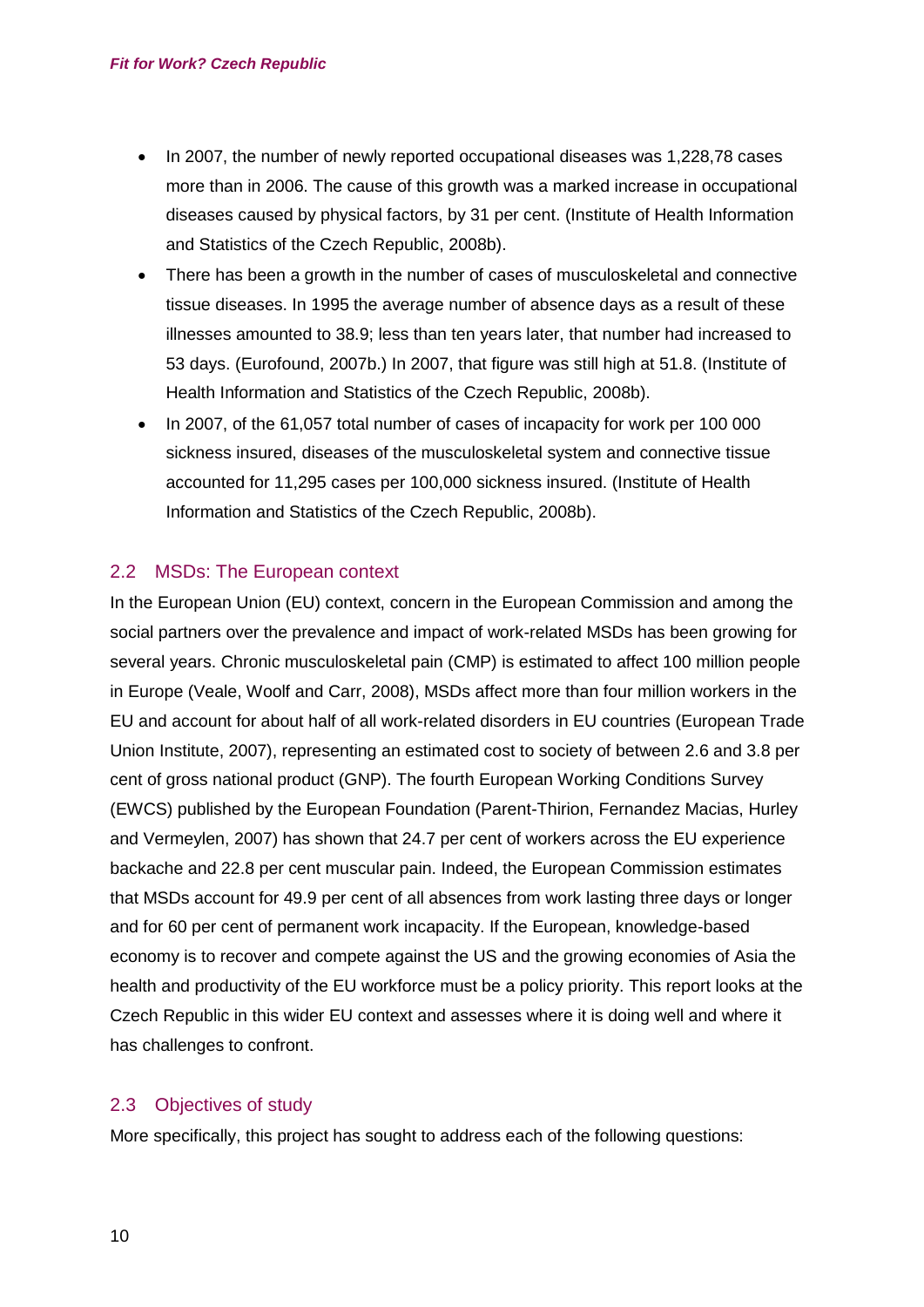- 1. What is the impact of MSDs on employment and economic performance in the Czech Republic? How is this likely to change in the context of future demographic, workforce and lifestyle changes?
- 2. What is the relationship between work and MSDs? What impact do biological, psychological and social factors, including workplace factors have on MSDs?
- 3. How well do employers, governmental bodies, general practitioners (GPs) and occupational health professionals understand and deal with MSDs as they relate to the workplace? How well equipped is the health sector to provide early intervention, rehabilitation and other support for people with these conditions?
- 4. What early interventions can policy-makers and employers deliver to ensure that those with MSDs a) retain their jobs b) maximise their quality of working life and their contribution to society and c) maintain access to (and routes back into) employment?

In addressing the objectives outlined above, we have used the following approaches:

- 1. Desk research: Here we have drawn on existing published research from the medical, occupational health and health economics literature. This has enabled us to draw together the evidence on the nature, extent, impact and costs of MSDs to the Czech economy, to employers and to individuals. We have examined a range of MSDs to assess the extent to which their impact varies and where policy and practice has been both strong and weak in preventing and intervening.
- 2. Secondary data analysis: We have used data from domestic and European studies and surveys to examine the prevalence and costs of MSDs in the working age population in the Czech Republic.
- 3. Expert interviews: We have conducted interviews with Czech experts across a number of disciplines (including occupational health, and rheumatic disease) to identify the main areas of policy and practice which need to be addressed by policymakers, health professionals and by employers.

In addition to the wider picture, to focus the research, we have chosen to concentrate on four categories or groups of MSDs. These are:

- Back pain;
- Work-related upper-limb disorders (WRULDs);
- Rheumatoid arthritis (RA):
- Spondyloarthropathy (SpA).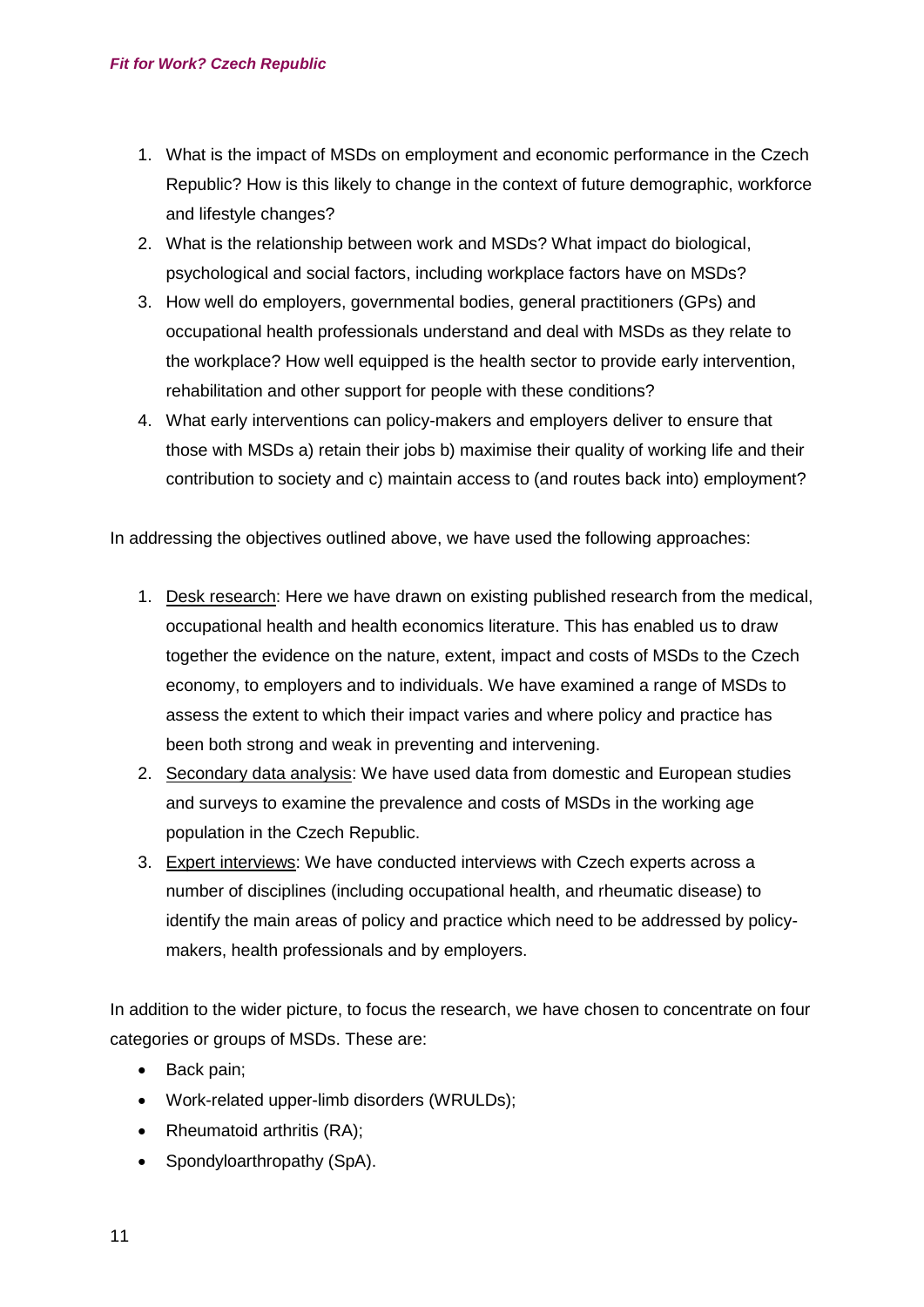Back pain and the majority of WRULDs are categorised as non-specific and episodic conditions which may frequently be caused by, or be made worse by, work. They manifest themselves in disparate ways and may cause periods of intense discomfort and incapacity which may affect the ability of the individual worker to carry out their work. They may also abate for long periods. Many people with these conditions, such as back pain, never seek treatment and most recover on their own but the conditions can cause significant absence from work or lost productivity. Back pain and WRULDs are often included in the occupational health and safety guidelines and literature. Occupational health practitioners typically deal with these conditions.

On the other hand, RA and SpA are specific and progressive rheumatic diseases which are not caused by work, but may be made worse by work and are often handled by general practitioners and specialists, not within the occupational health arena. They are clinically diagnosed conditions that progress in a broadly predictable way, if untreated. They can have a significant impact on functional capacity at work and, in the long-term, participation in the labour market. Most people with these conditions require clinical interventions over a prolonged period of time and the management of these conditions for those of working age should involve the frequent and active participation of clinicians, employers and occupational health professionals.

Together, these MSDs illustrate the effects of conditions from which a significant number of Czech workers may report at any one time. Improving our understanding of the effects of these conditions, how staying in work can be beneficial, and what might be done to alleviate their impact, can yield significant social and economic benefits.

#### <span id="page-11-0"></span>2.4 A note on definition

In the absence of a consensus on a clinical definition of many MSDs, navigating the literature on their prevalence, incidence, diagnoses, epidemiology, treatment and cost to Czech society is a difficult task. The lack of standardisation and validation of the terminology and classification of MSDs is one of the reasons for the contradictory findings in the literature regarding the diagnosis, epidemiology, treatment and rehabilitation of these conditions (WHO Scientific Group, 2003). Some clinicians differentiate between 'musculoskeletal conditions' and 'musculoskeletal disorders'. The former refers to all clinical conditions affecting the musculoskeletal system and the latter, to borrow a definition from the ETUI (European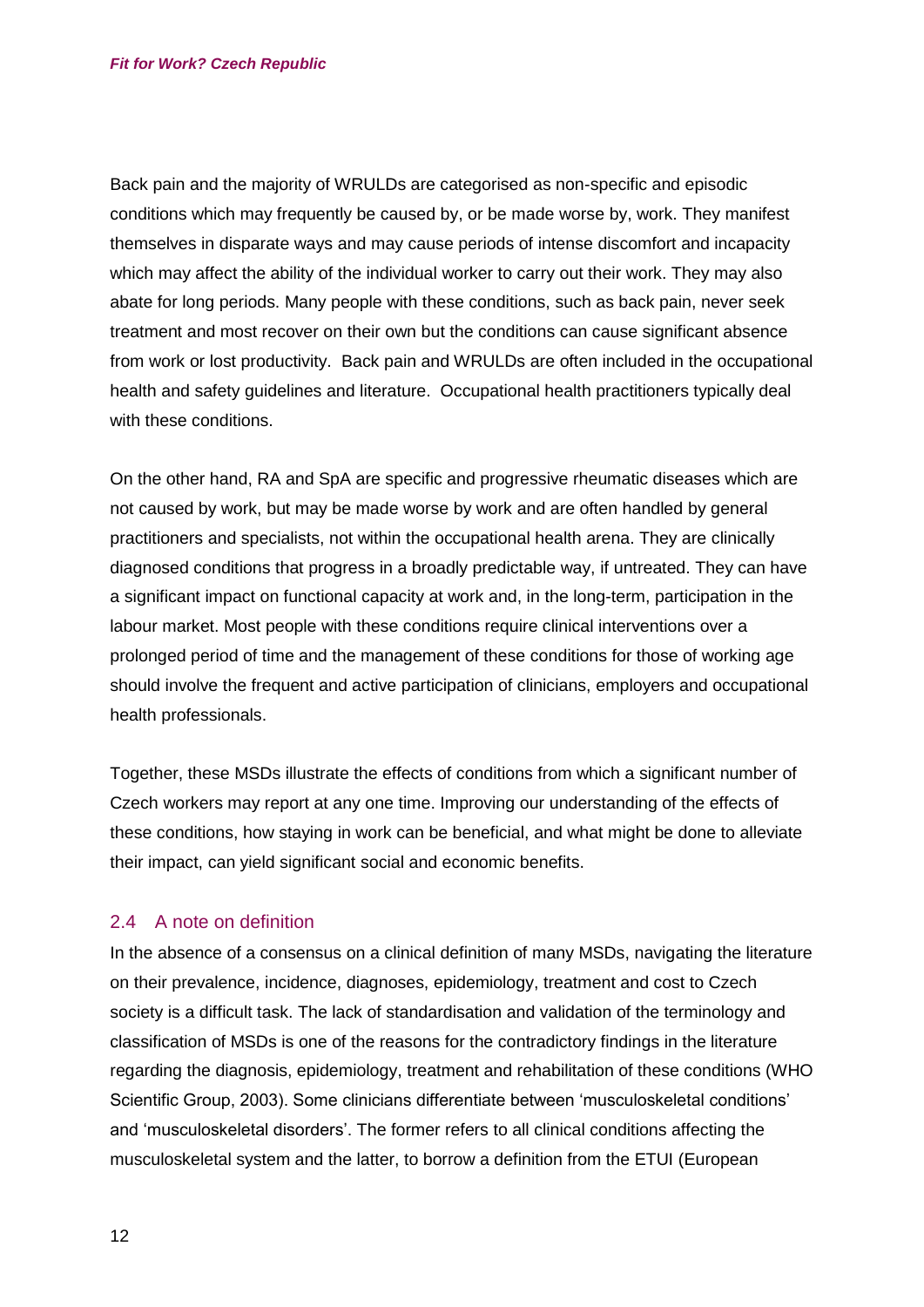Trades Union Institute, 2007), meaning 'any affliction of the musculoskeletal system that appears at work and causes discomfort, difficulty or pain when performing work'.

In the Czech Republic, the (Eurofound, 2007b) the following MSDs are used to classify cases of incapacity related to MSDs::

Inflammatory polyarthropathies

- **•** Arthrosis
- Systematic connective tissue disorders
- Cervical disc disorders and other intervertebral disc disorders
- Deforming and other dorsopathies excluding intervertebral disc disorders, spondylpathies
- Soft tissue disorders Other disorders of the musculoskeletal system and connective tissues.

However, monitored musculoskeletal disorders include compressive neuropathies (eg, carpal tunnel syndrome, cubital tunnel syndrome, and other peripheral mononeuropathies), arthroses, epicondylitis, tendonitis, bursitis etc.<sup>a</sup>

# <span id="page-12-0"></span>2.5 Structure of the report

This report is structured as follows:

- Section Three examines the extent of MSDs in the Czech Republic and the impact they have on productivity and attendance at work, on labour market participation and on the wider Czech economy.
- Section Four reviews the range of interventions, including vocational rehabilitation, which can improve job retention and labour market participation among those with MSDs.
- Section Five sets out our recommendations for employers, employees, GPs, occupational health professionals and for the Czech government.

<sup>&</sup>lt;sup>a</sup> Interview: Expert interview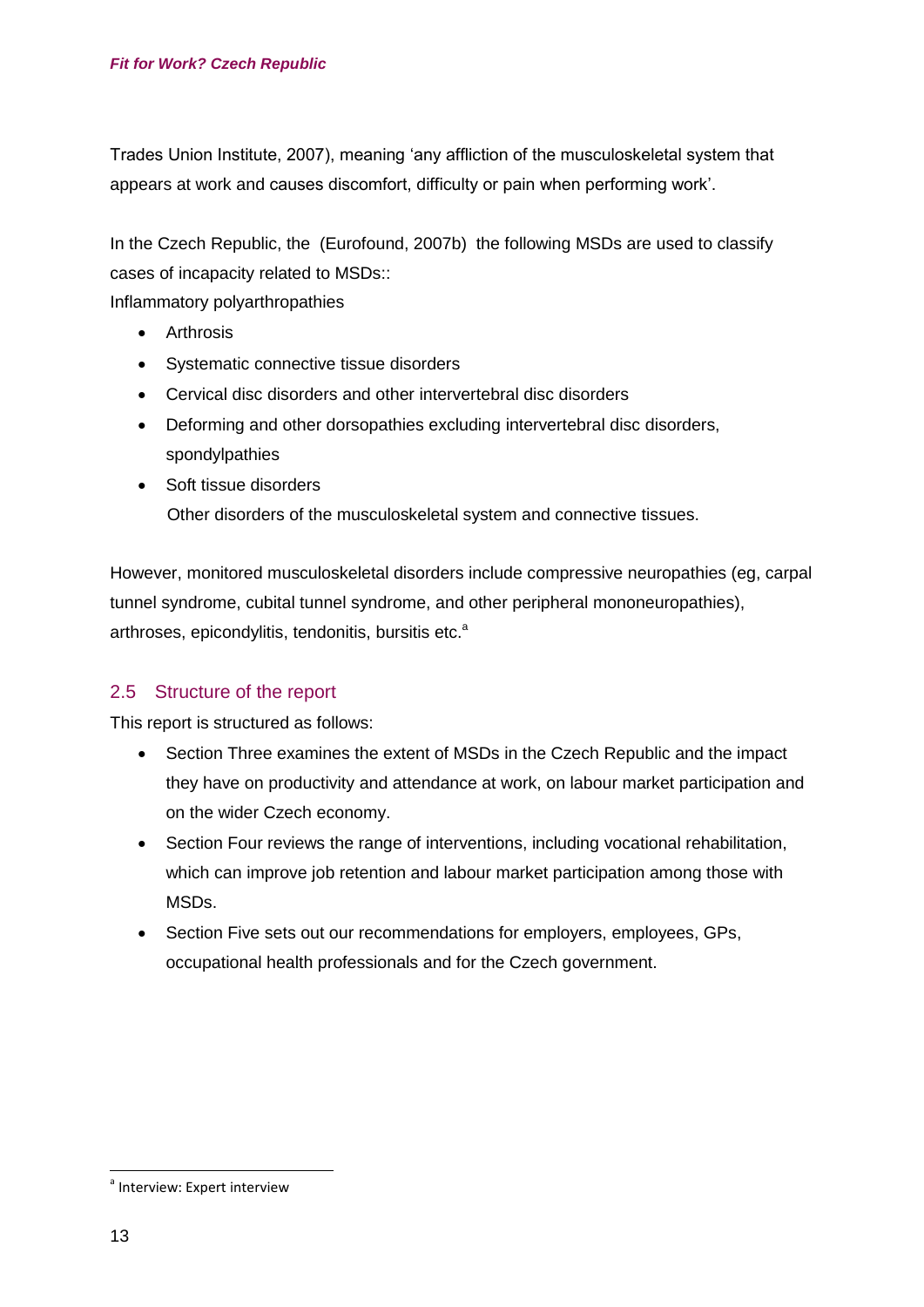# <span id="page-13-0"></span>3 Work and MSDs in the Czech Republic

This section sets out what we know about the impact of MSDs on people of working age in the Czech Republic. It uses data, research and interview evidence from Czech sources where this is available, and paints a picture of the challenges faced by both current and future Czech workers, their families, their employers and, ultimately, state agencies. It looks at four main issues:

- 1. The availability of data on MSDs in the Czech Republic;
- 2. The impact that MSDs have on people's ability to work;
- 3. The impact that work can have on MSDs;
- 4. The wider economic and social impact of MSDs in the Czech Republic.

We begin by looking at data quality.

#### <span id="page-13-1"></span>3.1 The data context

The main source of data relating to MSDs in the Czech Republic is the Institute of Health Information and Statistics of the Czech Republic. It produces annually the report Health Care and Health Services in the Czech Republic and the Czech Health Statistics Yearbook. The former outlines, for example, trends in occupational diseases, statistics on incapacity as a result of MSDs and number of days of hospitalisation as a result of MSDs.

In addition, there have also been some studies into MSDs in general, such as Pavel Urban's MSDs in the Czech Republic (Urban, n.d.), a study on those with ankylosing spondylitis (Forejtová et al, 2008) as well as research into rheumatoid arthritis, juvenile idiopathic arthritis and gout (Hanova et al, 2006).

Although the European Foundation for the Improvement of Living and Working Conditions (Eurofound) has repeatedly found it difficult to build a reliable statistical portrait of MSDs in the Czech Republic, some information outlining incidences of MSDs and trends have been obtained (Parent-Thirion et al, 2007). However, it is believed that MSDs are under-reported in the Czech Republic (Urban, date?) and when it comes to outlining the exact economic costs of MSDs, information is relatively patchy. As a result: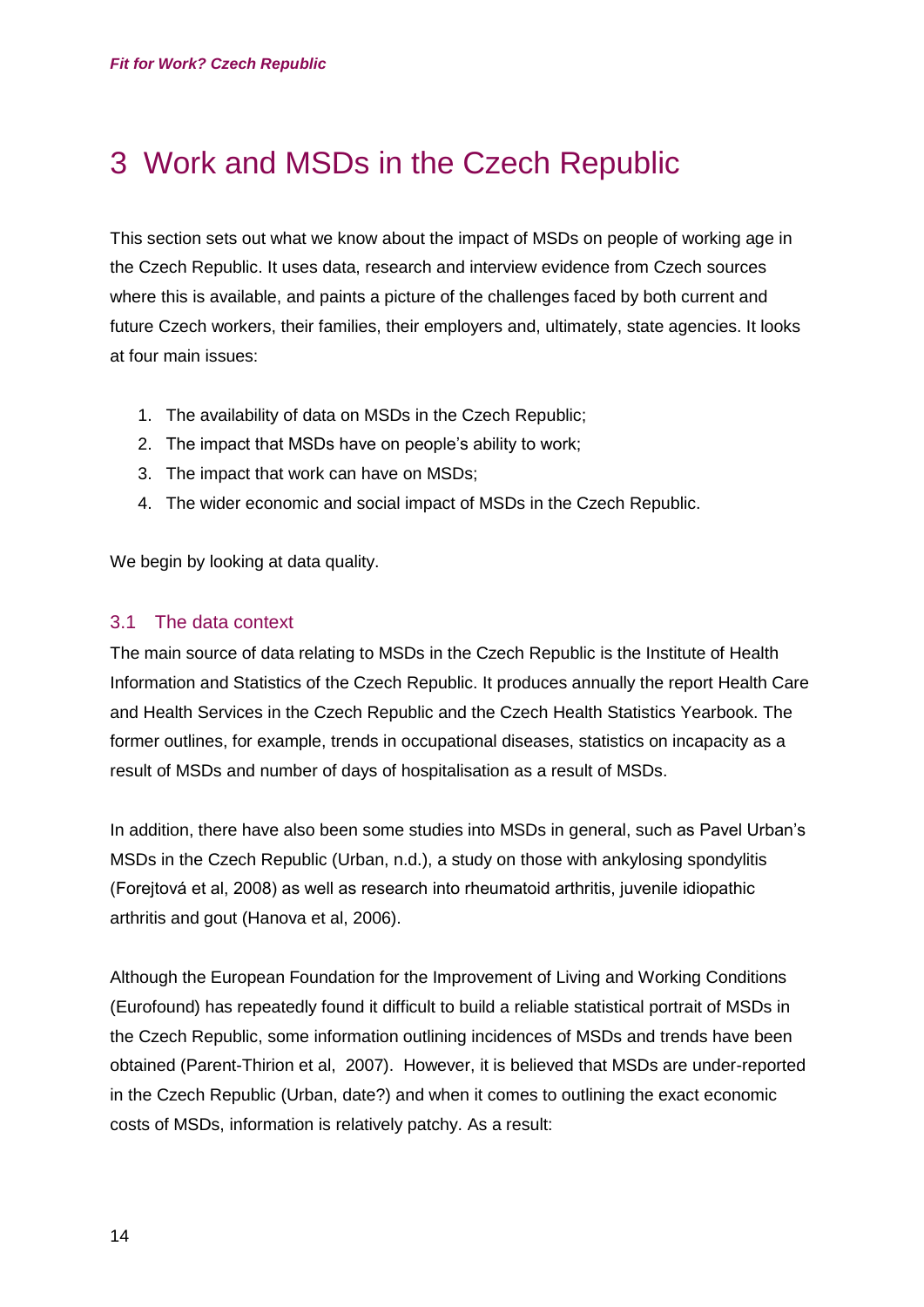- It is impossible to be accurate about the economic consequences of MSDs, their productivity impact or their social costs to the nation, to its workers and to their families.
- If, as is likely, the prevalence of MSDs increases as the average age of the Czech workforce increases, the absence of good baseline data today makes forecasting the future impact of MSDs very difficult.
- Poor economic data make it difficult to make a compelling case for action to Czech employers or to Czech policy-makers.
- The benefits of clinical, labour market or workplace interventions are made all the more difficult to quantify (or justify) if there are no reliable or comprehensive data on the exact impact of MSDs on the Czech workforce.

Despite this, The Work Foundation is confident that there is sufficient evidence in the Czech Republic to argue strongly for MSDs to be a policy priority in the coming years.

What we do know is that, compared with other EU member states, a relatively high proportion of the Czech workforce, 30 per cent, is at risk of developing MSDs (Urban, n.d.). During 1996-2005, a total of 6,047 cases of occupational MSDs were reported in the Czech Republic, representing approximately 33 per cent of all reported occupational diseases.<sup>b</sup>

Most occupational MSDs in the Czech Republic occur in mining and manufacturing, in craft and related trades among male workers aged 40-55 years. The prevalence of MSDs in males was predictably most pronounced in construction; while with females MSD prevalence was related to education and health care sectors.

Obesity is also a concern in the Czech Republic. Of the total number of diseases followed up in children and adolescents in 2007, 37,720 children aged 0-14 and 25,014 adolescents aged 15-18 experienced endocrine, nutritional and metabolic diseases. Of those, 23,524 children (1601.7 per 100,000 registered patients) and 15,359 adolescents (3026.7 per 100,000 registered patients) were obese or experienced hyperalimentation (Institute of Health Information and Statistics of the Czech Republic, 2008b).

In addition, a decline in the number of children has led to an increase in the proportion of people over the age of 65; there were 102.4 senior citizens per 100 children in 2007,

<sup>&</sup>lt;sup>b</sup> Interview: Expert interview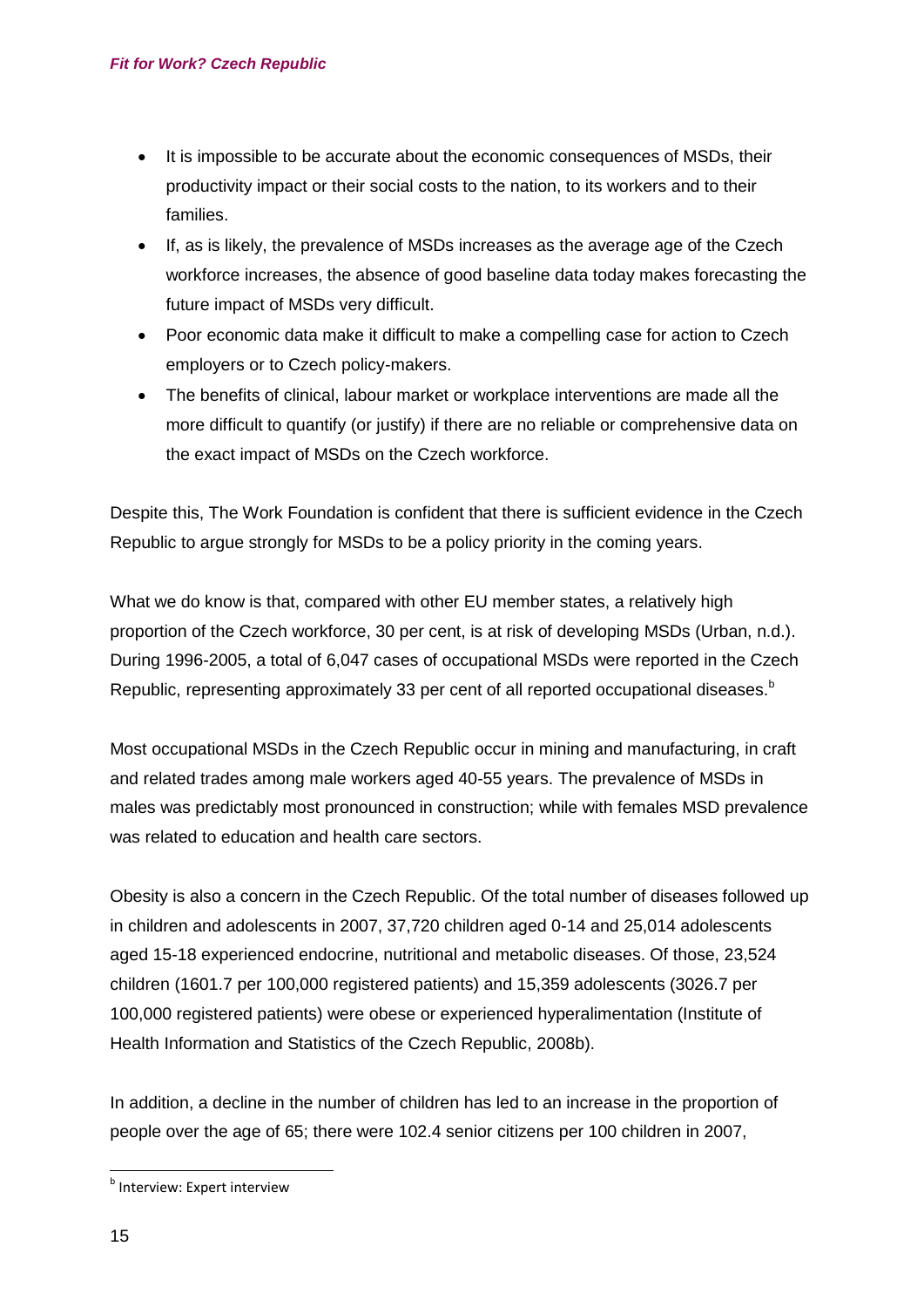compared with 100.2 in 2006 (Institute of Health Information and Statistics of the Czech Republic, 2008a).

Experience from economies with older age distributions shows that the burden of MSDs can have significant economic and social consequences. The Czech Republic must stand ready to anticipate and manage the almost certain growth in the coming years of what some commentators have called 'an ill-understood pandemic' (European Trade Union Institute (ETUI), 2007).

# <span id="page-15-0"></span>3.2 The impact of MSDs on ability to work

The impact of MSDs on individuals and their ability to work varies significantly from person to person. Attempts to measure relative work disability differ according to methods of data collection, respondent selection and definitions of work disability. Work disability usually refers to cessation of employment, reduced working hours or claiming of disability benefits. These estimates rarely include estimations of lost productivity whilst at work. MSDs can cause work-limiting pain and fatigue which many people feel unable to disclose. Research shows that up to 30 per cent of workers with conditions such as rheumatoid arthritis (RA) are reluctant to disclose their condition to their colleagues and managers out of a fear of discrimination (Gignac, Cao, Lacaille, Anis, and Badley 2008) and 22 per cent of workers do not tell their employers about their condition (Gignac et al., 2004).

MSDs, as outlined in Section 2, can be non-specific or specific. The effects of specific MSDs are discussed below with particular reference to RA and spondyloarthropathies (SpA). Other, largely non-specific, MSDs are described in relation to two main categories, back pain and work related upper limb disorders. The effects of pain from MSDs can thus impact on the following aspects of one's performance at work:

- Stamina and resilience;
- Cognitive capacity or concentration:
- Rationality/mood;
- Fatigue;
- Mobility;
- Agility.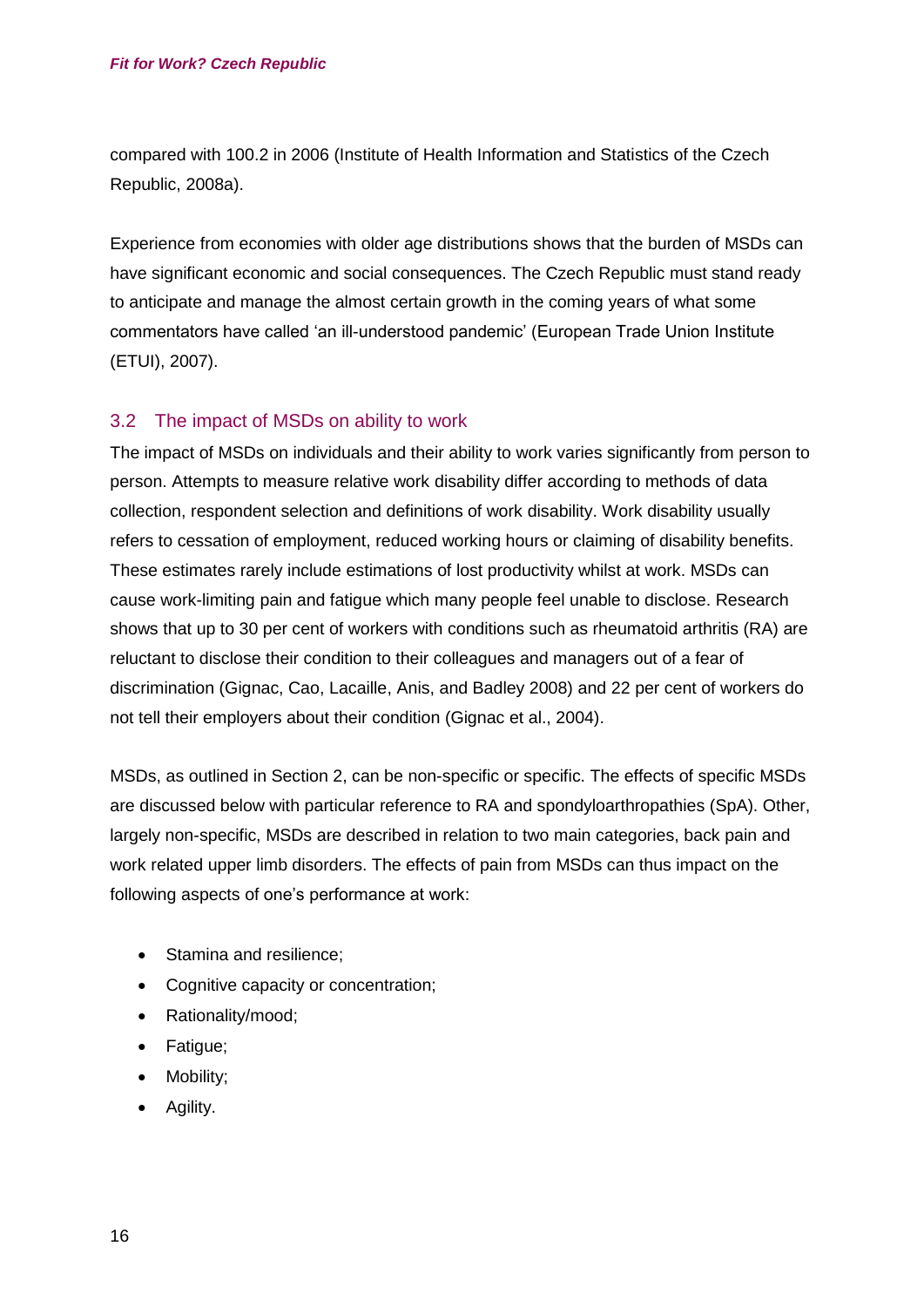An MSD can also have effects on safety aspects of work. If concentration or movement is affected by the condition or associated pain then some aspects of work may become unsafe. It must also be noted that, following diagnosis, some treatments can have significant side effects which affect an individual's ability to perform. Where particular hazards such as heavy machinery or driving are involved then safety aspects of job performance will also be of concern.

#### <span id="page-16-0"></span>3.2.1 Back pain

Back pain is a very common complaint in the Czech Republic, though good data on prevalence is not collected systematically. The fourth EWCS (Parent-Thirion et al., 2007) shows that 39 per cent of Czech workers surveyed reported work-related back pain, the problem most often mentioned. In the vast majority of patients with back pain no specific diagnosis is given.

Back pain is common, episodic, often recurrent and generally self-limiting. It is defined as recurrent if several episodes occur in one year for a duration of less than six months, acute if an episode lasts for less than six weeks, sub-acute (7-12 weeks) and chronic if it endures for over 12 weeks. Back pain is a recurrent problem for many people, although this does not necessitate that symptoms will worsen. For the majority of people pain will disappear of its own accord within four to six weeks. In a European study of people visiting their family doctors because of back pain, 65 per cent were free of symptoms within 12 weeks (van der Hoogen et al., 1998 in Bekkering et al., 2003). Recorded absence is greatest amongst the minority of individuals whose condition is chronic or recurrent. Most people who are affected by back pain either remain in work or return to work promptly. About 85 per cent of people with back pain take less than seven days off, yet this accounts for only half of the number of working days lost. The rest is accounted for by the 15 per cent who are absent for over one month (Bekkering et al., 2003).

It is important to recognise that there is a difference between having symptoms, care seeking, lost productivity and disability, and the factors that contribute to them (Burton, 2005). This means that whilst individuals may experience musculoskeletal pain (in their back, for example), it is not possible to predict their strategies for dealing with illness or injury (seeking medical attention for example), how it will affect their work performance, whether they will take time off work and whether, ultimately, they will become one of the very small minority who become permanently disabled by their condition. The important question is therefore why, when so many people experience back pain, does it have such an adverse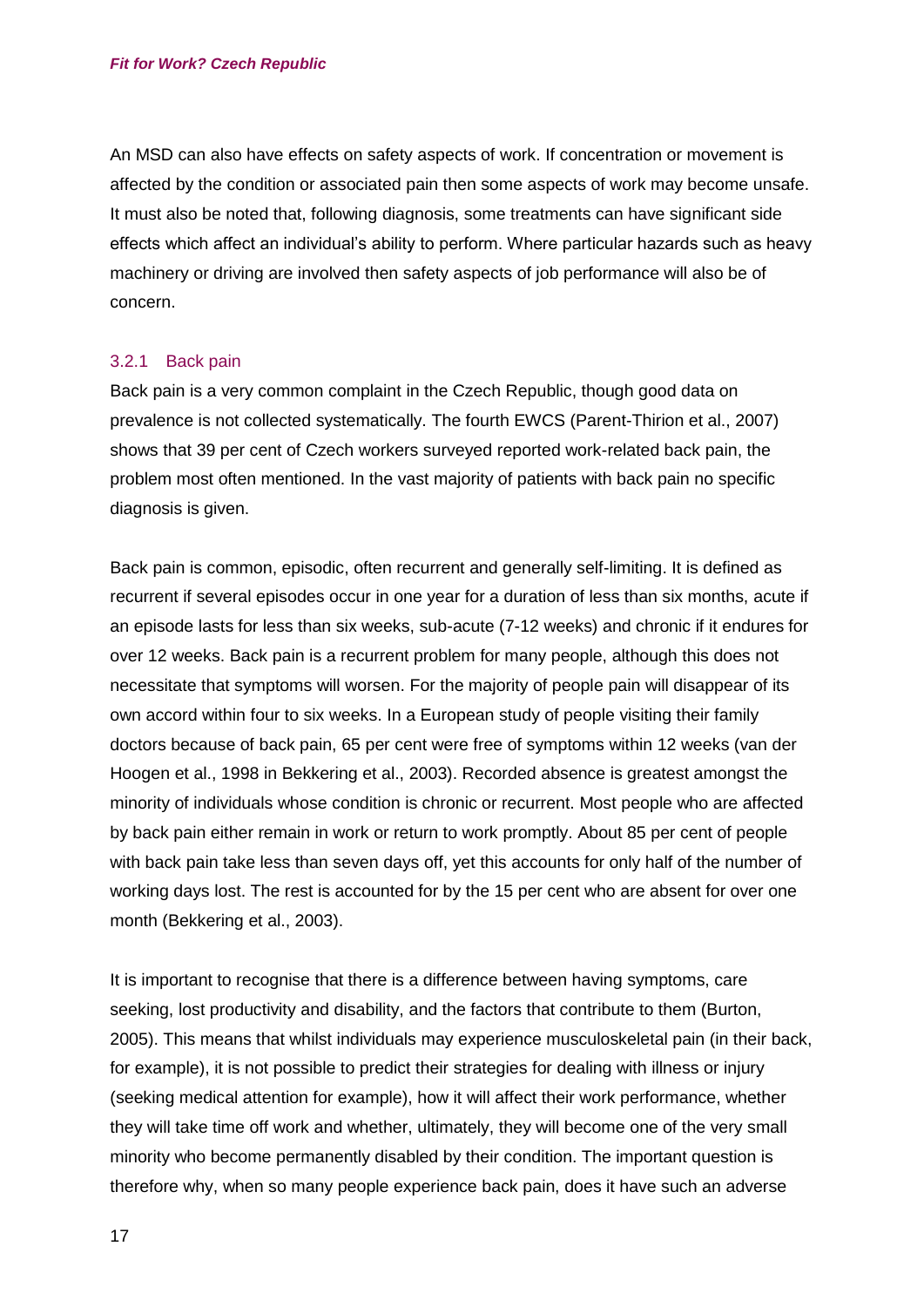effect on some and not others? There is a growing consensus that psychological factors are the differentiating factor as they are strongly associated with the progression of back pain from an acute to a chronic condition that affects two to seven per cent of people (Burton, 2005), and to disability (Burton, 2005; Bekkering et al., 2003).

#### <span id="page-17-0"></span>3.2.2 Work-related upper limb disorders

According to the fourth EWCS (Parent-Thirion et al., 2007), 38 per cent of Czech workers reported that they had experienced muscular pain in their neck, shoulders and upper limbs any additional prevalence studies]. WRULDs are MSDs affecting the upper part of the body caused or aggravated by work and the working environment. However, there is considerable debate about the definition and diagnostic criteria for WRULDs, which are also commonly referred to as 'sprains or strains', 'repetitive strain injuries or disorders', or 'cumulative trauma disorders'. Both specific and non-specific disorders and symptoms can be covered by this category. Van Eerd et al. (2003) identified 27 different classification systems for work related MSDs, of which no two were found to be alike. The fact that a single disorder is often described in different ways only amplifies the problem. Critically, Van Eerd et al. (2003) found that the different classification systems did not agree on which disorders should be included. This definitional problem makes it difficult to calculate the number of people with WRULDs and to develop a common understanding of the associated risk factors.

Whilst no agreed classification exists there is a common consensus that symptoms of WRULDs can present in the tendons, muscles, joints, blood vessels and/or the nerves and may include pain, discomfort, numbness, and tingling sensations in the affected area. WRULDs can be specific and non-specific conditions (Aptel, Aublet-Cuvelier and Cnockaert, 2002) and attempts at classification tend to focus either on the affected body area or on the cause. Examples of WRULDs by body part include the following:

- Elbow: Epicondylitis (tennis or golfer's elbow);
- Hand, wrist and forearm: Carpal tunnel syndrome; repetitive strain injury (RSI), de Quervain's syndrome;
- Shoulder: Tendinitis of the shoulder:
- Neck: Neck pain.

Classification by occupational causes refers to actions such as vibration of the hand and arm, which can result in Raynaud's Syndrome, for example. The breadth of the category of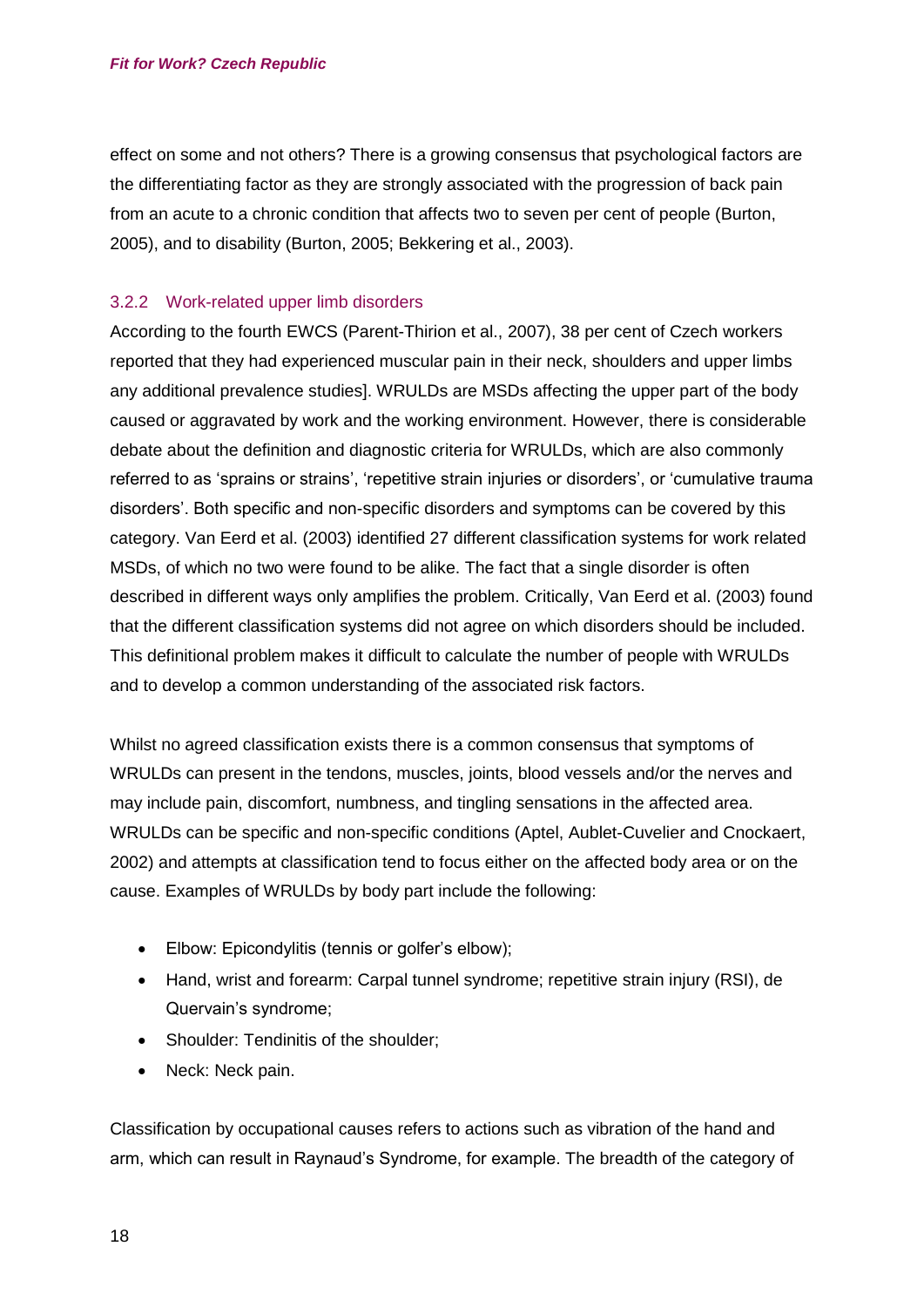WRULDs means that almost all symptoms and impacts on work associated with MSDs are associated with WRULDs. Specific symptoms and impacts of MSDs are therefore discussed in more detail below with reference to back pain, RA and SpA conditions.

#### <span id="page-18-0"></span>3.2.3 Rheumatoid arthritis

RA is an example of a specific MSD. It is a form of inflammatory arthritis with a prevalence of between 0.3 per cent and one per cent in most industrialised countries (WHO Scientific Group, 2003). Data on the prevalence of rheumatoid arthritis derive largely from studies performed in the USA and Europe. One recent estimate is that there are 68,000 people with RA in the Czech Republic (Lundkvist, Kastäng and Kobelt, 2008). The disease affects people of any age, although peak incidence is in the mid age range of the working age population, between the ages of 25 and 55 years. Epidemiological studies have shown that RA shortens life expectancy by around 6-10 years.

In addition, Czech data reveals that the annual incidence for rheumatoid arthritis was 31 per 100,000 adults aged 16 or above. The prevalence rate of rheumatoid arthritis was shown to be 610 per 100,000 among adults aged 16 and over. $\degree$ 

[Table 3-1](#page-18-1) reveals the number of full and partial disabilities as a result of rheumatoid arthritis (RA) compared with the total number of disabilities.

| $\overline{\phantom{a}}$ in the comparative compared with the total number of ursabilities. |       |       |       |      |             |
|---------------------------------------------------------------------------------------------|-------|-------|-------|------|-------------|
| Year                                                                                        | 2003  | 2004  | 2005  | 2006 | 2007        |
|                                                                                             |       |       |       |      |             |
| New invalidities                                                                            | 48554 | 50441 | 46184 |      | 48925 50286 |
| Full                                                                                        | 25544 | 26356 | 3613  |      | 24207 23354 |
| Partly                                                                                      | 23010 | 24088 | 2571  |      | 24718 26932 |
| Of these total RA cases                                                                     | 509   | 614   | 56    | 594  | 611         |
| Full                                                                                        | 195   | 236   | 89    | 193  | 179         |
| Partly                                                                                      | 314   | 378   | 67    | 402  | 432         |

<span id="page-18-1"></span>

| Table 3-1 | Reveals the number of full and partial disabilities as a result of        |
|-----------|---------------------------------------------------------------------------|
|           | rheumatoid arthritis (RA) compared with the total number of disabilities. |

*These are figures compare the number of RA invalidities compared with the total number of new* 

*invalidities (full/partly)*

*Source: Data provided by an expert interview*

 $\degree$  Expert interview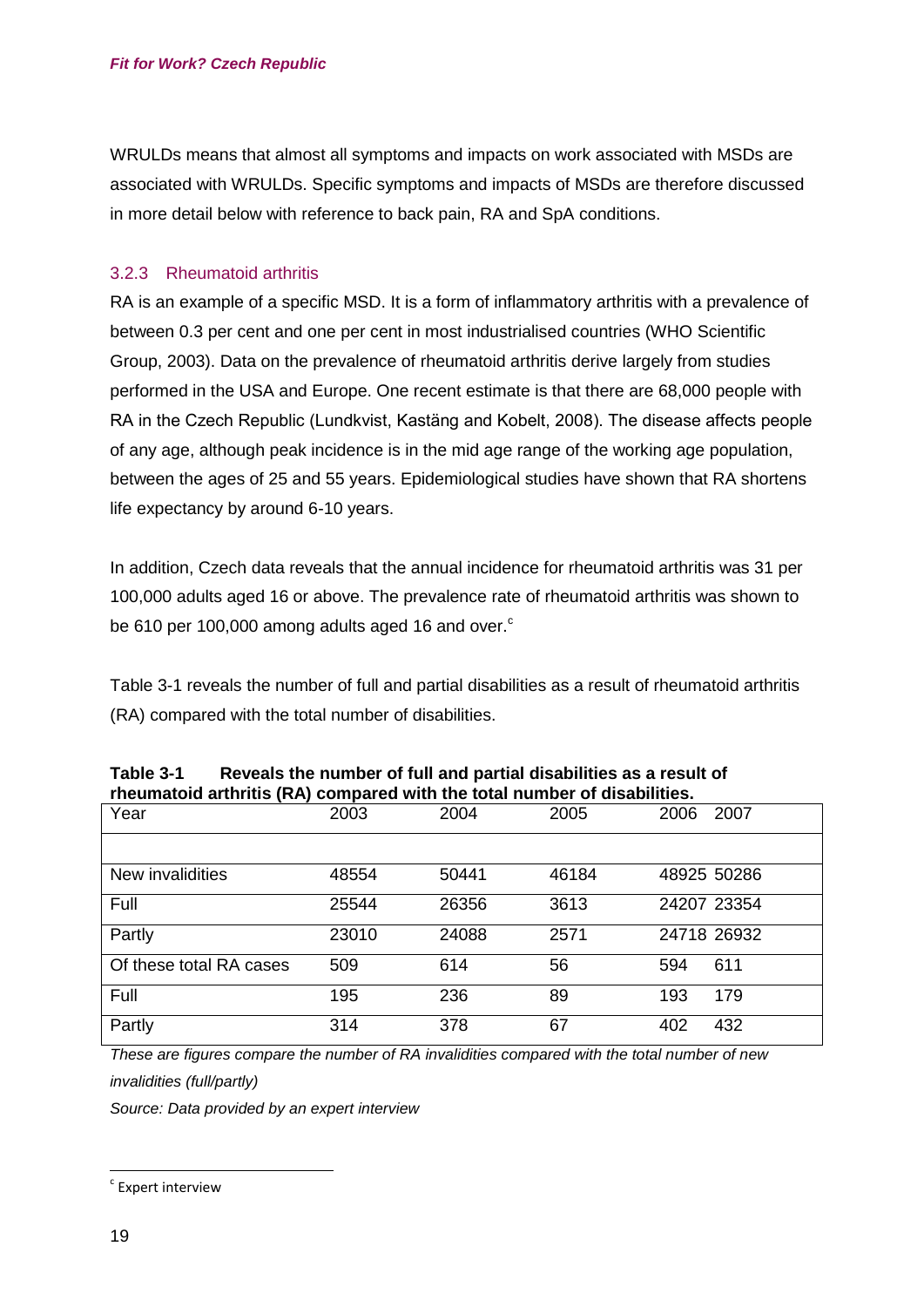The exact cause of RA is unknown. Evidence suggests that it is an immune reaction, presenting as an inflammation affecting joints and other tissues. Risk factors include gender, family history of RA and specific leukocyte antigen (HLA) (WHO Scientific Group, 2003). Whilst at an individual level the clinical course of RA is extremely variable, its features include pain, stiffness in the joints and tiredness, particularly in the morning or after periods of inactivity, weight loss and fever or flu-like symptoms. It affects the synovial joints, producing pain and eventual deformity and disability. The disease can progress very rapidly, causing swelling and damaging cartilage and bone around the joints. It can affect any joint in the body, but it is often the hands, feet and wrists that are affected. RA can also affect the heart, eyes, lungs, blood and skin.

The course of RA varies, meaning that it can go from a mild and even self-limiting form of the disease, to being severe and destructive within a short time (Young et al., 2000). RA is usually chronic (persistent) and people with the condition often have 'flares' of intense pain frequently associated with fatigue, although the reason for these is not known. In effect, 'flares' mean that one day someone will be able to perform their duties and the next they cannot. This can be difficult for colleagues and managers to comprehend, and can make planning workloads challenging. Managing these 'flares' in employment requires close communication and understanding between employees and employers.

The effects of the disease can therefore make it difficult to complete everyday tasks, often forcing many people to give up work. Work capacity is affected in most individuals within five years (WHO Scientific Group, 2003). One review of work productivity loss due to RA estimated that work loss was experienced by 36-85 per cent of people with RA in the previous year, for an average (median) of 39 days (Burton, Morrison, Maclean and Ruderman, 2006). Young et al. (2002) reported that 22 per cent of those diagnosed with RA stopped work at five years because of their RA. However, in some cases the condition itself is not the main or only cause of having to leave work. Indeed Young et al. (2002) found a further group of respondents who stopped work due to a combination of RA and other personal factors, giving an estimate of 40 per cent of those with RA withdrawing from the workforce because of their condition.

#### <span id="page-19-0"></span>3.2.4 Spondyloarthropathies

Spondyloarthropathies (SpA) represent a family of chronic inflammatory conditions which include: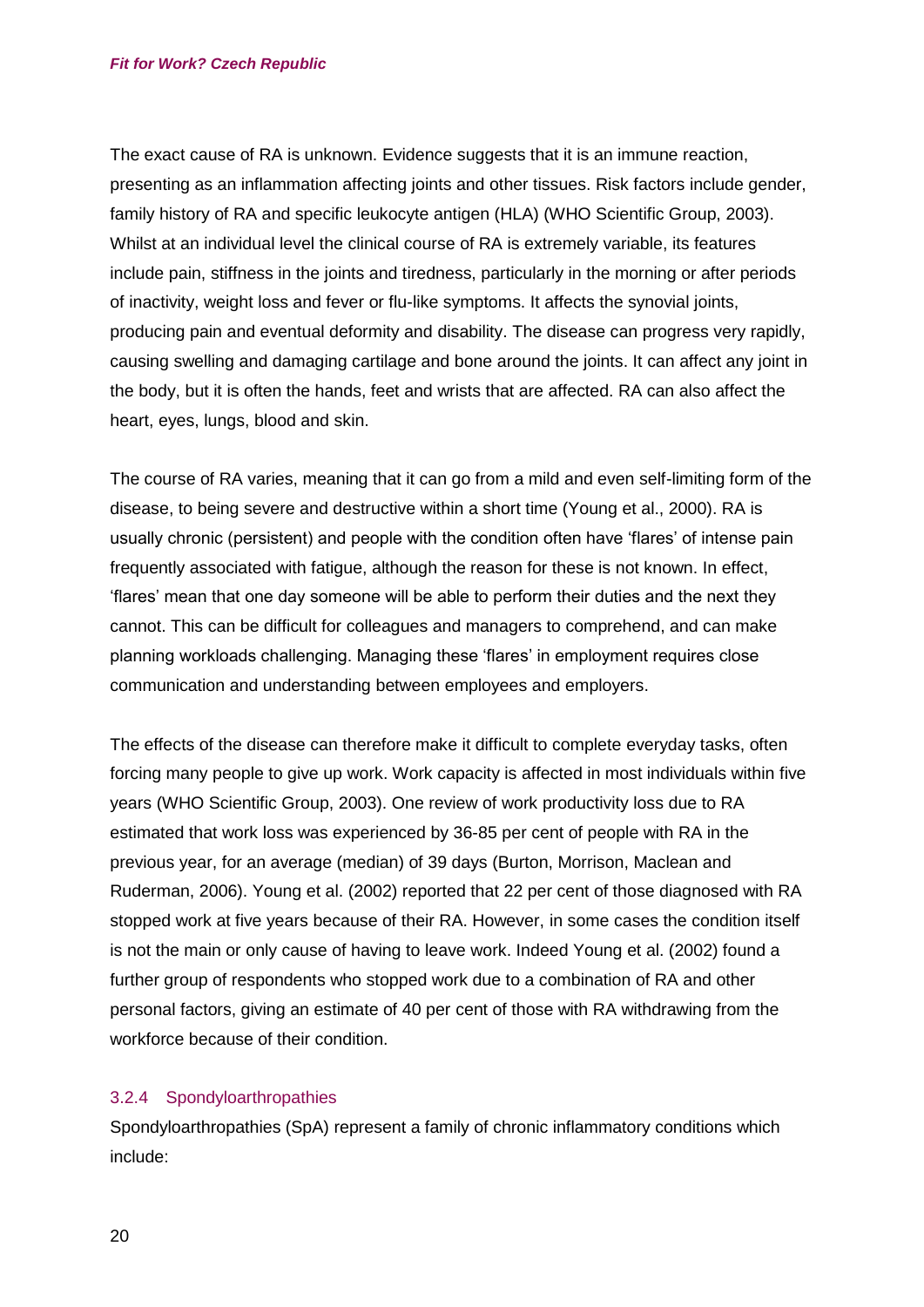- Ankylosing spondylitis (AS);
- Reactive arthritis (ReA)/ Reiter syndrome (RS);
- Psoriatic arthritis (PsA);
- Spondyloarthropathy associated with inflammatory bowel disease (IBD);
- Undifferentiated spondyloarthropathy (USpA).

Recent research on the frequency of SpAs across the European population concludes that the prevalence has long been underestimated, and SpAs may have a similar prevalence rate to RA (Akkoc, 2008).

**Ankylosing spondylitis** (AS) is a specific progressive and chronic rheumatic disorder that mainly affects the spine, but can also affect other joints, tendons and ligaments. Its prevalence in the general population is most commonly reported to be 0.1-0.2 per cent, with a 3:1 to 2:1 male: female ratio (Dagfinrud, Mengshoel, Hagen, Loge and Kvien, 2004). The annual incidence of ankylosing spondylitis in the Czech Republic is estimated to 8.5 per 100,000 adults<sup>d</sup>. The prevalence of the disease is 118.9 per 100,000 adults. A study aiming to evaluate the factors that influence the health status and disability of people with AS in the Czech Republic found that of the 1,008 respondents with AS, full disability had been awarded to 30 per cent at some point during their disease; 27 per cent reported receiving full disability pension for 10 or more years; while 45 per cent were receiving or had previously received partial disability pension. Receiving disability pension was more frequent among men (64 per cent) compared to women (56 per cent.) (Forejtová et al, 2008).

A project looking into the quality of life of people with AS was also carried out, 502 respondents, calculated that two per cent of the Czech population had AS. It revealed that 31.8 were receiving full disability benefit. How individuals spent most of their time was also examined. This showed that, of the respondents, 10 per cent spent their working day in a sitting position; 33.4 per cent sitting and walking, 13.8 per cent did not carry out difficult physical work, 30.5 per cent carried out medium heavy labour, while 11.1 per cent were involved in heavy labour. $e^e$  [Table 3-2](#page-21-0) shows the invalidity rate of AS cases.

<sup>d</sup> Expert interview

<sup>&</sup>lt;sup>e</sup> Expert interview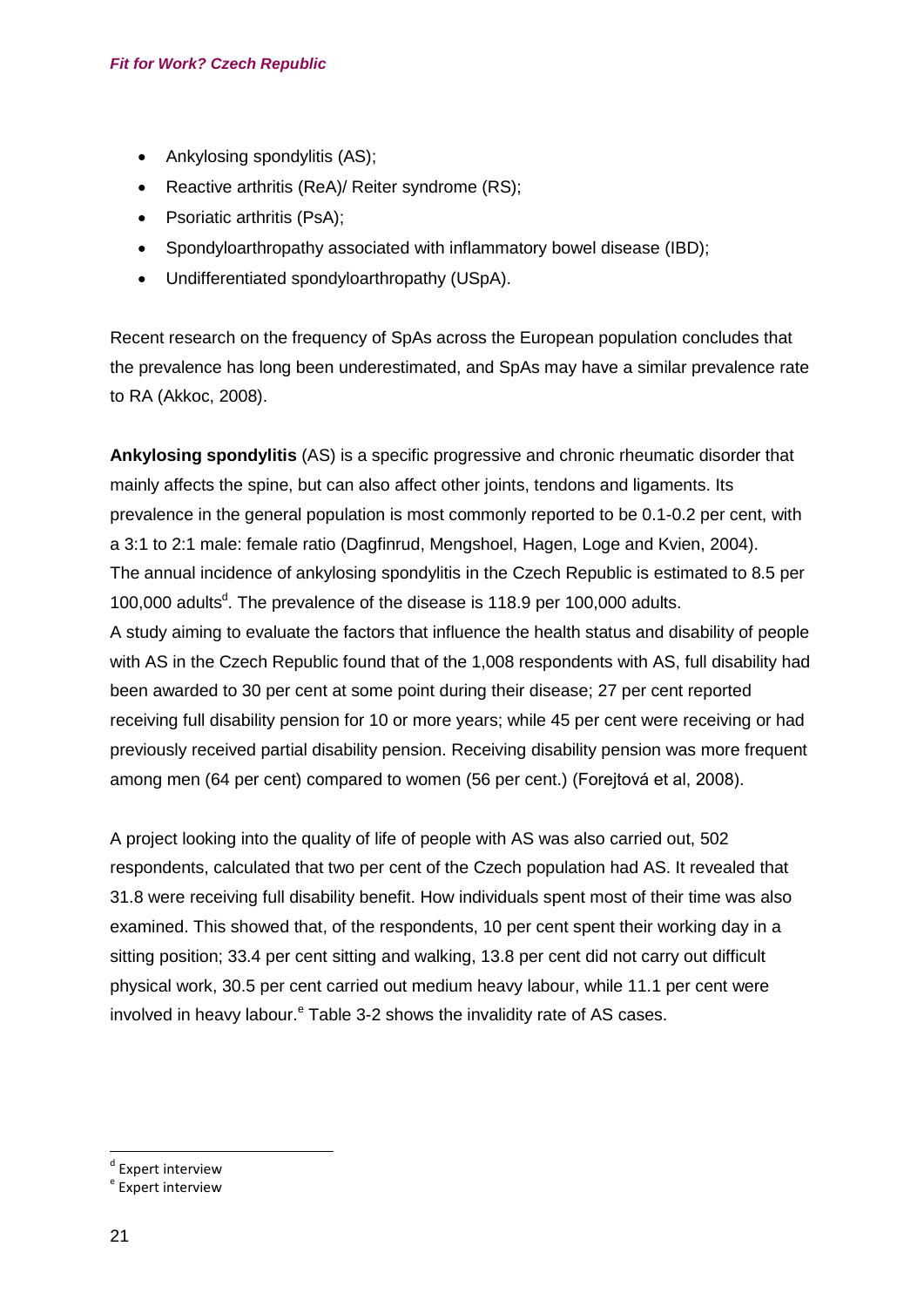| Year                    | 2003  | 2004  | 2005  | 2006<br>2007 |
|-------------------------|-------|-------|-------|--------------|
|                         |       |       |       |              |
| New invalidities        | 48554 | 50441 | 46184 | 48925 50286  |
| Full                    | 25544 | 26356 | 3613  | 24207 23354  |
| Partly                  | 23010 | 24088 | 2571  | 24718 26932  |
| Of these total AS cases | 277   | 292   | 42    | 13<br>285    |
| Full                    | 122   | 114   | 81    | 20<br>113    |
| Partly                  | 314   | 378   | 367   | 432<br>402   |

<span id="page-21-0"></span>

| Table 3-2 |  | AS invalidities compared with total invalidities. |
|-----------|--|---------------------------------------------------|
|-----------|--|---------------------------------------------------|

*These are figures compare the number of AS invalidities compared with the total number of new invalidities (full/partly)*

*Source: Ministry of Labour and Social Affairs, 2009*

First diagnosis is often made when people are in their teens and early twenties (the mean age of onset is 26). Research suggests that there is a strong genetic component to the cause of AS. Although anyone can get AS, it affects men, women and children in slightly different ways (Dagfinrud et al., 2004). In men, the pelvis and spine are more commonly affected, as well as the chest wall, hips, shoulders and feet. Women are supposed to have a later age of onset, milder disease course, longer asymptomatic periods but more extraspinal involvement. Accurate diagnosis can often be delayed since the early symptoms are frequently mistaken for sports injuries; Sieper, Braun, Rudwaleit, Boonen and Zink (2002) suggest an average of seven years between disease onset and diagnosis. Typical AS symptoms include pain (particularly in the early morning); weight loss, particularly in the early stages; fatigue; fever and night sweats and improvement after exercise. Again, as with RA, the temporal aspects of the disease require good management to ensure that individuals can perform their job but do not make work impossible.

Approximately half are severely affected whilst others report very few symptoms. AS is generally considered to be a disease in which many individuals can maintain relatively good functional capacity (Chorus, Boonen, Miedema and van der Linden, 2002), yet reported unemployment rates are three times higher among people with AS than in the general population (Boonen et al., 2001).

Recent research has provided evidence that physical health related quality of life of people with RA (Chorus, Miedema, Boonen and van der Linden, 2003) and AS (Gordeev et al., 2009) was positively influenced by work.. Chorus et al.'s conclusion was that work '*might be*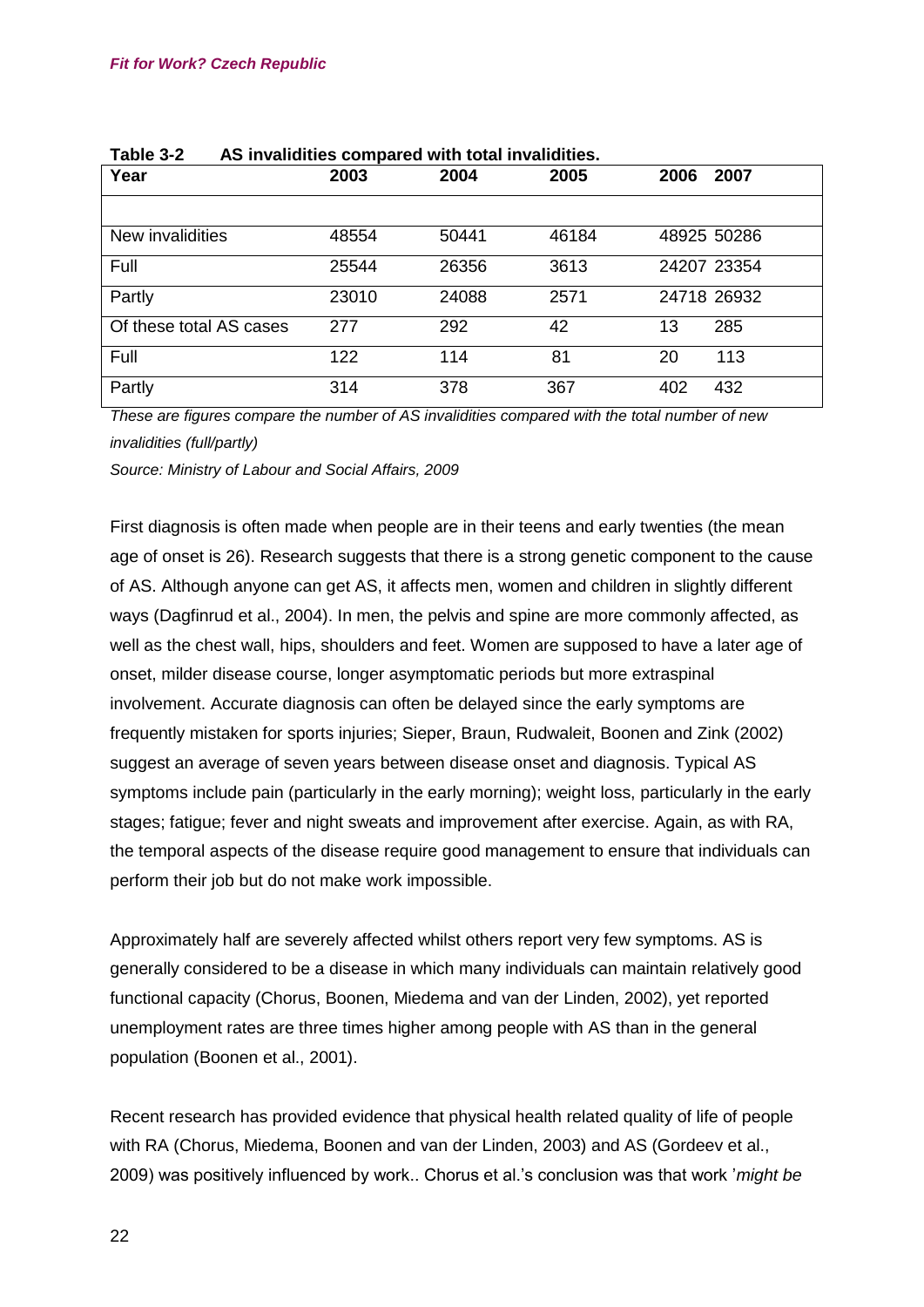*an important factor in positively influencing patients' perception of their physical performance*'. This finding concurs with Waddell and Burton (2006a) that, overall, good quality work has health and recuperative benefits for workers. The extent to which the workplace can have a positive or negative effect on development of MSDs is discussed below.

**Psoriatic arthritis** (PsA) is a form of joint inflammation affecting between 0.2 and 1 per cent of the general population (Wallenius et al., 2008) and between 10 and 20 per cent of individuals with psoriasis.

In the Czech Republic the annual incidence of PSA was found to be 4.6 per 100,000 adults aged 16 and over; prevalence of PSA was shown to be 62 per 100,000 adults<sup>f</sup>.

When joints are inflamed they become tender, swollen and painful on movement. The joints are typically stiff after resting, early in the morning or while resting in the evening. Tissues such as ligaments, tendons around the joints may also be involved. Inflammation of tendons or muscles (such as tennis elbow and pain around the heel) are also features in those with psoriatic arthropathy. In approximately 80 per cent of cases the arthritis develops after the appearance of psoriasis. Men and women are considered to be equally affected, and comparative studies have showed that patients with PsA have a burden of illness which is comparable to that of patients with RA or AS (Wallenius et al., 2008).

There are several features that distinguish PsA from other forms of arthritis: one pattern of inflammation is usually in the end of finger joints. Another pattern is involvement of the joints of the spine and sacroiliac joints which is called spondylitis (similar to ankylosing spondylitis). Neck pain and stiffness can occur or an entire toe or finger can become swollen or inflamed (dactylitis). There can also be a tendency for joints to stiffen up and sometimes to fuse together. Importantly the absence of rheumatoid factor in the blood helps distinguish PsA from RA. It is usual for the condition to develop in the teenage years. In women there may be an increased incidence following pregnancy or the menopause. As PsA affects both the skin and the joints, this has a negative impact on the quality of life of people with PsA; due to emotional problems, in fact, they may experience more pain and role limitations than patients with RA (Husted, Gladman, Farewell and Cook, 2001). A higher level of mortality compared

f Expert interview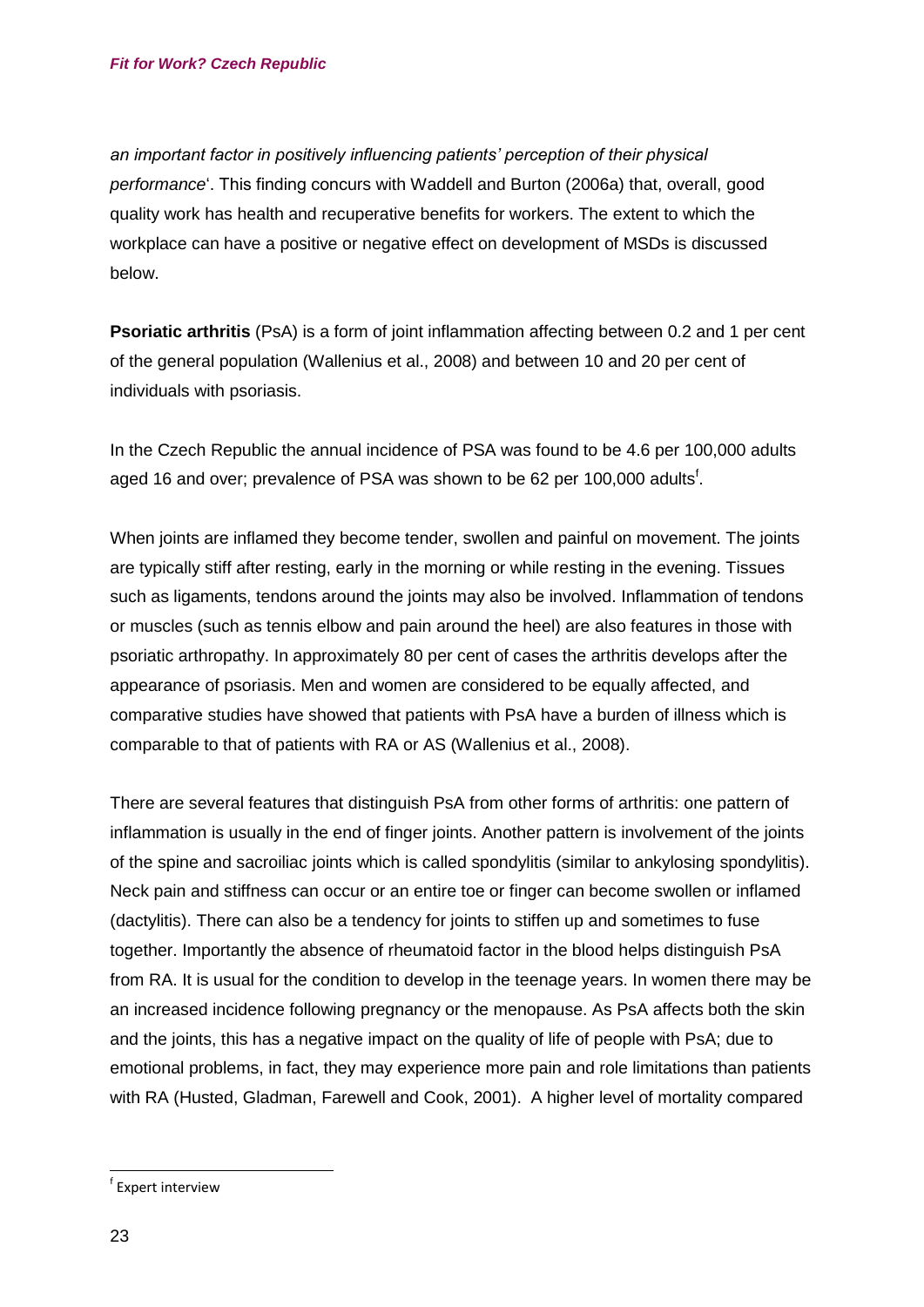to the general population has also been reported among people with PsA (Wallenius et al., 2008).

## <span id="page-23-0"></span>3.3 The impact of the workplace on MSDs

The risk factors for MSDs are wide ranging. Whilst there is broad consensus among experts that work is a risk factor for MSDs, non-work activities such as sport and housework can contribute to musculoskeletal strain. Some studies, for example, have noted that a higher prevalence of musculoskeletal pain among working women may be linked to the fact that women are responsible for doing the majority of housework (Punnett and Wegman, 2004). Intrinsic risk factors also have a part to play in the onset and deterioration of MSDs. Some intrinsic factors can be altered, others, such as genetic predisposition, cannot.

One area of concern in the Czech Republic is the growth of obesity – a risk factor for bone and joint conditions (as well as cardio-vascular disease and diabetes). Of the total number of diseases followed up in children and adolescents in 2007, 37,720 children aged 0-14 and 25,014 adolescents aged 15-18 experienced endocrine, nutritional and metabolic diseases. Of those, 23,524 children (1601.7 per 100,000 registered patients) and 15,359 adolescents (3026.7 per 100,000 registered patients) were obese or experienced hyperalimentation (Institute of Health Information and Statistics of the Czech Republic, 2008b). The incidence of obesity and hyperalimentation in children showed an increase on the previous year: in 2006, of the 36,403 children experiencing endocrine, nutritional and metabolic diseases, 22,262 were obese or experienced hyperalimentation, 1503.1 per 100,000 registered patients. (There was no data for 2006 on obesity in adolescents for 2006.) (Institute of Health Information and Statistics of the Czech Republic, 2007).

[Table 3-3](#page-23-1) summarises the intrinsic risk factors for non-specific MSDs.

<span id="page-23-1"></span>

| Table 3-3 | Summary of intrinsic risk factors for non-specific MSDs |
|-----------|---------------------------------------------------------|
|           |                                                         |

| <b>Intrinsic factors</b>                        |                                                                                           |  |
|-------------------------------------------------|-------------------------------------------------------------------------------------------|--|
| ٠                                               | Obesity, height                                                                           |  |
| ٠                                               | Spinal abnormalities                                                                      |  |
| ٠                                               | Genetic predisposition                                                                    |  |
| ٠                                               | Pregnancy                                                                                 |  |
| ٠                                               | Psychosocial stress: self-perception                                                      |  |
| ٠                                               | Health beliefs: locus of control, self-efficacy, perception of disability and expectation |  |
| ٠                                               | <b>Family stress</b>                                                                      |  |
| ٠                                               | Psychological stress: somatisation, anxiety and depression                                |  |
| ٠                                               | Ageing                                                                                    |  |
| Source Adapted from WHO Scientific Group (2003) |                                                                                           |  |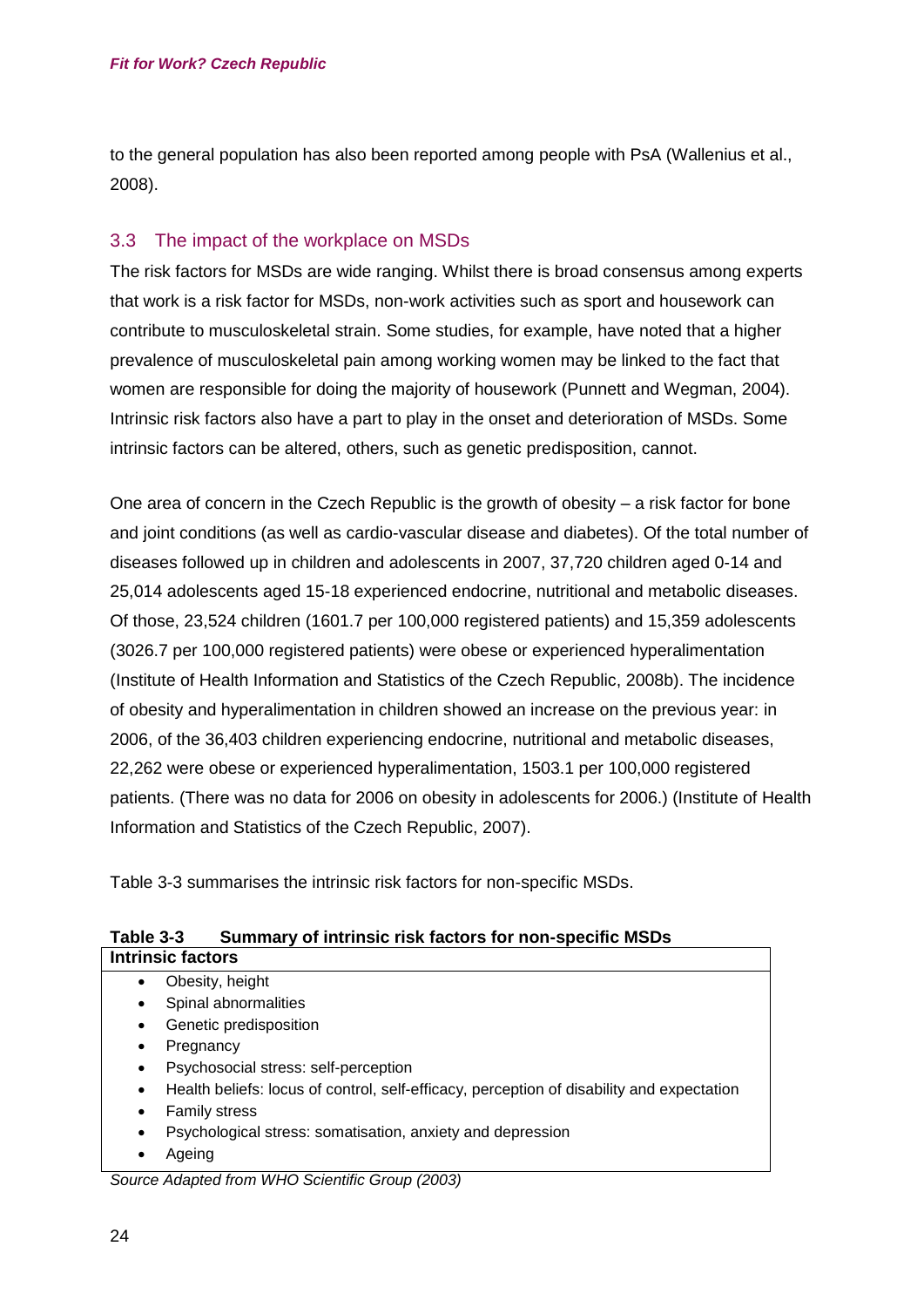In terms of evidence and risk factors for the impact of work on MSDs a distinction needs to be made between 'work-related' disorders and 'occupational' disorders (Punnett and Wegman, 2004). Certain MSDs are recognised as occupational diseases by some European governments, such as wrist tenosynovitis, epicondylitis of the elbow, Raynauld's syndrome or vibration white finger and carpal tunnel syndrome (Eurostat, 2004). As such, the fact that work can cause and contribute to these conditions is widely recognised and the use of assessments of workplace risk to reduce the incidence of these conditions is well established.

It is clear that work is not the cause of rheumatic diseases such as RA and SpAs, though there is evidence that physical work demands, lack of support, self-stigma and lack of flexibility over working time can each make job retention or return to work more difficult (der Tempel and van der Linden, 2001; Gignac et al., 2004).

The evidence linking other non-occupational MSDs and work is not conclusive and attributing cause and effect between specific aspects of work and particular parts of the body is difficult. However, many of the established risk factors that may contribute to the development of nonspecific MSDs can be encountered at work; even if work does not cause a condition it may have an impact on it. Moreover, if we consider risk factors beyond the physical, then the impact of the workplace on MSDs is likely to be much greater.

The most frequently cited risk factors for MSDs encountered in the work place include the following:

- Rapid work pace and repetitive motion patterns;
- Heavy lifting and forceful manual exertions;
- Non-neutral body postures (dynamic or static), frequent bending and twisting;
- Mechanical pressure concentrations;
- Segmental or whole body vibrations:
- Local or whole-body exposure to cold:
- Insufficient recovery time (Punnett and Wegman, 2004).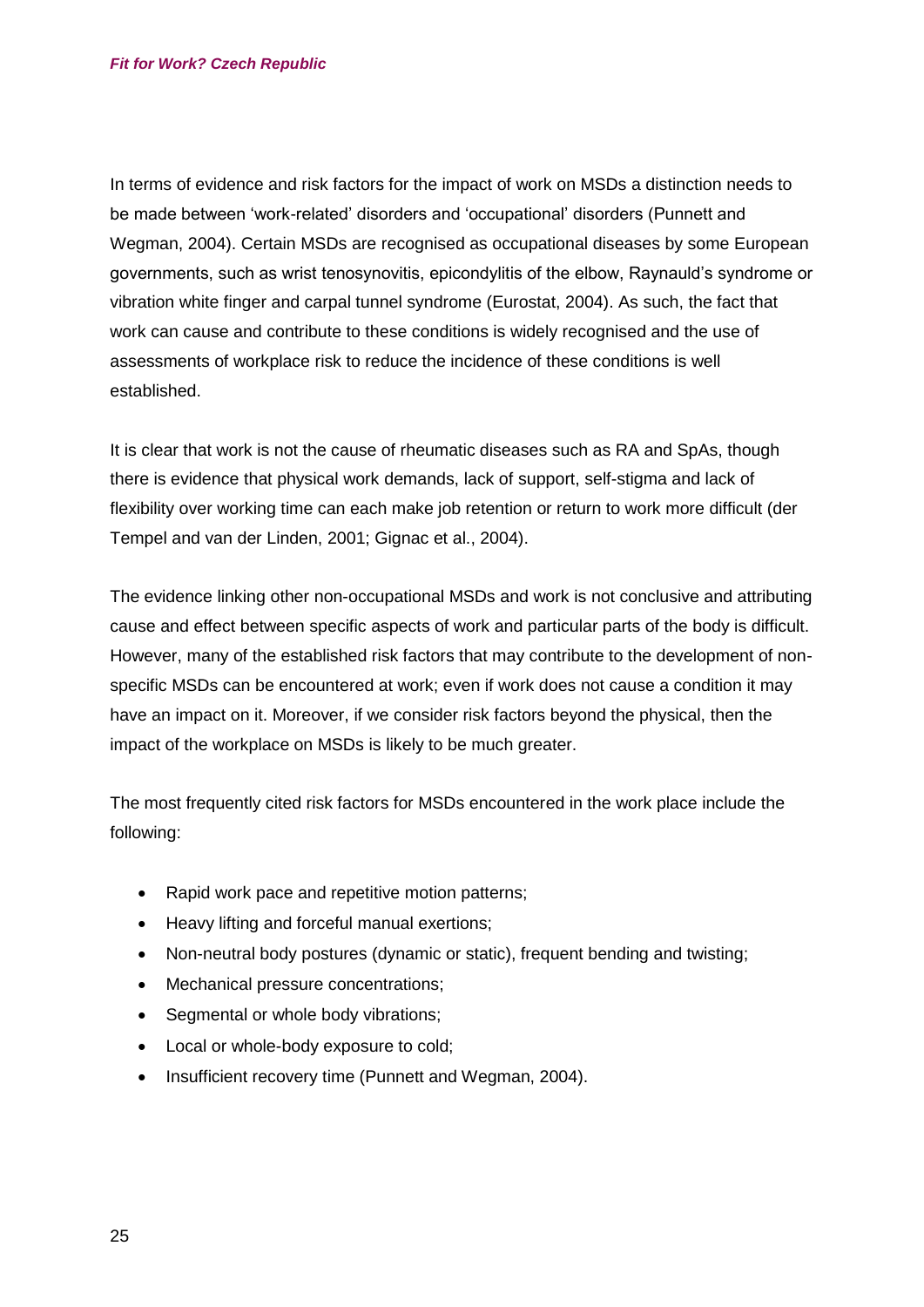MSDs affect employees in all kinds of industries and occupations, although some are more high risk than others, and certain occupations are associated with strain on specific parts of the musculoskeletal system.

Many jobs involve activities that can constitute a risk factor for MSDs. According to the EWCS, 17 per cent of European workers report being exposed to vibrations from hand tools or machinery for at least half of their working time, 33 per cent are exposed to painful or tiring positions for the same period, 23 per cent to carrying or moving heavy loads, 46 per cent to repeated hand or arm movements and 31 per cent work with a computer (Parent-Thirion et al., 2007).

Much of the attention that employers pay to the issue of MSDs and the impact of the workplace on their onset or deterioration is driven by a concern to avoid or limit litigation and ensure that they are fulfilling their duty of care, by performing workstation assessments and giving guidance on manual handling, for example. However, this neglects a wider issue that other work associated factors can also contribute to MSDs. These aspects are often missed out in the literature and advice on dealing with health and safety. Even where 'stress' is mentioned, the connection between psychosocial factors and physical conditions is omitted, reinforcing the primary focus on safety.

Generally there is an increased risk of injury when any of the physical risk factors mentioned above are combined, or adverse psychosocial factors, personal or occupational are present (Devereux, Rydstedt, Kelly, Weston and Buckle, 2004). Psychological and organisational factors can also combine with physical factors to influence the probability of an individual leaving work prematurely. Research on low back pain shows that an employee's belief that work itself produces pain precedes sickness behaviour and is a risk factor for chronic work disability (Werner, Lærum, Wormgoor, Lindh and Indhal, 2007). Sokka and Pincus (2001) reviewed 15 studies and showed that physically demanding work, a lack of autonomy, higher levels of pain, lower functional status and lower educational levels were predictors of someone with RA leaving work early. The evidence from Sokka and Pincus (2001) highlights that it is not only the physical elements of work that can influence someone's functional work capacity and likelihood of staying in the labour market. We must also consider the psychosocial and organisational factors of work.

Psychosocial and organisational factors associated with MSDs include: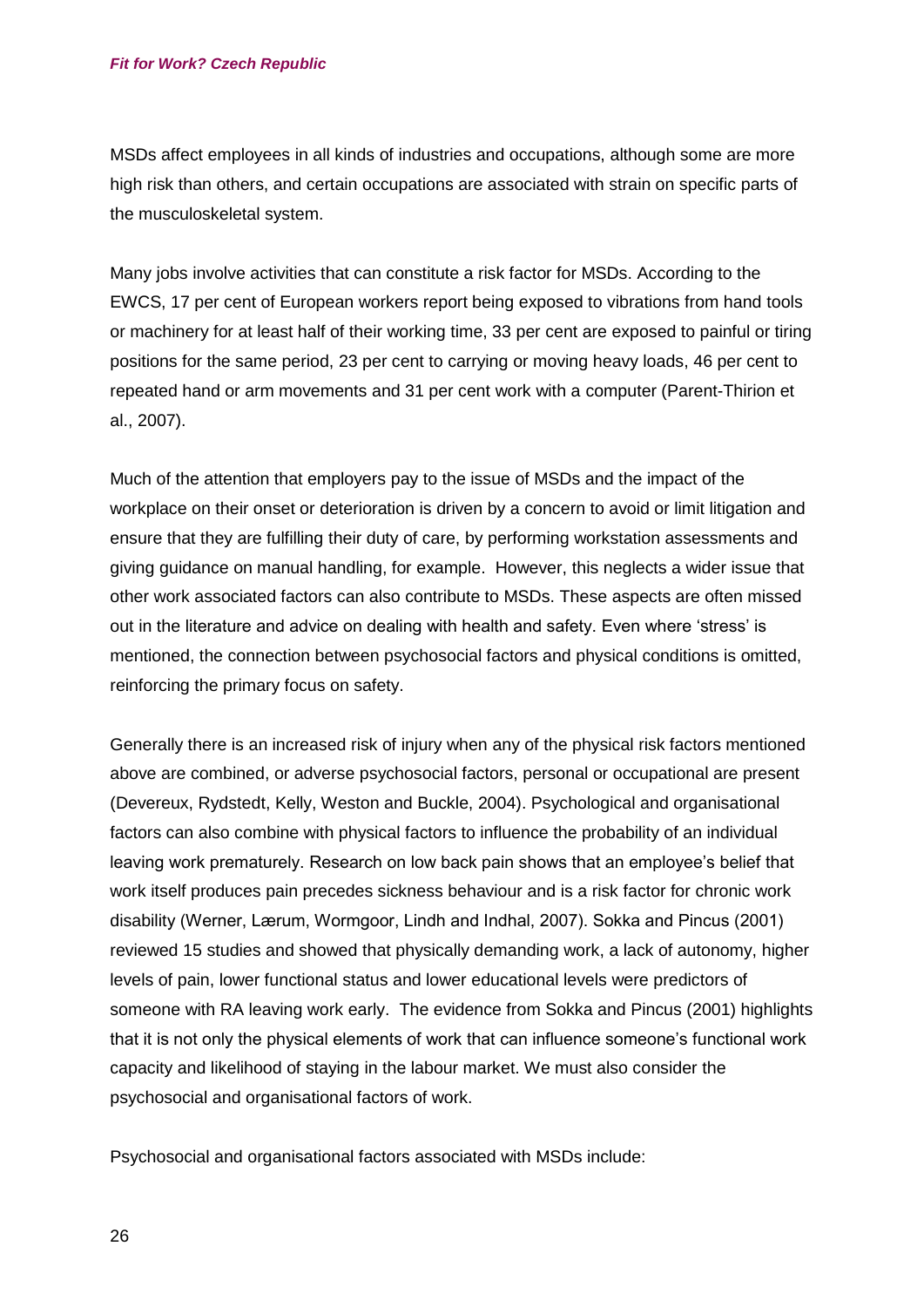- Rapid work pace or intensified workload;
- Perceived monotonous work:
- Low job satisfaction;
- Low decision latitude/ low job control;
- Low social support;
- Job stress.

Job stress is a broad term and can result from a variety of sources such as high job demands or a mismatch between skills and job requirements. In addition stress can result from abuse or violence at work, as well as discrimination.

Again, it is important to recognise the connection between the psychological and the physical. While job stress, including violence and discrimination at work, might lead to lost productivity due to stress or common mental health problems, it may also lead to MSDs caused by tension or strain. An increased probability of experiencing a high level of pain has also been associated with low social support, low social anchorage or low social participation (Katz, 2002). 'Good work' and the provision of high quality jobs is therefore crucial (Coats and Max, 2005, Coats and Lehki, 2008).

### <span id="page-26-0"></span>3.4 The wider economic and social impact of MSDs

The effect that MSDs can have on individuals' ability to work and the time they may require to be absent from work means that MSDs have significant associated costs to the individual, the family, the employer and the wider economy. Calculating the exact costs is not straightforward (Lundkvist et al., 2008). Several factors need to be considered, and obtaining accurate, reliable and consistent figures is almost impossible. However, existing figures on the economic impact of MSDs based on conservative approximations show that MSDs are a significant economic burden to the Czech Republic.

To calculate the cost of MSDs (or any illness) the following factors must be estimated:

 **Direct costs** including medical expenditure, such as the cost of prevention, detection, treatment, rehabilitation, long-term care and ongoing medical and private expenditure. They are often further separated into medical costs occurring in the healthcare sector and non-medical costs occurring in other sectors (Lundkvist et al., 2008);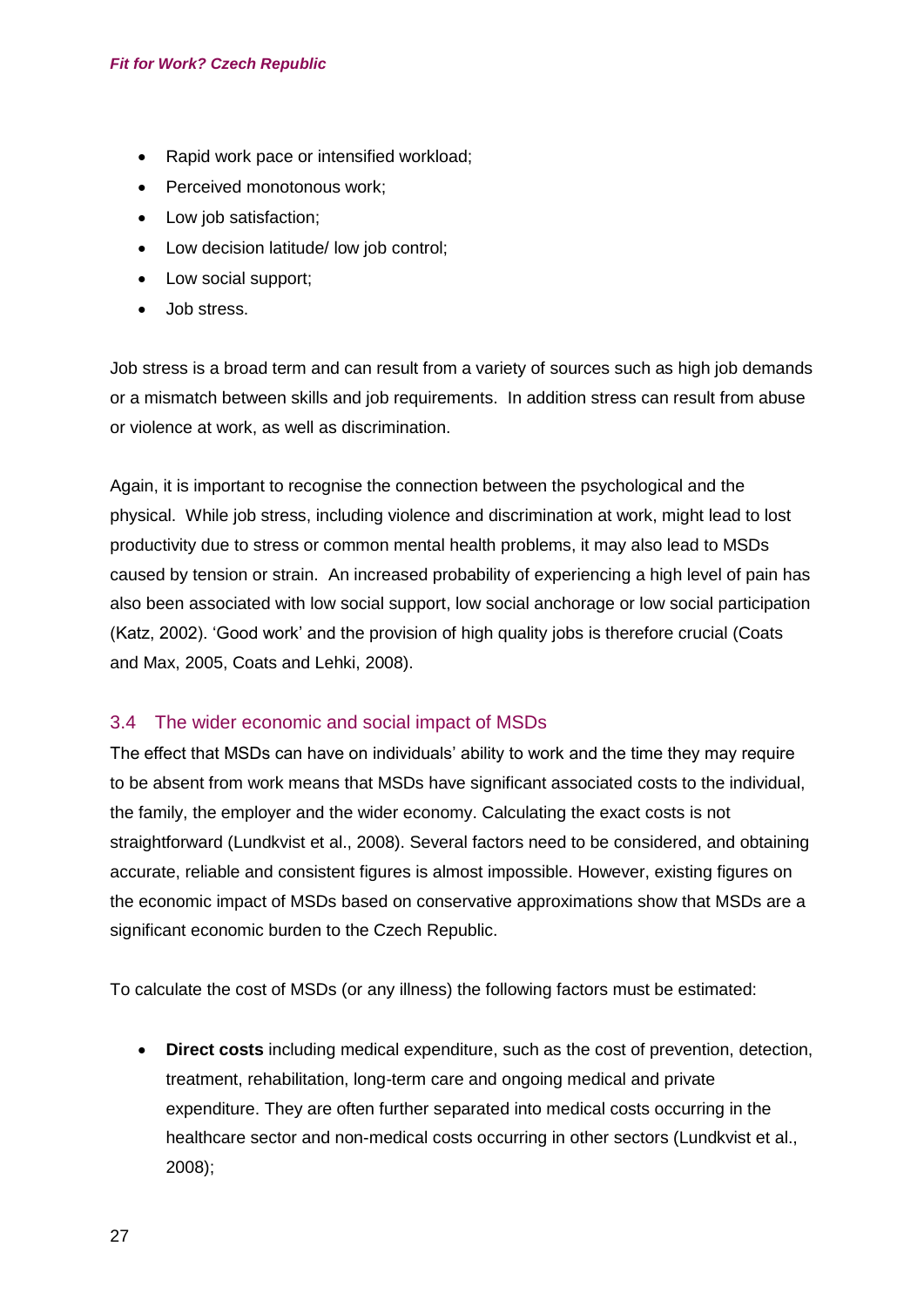- **Indirect costs** including lost work output attributable to a reduced capacity for activity, such as lost productivity, lost earnings, lost opportunities for family members, lost earnings of family members and lost tax revenue;
- **Intangible costs** including psychosocial burden resulting in reduced quality of life, such as job stress, economic stress, family stress and suffering (WHO Scientific Group, 2003).

The debate about which cost categories to include in economic analysis of the , burden' of MSDs to Czech society as a whole reflects a wider set of challenges in processes such as Health Technology Assessment (HTA). HTA is a process that informs decisions on the allocation of money across health care systems. HTA is now widely practiced around the world, however, the approach taken, and the influence of HTA within policy-making differs both across and within countries. The perspective taken in these decisions can vary:

- In theory, Governments across Europe aim to take the **societal perspective**  which includes consideration of the impact of a healthcare intervention on the patient's ability to work, the economic and productivity effects and the consequences for transfer payments such as social welfare costs;
- In reality, we see that a **health care system perspective** is also taken by some countries – covering only those costs and benefits of immediate relevance to the health care system (Bevan, 2012).

In Czech Republic no official HTA assessment process including societal perspective of evaluation is currently in place. New drugs are evaluated under the rules of costeffectiveness from payer´s perspective. Non-drug technologies are not evaluated according to HTA principles.

According to Scientific Pharmacoeconomic Guideline published by Czech Pharmacoeconomic Society in 2011, welfare benefits could be assessed as indirect costs, but there are relevant from a governmental perspective. If the societal perspective is applied, these costs representing transfer payments could not be include into pharmacoeconomic analysis. Generally the guideline recommends applying the societal perspective. Costs representing wider perspectives (i.e. societal) could be separately presented as a part of healt economic analyses (Czech Pharmacoeconomic Society, Guideline for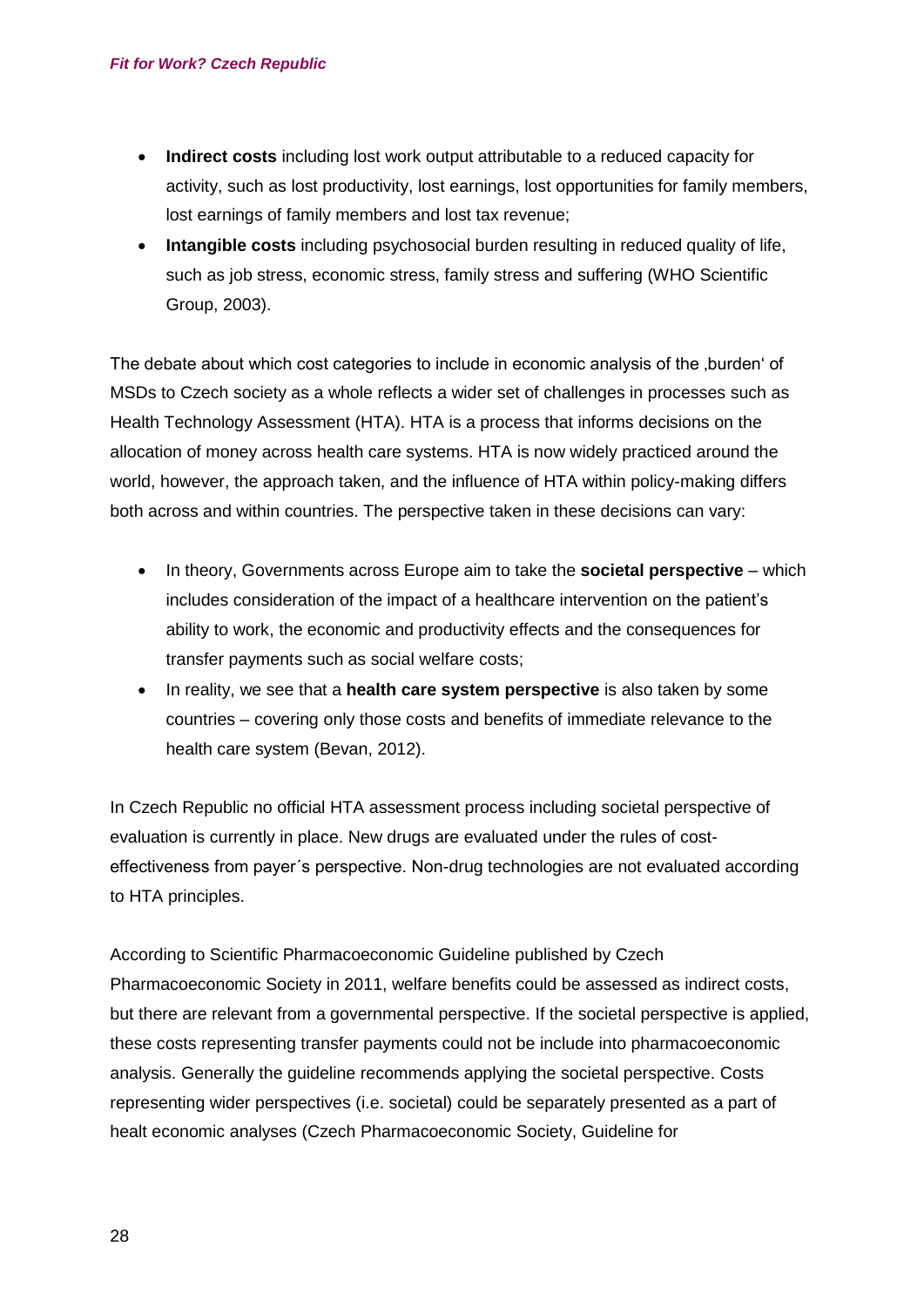Pharmacoeconomic Assessment in the Czech Republic, 2011; State Institute for Drug Control, Assessing cost-effectiveness, 2013).

Cost of MSDs vary considerably depending on the condition, on the severity of the symptoms, and whether these cause short or long term absence or disability. Moreover, they vary depending on the particular methods used to calculate the costs. Some factors which affect the calculations include the following:

- Severity of patient's conditions;
- Mix of patient demographics in a study ;
- Calculation method for productivity:
- Definitions of work disability;
- The treatment costs or outcomes due to treatments (the year costs were calculated is also a factor not least because treatment processes can change);
- Change in healthcare financing systems;
- Incidence or prevalence based estimates of costs.

Intangible costs are rarely included in cost calculations as it is almost impossible to properly express the intangible costs in monetary terms (Sieper et al., 2002). However, the evaluation of intangible costs gives useful information regarding the price paid by people with MSDs in terms of quality of life (QoL), and QoL measures should be used as further indicators to measure the effectiveness of interventions (Leardini, Salaffi, Montanelli, Gerzeli and Canesi, 2002).

Presently, two measures widely used are:

- 1. **Disability adjusted life years (DALYs)**. This is a measure of the overall disease burden which attempts to tally the complete burden that a particular disease exacts. Key elements include the age at which disease or disability occurs, how long its effects linger, and its impact on quality of life. One DALY, therefore, is equal to one year of healthy life lost. For example, RA accounted for 0.69 per cent of all DALYs lost in the Czech Republic (Lundkvist et al., 2008).
- 2. **Quality adjusted life years (QALYs)**. The QALY is also a measure of disease burden, including both the quality and the quantity of life lived. It is used in assessing the value for money of medical interventions and is based on the number of years of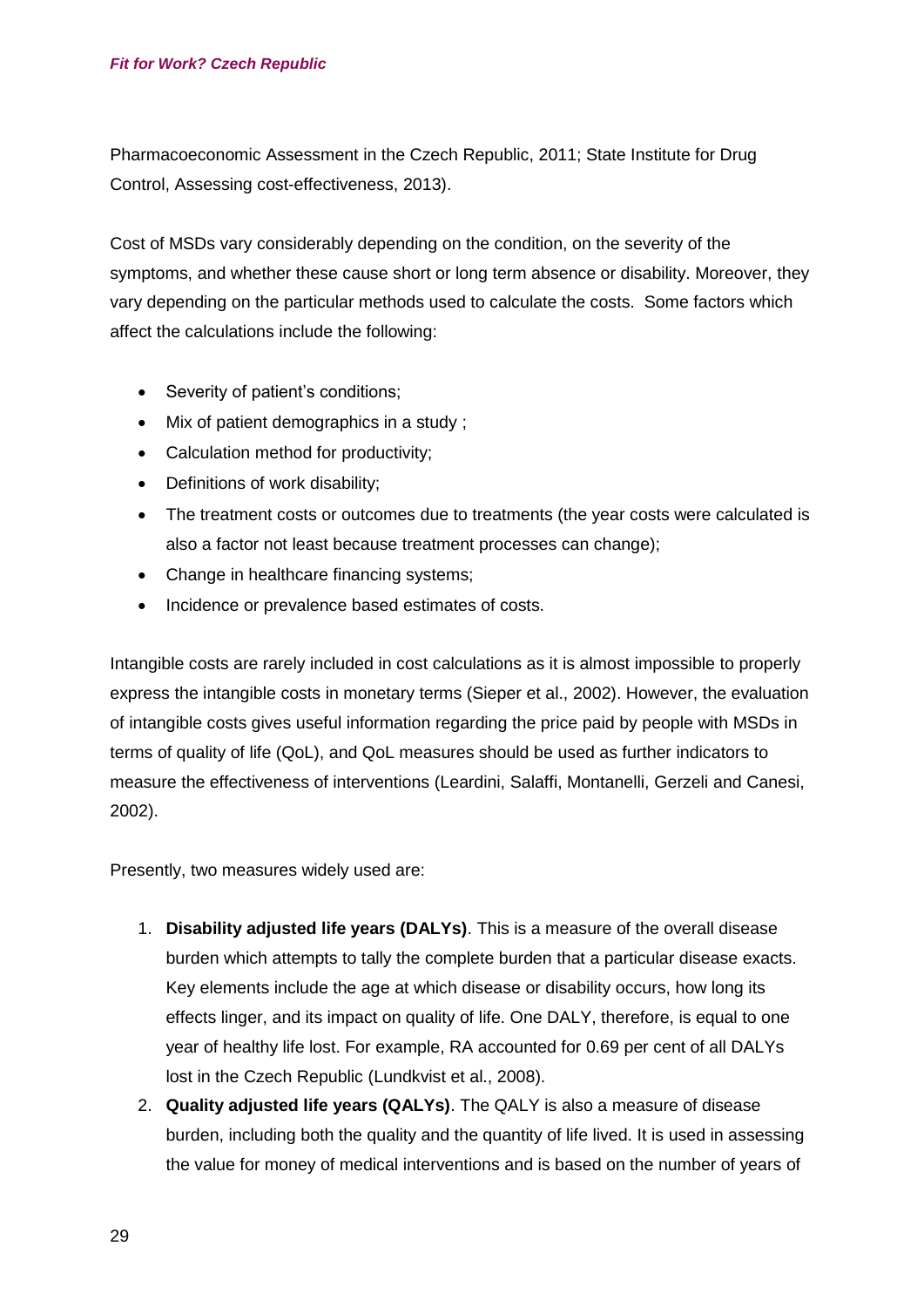life that would be added by these interventions. A QALY gives a measure of how many extra months or years of life of a reasonable quality a person might gain as a result of treatment and helps in the assessment of the cost-utility of this treatment.

Both measures are the subject of debate, but have become accepted as helpful in making comparative judgements across medical conditions and internationally.

#### <span id="page-29-0"></span>3.4.1 Direct costs

As mentioned above, cost-of-illness estimates require input from a number of different factors, and great variation is found across different studies. For low back pain (LBP), the most significant direct costs are related to physical therapy, inpatient services, drugs, and primary care (Dagenais, Caro and Haldeman, 2008). Nachemson, Waddell and Norlund (2000) calculated that some 80 per cent of healthcare costs are generated by the 10 per cent of those with chronic back pain and disability. For RA, although direct healthcare costs have been relatively small in the past (Lundkvist et al., 2008), a number of studies indicate that direct costs increase as functional capacity decreases – making functional capacity a major cost driver (Huscher, Merkesdal, Thiele, Schneider and Zink, 2006; Kobelt, 2007; Leardini et al., 2002).

Direct costs, compared to indirect costs, usually represent a minority of the total costs (Dagenais et al., 2008; Kavanaugh, 2005; Kobelt, 2007; Lundkvist et al., 2008). However, for RA, large cross-countries variations of estimates of direct costs are found in the literature due to the different uptake of particular treatments in different countries (Lundkvist et al., 2008).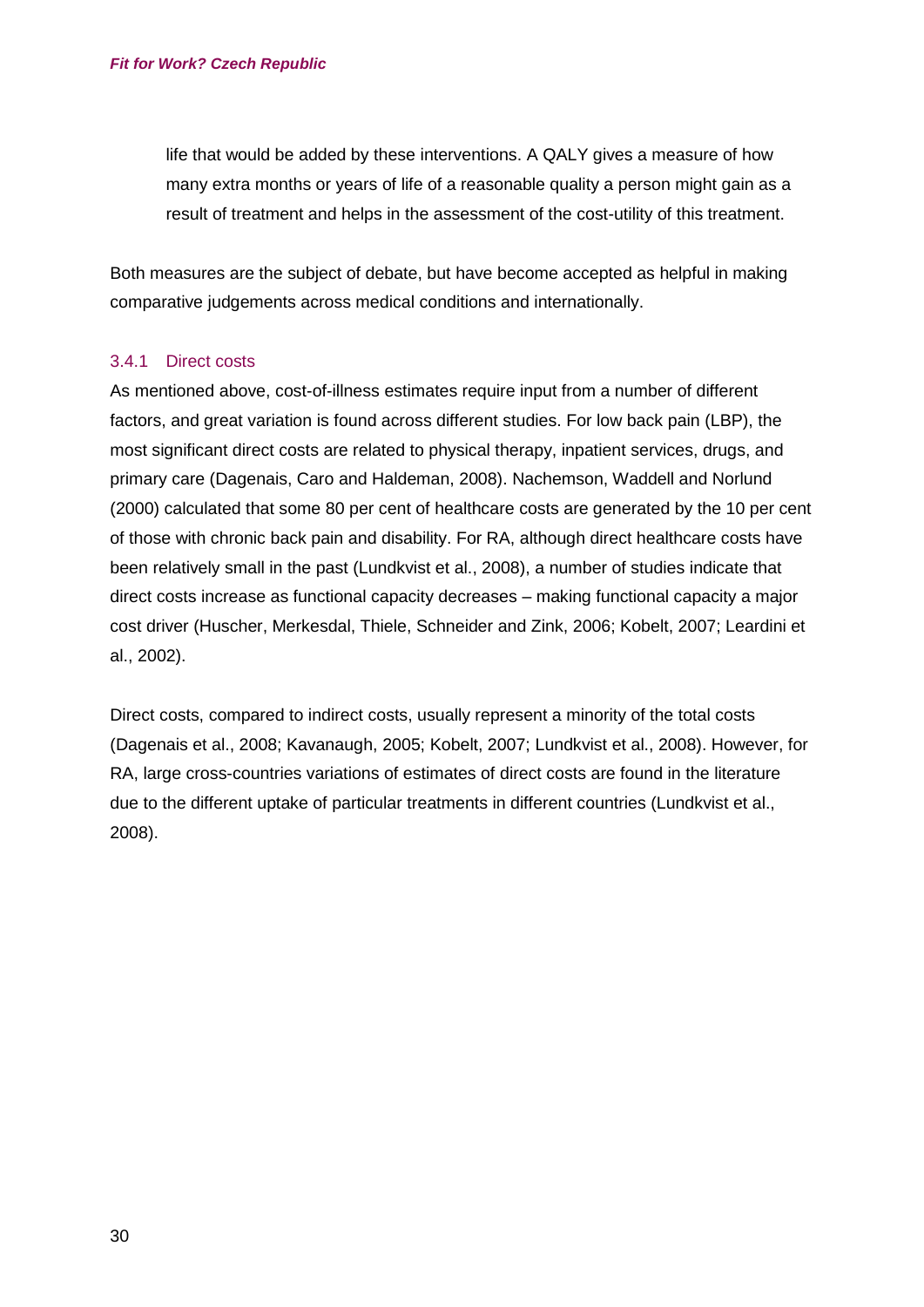#### *Fit for Work? Czech Republic*

<span id="page-30-0"></span>[Table 3-4](#page-30-0) shows some of the specific direct costs associated with musculoskeletal conditions (MSCs) in general, and RA and low back pain in particular, as found in the literature (Woolf, 2004 as cited in The Bone and Joint Decade, 2005; Kavanaugh, 2005; Dagenais et al., 2008).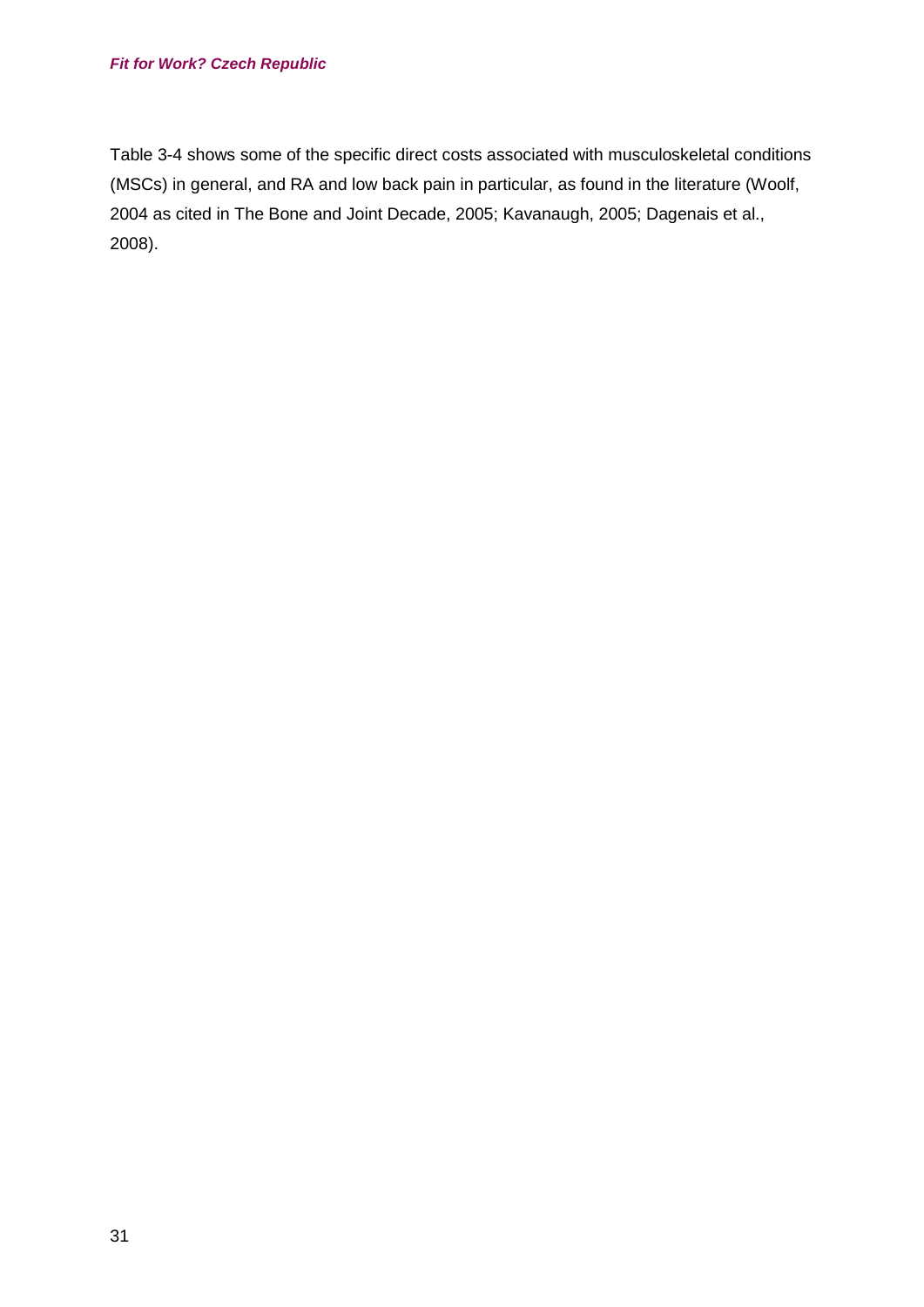|               | <b>MSCs</b>                     | <b>RA</b>                        | Low back pain          |
|---------------|---------------------------------|----------------------------------|------------------------|
|               | Physician visits                | Physician visits                 | Physician visits       |
|               | Outpatient surgery              | Other health professional visits | Chiropractic visits    |
|               | Emergency room                  | Outpatient surgery               | Outpatient surgery     |
|               | <b>Rehabilitation service</b>   | Emergency room                   | Emergency room         |
|               | utilisation (physiotherapist,   | <b>Medications (including</b>    | Physical therapy and   |
|               | occupational therapist,         | administration costs)            | rehabilitation service |
| Healthcare    | social worker)                  | Imaging                          | utilisation            |
| costs         | <b>Medications</b>              | Laboratory monitoring            | Complimentary and      |
|               | Diagnostic / therapeutic        | Toxicity (diagnosis, treatment)  | alternative medicine   |
|               | procedures and tests            | Medical assist devices           | <b>Medications</b>     |
|               | Devices and aids                | Hospitalisations (related to RA  | Imaging                |
|               | Acute hospital facilities (with | or its treatment): orthopaedic   |                        |
|               | and without surgery)            | surgery, extended care /         |                        |
|               | Non acute hospital facilities   | rehabilitation facilities        |                        |
|               | Transportation                  |                                  |                        |
| Personal      | <b>Patient time</b>             |                                  |                        |
| costs         | Carer time                      |                                  |                        |
|               | Home healthcare services        |                                  | Mental health services |
| Other         | Environmental adaptations       |                                  |                        |
| disease       | Medical equipment               |                                  |                        |
| related costs | Non-medical practitioner,       |                                  |                        |
|               | alternative therapy             |                                  |                        |

# **Table 3-4 Direct costs associated with MSCs, RA, and LBP**

*Source: Woolf, 2004 as cited in The Bone and Joint Decade 2005; Kavanaugh, 2005; Dagenais et al., 2008*

Calculations of the costs of treatment tend to evaluate the clinical costs and benefits of treatments. The wider impact of people with MSDs remaining in work or returning to work early extends to the biopsychosocial and economic effects to the individual of being in work and to the reduced costs to the Czech Social Security Administration and other government departments. Taking a wider joined-up approach to an analysis of costs of treatments for illness in general and MSDs in particular may provide a different and perhaps more realistic assessment of the costs and benefits of treatments.

Data for 2011 reveals that in the Czech Republic, diseases of the musculoskeletal system and connective tissue accounted for a total number of 175,938 cases of hospitalisation, out of a total number of 2,195,676 cases. The average duration of stay in hospital for people with diseases of the musculoskeletal system and connective tissue amounted to 7.4 days in total in 2011. This is higher than the total average stay in hospital of 6.7 days. (Institute of Health Information and Statistics of the Czech Republic, Hospitalization in hospitals in the CR 2012).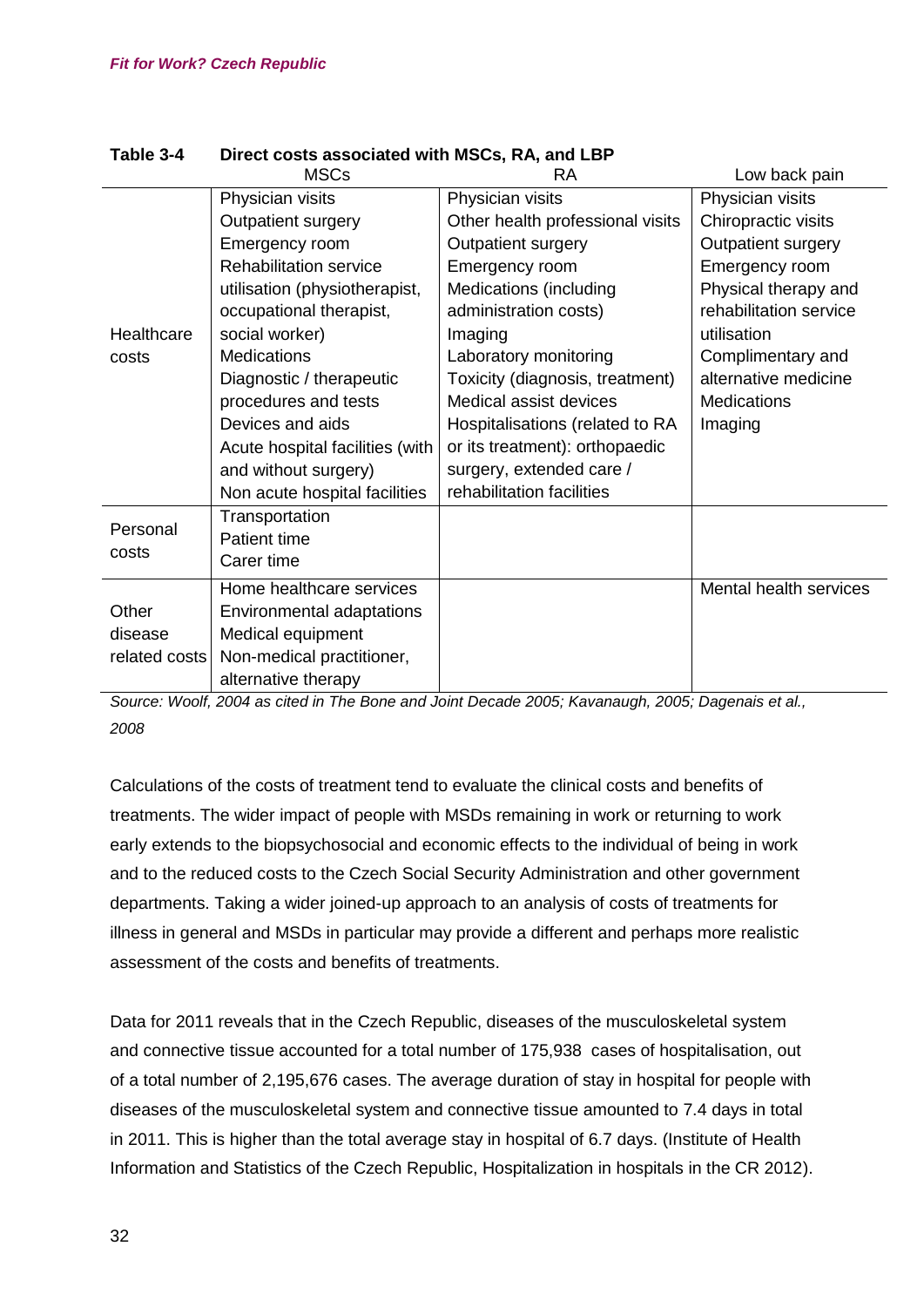In 2011, the average cost of one hospitalisation amounted to CZK40,290 (1,331 euros) and the average cost of one day of stay in hospital in 2011 cost CZK5,142 (209euros) (Institute of Health Information and Statistics of the Czech Republic, Economic information on health care 2012. Based on the above figures, the average stay in hospital of a person with MSDs of 7.4 days costs CZK 31,623 (1,549 euros).

Total costs which were spent on drugs due to treatment of musculoskeletal system amounted to CZK2,798,000 (113,888 euros) in 2011(Institute of Health Information and Statistics of the Czech Republic, Economic information on health care 2012).

Health Insurance companies expenditure on health care of patients with some disease of the musculoskeletal system and connective tissue CZK10,659,000 (433,857 euros) in 2010 (Institute of Health Information and Statistics of the Czech Republic, Economic information on health care 2012).

Petříková et al. (2011) and Klimeš et al. (2011) estimated cost-of-illness – moderate and severe psoriasis and psoriatic arthritis, respectively on the bases of 6-months retrospective questionnaire which collected data about direct costs, productivity costs (see below) and on QoL. Mean annual direct costs per patient with moderate to severe psoriasis and/or psoriatic arthritis were calculated to CZK73,043 (2,987 euros) and mean annual direct costs per patient with psoriatic arthritis were CZK75,498 (3,088 euros). Major direct costs driver was phototherapy (47% of direct costs), systematic treatment (17%) and in-patient care (15%). Out-patient care, spa, local treatment (corticosteroids and other) and complement made up 4%, 3%, 9% and 5% of direct costs.

The direct cost and productivity costs (see below) attributed to rheumatoid arthritis were calculated by Klimeš et al. (2011c) using a retrospective cross-sectional study. The estimate of direct medical costs was based on prevalence-based cost-of-illness method reviewing individual patients'medical records for patients undergoing treatment for rheumatoid diseases. Mean annual medical direct costs were CZK145,241 (5,743 euros) per patient. Mean annual medical direct costs were also stratified according to HAQ score (Health Assessment Questionnaire, <0.6, 0.6-1.1, 1.1-1.6, 1.6-2.1,  $\geq$ 2.1) and accounted for CZK103,100 (4,076.7 euros), CZK150,531 (5,950.2 euros), CZK118,643 (4,691.3 euros), CZK175,313 (6,932.1 euros), and CZK170,128 (6,727.1 euros), respectively for each HAQgroup (Figure 3-1). Direct costs were highly dependent on the number of patients who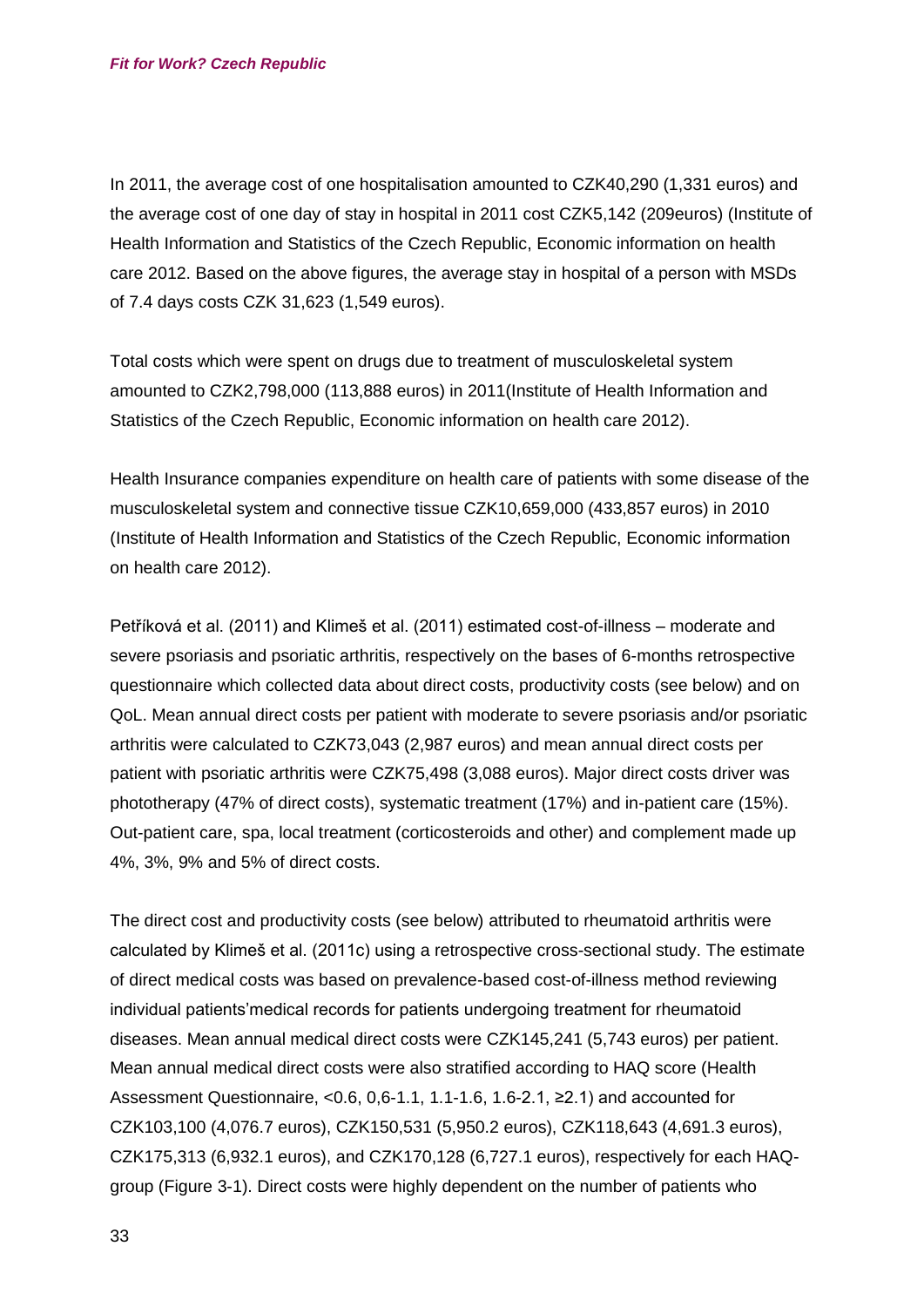received biological drugs in every group - biological therapy amounted to 29-79% of the overall direct costs. To clarify the cost structure, an analysis excluding patients using biologics was performed. There was a mild decrease of the mean costs of pharmacotherapy with increasing HAQ score, while the hospital costs increased rapidly - for the patient subgroup with a HAQ score ≥2.1 hospital costs represent almost 57% of the total direct costs of the group (Figure 3-2).







The burden of anlykosing spondylitis was investigated by Petříková et al. (2013) in two crosssectional studies Beda I (2005) and Beda II (2008). The methodology used was Cost-of-Illness prevalence-based analysis bottom-up approach. Average direct costs per patient in the sample per year were estimated at CZK45,300 (1,812 euros) (Beda I) and CZK64,700 (2,588 euros) (Beda II). The largest direct cost burdens were spa procedures (45.3 % - Beda I, 31.2 % - Beda II) and biological drugs (34.2 % - Beda I, 52.8 % - Beda II). The remaining component of direct costs were in-patient care (0,9% and 2%) and out-patient care (1,5% and 1%), physiotherapy (3,8% and 4,8%), medical devices (0,1% and 0%), orthopaedic surgery (2,8% and 2,1%), lab tests and diagnostics (2,6% and 2,3%) and other medication (5,2% and 3,7%). Direct costs add up to approximately 40 % of total costs.

#### <span id="page-33-0"></span>3.4.2 Indirect costs

There are two main types of indirect cost most commonly measured in association with ill health in employees. These are absence from work ('absenteeismus') and what is termed 'presenteeism', or loss of productivity in an employee while they are at work with an illness or incapacity. [Table 3-5](#page-34-0) gives an overview of general concepts and characteristics of absenteeism and presenteeism related to productivity loss. Presenteeism is extremely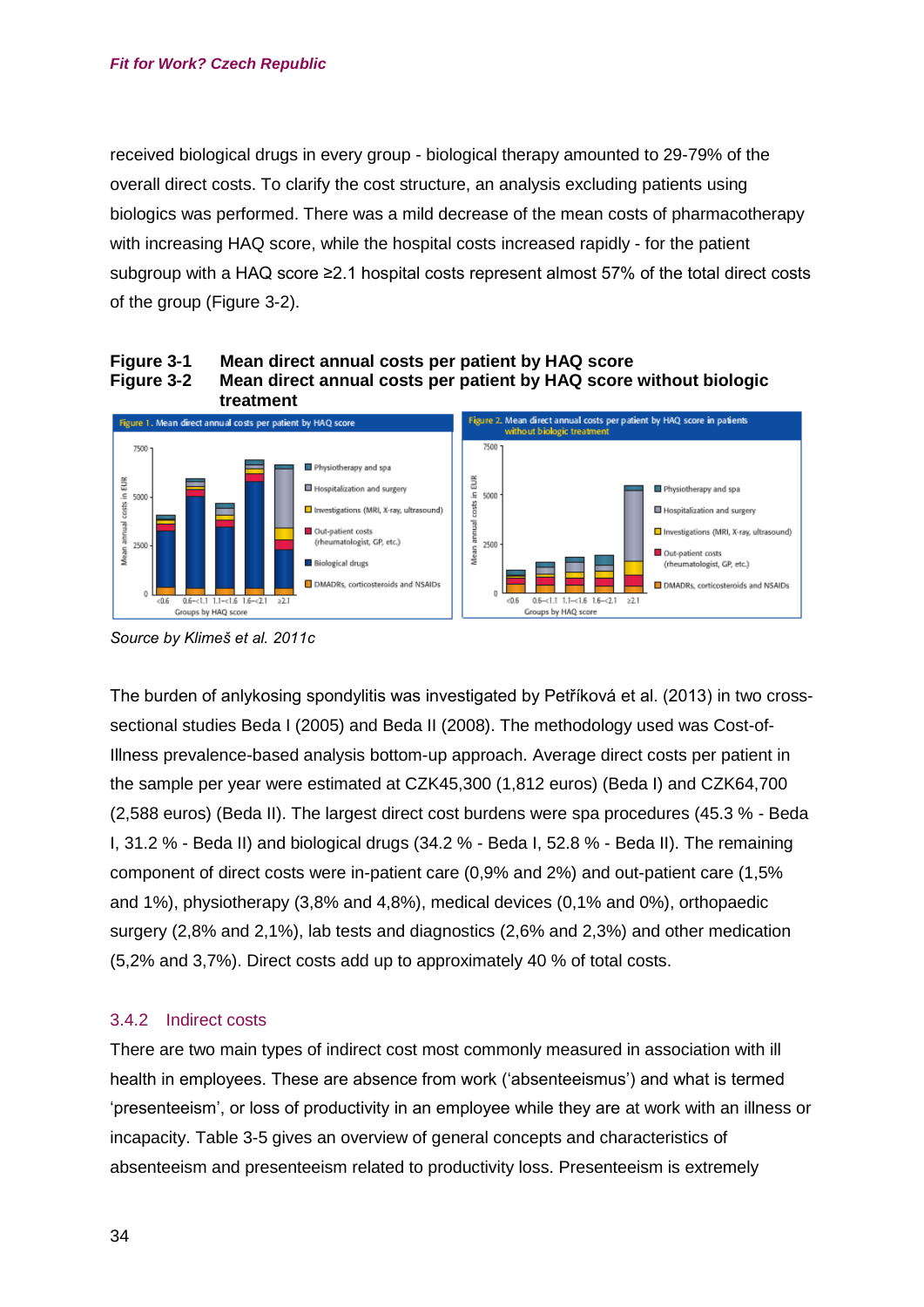#### *Fit for Work? Czech Republic*

difficult to measure. Currently most estimates of indirect costs are based on absence data in international estimation. However, research on presenteeism suggests that presenteeism leads to greater losses in productivity compared with absenteeism.

| ,,,,,,,,,<br><b>Absenteeism</b>                               | Presenteeism                                              |
|---------------------------------------------------------------|-----------------------------------------------------------|
| Currently working (full-time)                                 | Degree/percentage of impairment                           |
| Currently working, reduced amounts                            | Proportion/percentage of time<br>$\overline{\phantom{0}}$ |
| of time (part-time)                                           | Frequency of impaired work<br>-                           |
| Complete work cessation -                                     | Overall work performance                                  |
| permanent •                                                   | Self versus others' performance                           |
| Work disabled                                                 | Quality and quantity<br>$\overline{\phantom{0}}$          |
| Not working due to arthritis<br>$\overline{\phantom{a}}$      | Efficiency/percentage being effective                     |
| Not working due to other health<br>$\overline{\phantom{a}}$   | Effect on well-being                                      |
| problems                                                      | Degree of agreement with work                             |
| Not working for other reasons (eg<br>$\overline{\phantom{a}}$ | limitation                                                |
| early retirement, lifestyle choice,                           | Amount/level/degree of difficulty                         |
| stopped work voluntarily)                                     | Number of difficulties                                    |
| Unemployed, looking for work<br>$\overline{\phantom{a}}$      | Time missed due to delays in starting                     |
| Retirement due to age                                         | work                                                      |
| Complete work cessation - temporary                           | Number of hours                                           |
| Temporary work disability                                     |                                                           |
| Sick leave                                                    |                                                           |
| Occasional work loss                                          |                                                           |
| Days missed                                                   |                                                           |
| Hours missed from work                                        |                                                           |

<span id="page-34-0"></span>

| Table 3-5 | Concepts, characteristics of absenteeism and presenteeism related to |  |
|-----------|----------------------------------------------------------------------|--|
|           | productivity loss                                                    |  |

*Source: Escorpizo et al., 2007*

It is worth noting some of the limitations of data collected on absence from work. The recording of sickness absence is rarely accurate. Different organisations have different ways of recording absence: in some cases employees complete records themselves, in other cases managers must record the absence for them. Employer surveys require HR professionals to complete the survey about their organisation from their records, though we found no recent Czech examples. Self-report surveys ask individual employees to complete the survey with respect to a particular reference time, for example, the previous two to four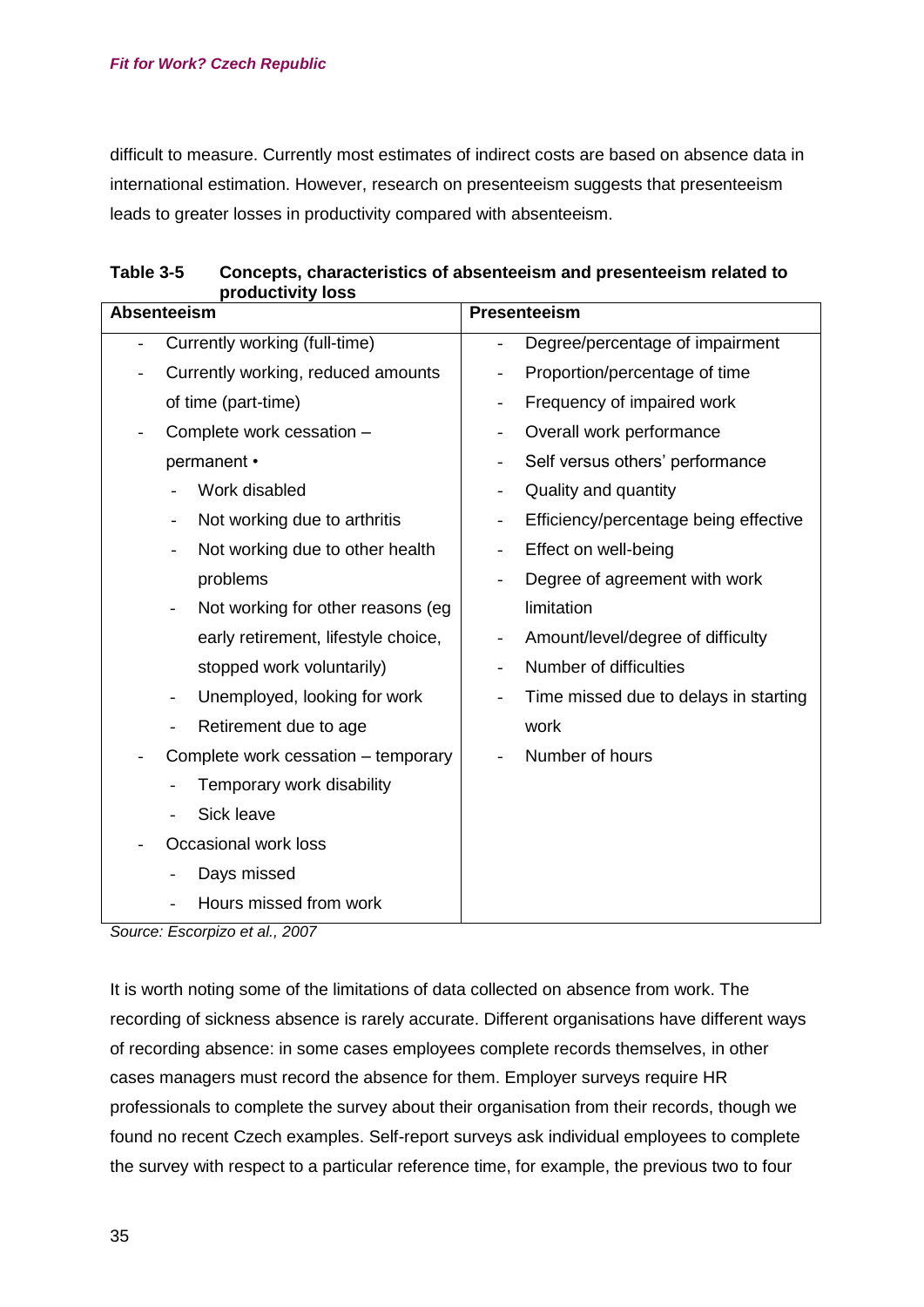weeks (for example, the Quarterly National Household Survey). Each method has limitations, for example with the self-reported surveys, employees might report sickness on days when they were not due to work anyway. With employer surveys the responses are limited by the quality of the absence records employers keep (for example, employees do not always record absence accurately or categories for recording causes are not adequate). Employer surveys are also subject to response biases where only organisations with good methods to measure absence are likely to be able to respond quickly to the survey request. In all cases records and reports are subject to biases. Managers, for instance, tend to underreport their own absence. Except for absenteeism is possible to measure also presenteeism. . There are now a number of instruments for measuring productivity losses attributable to 'presenteeism', some of which are disease-specific – see Johns (2010) for a review.

Not only are indirect costs associated with sickness absence and presenteeism, but indirect costs are also associated with early retirement among people with MSDs (Dagenais et al., 2008; Alavinia and Burdorf, 2008). In the literature, high variation is found about early retirement rates depending on the country, the year of the study and the sample included. However, in most studies it varies between 30 and 50 per cent (Lundkvist et al., 2008).

Considerable debate exists on the estimation of indirect costs and which approach to use. The two most frequent approach are the human capital and friction cost approach (Koopmanschap et al. (1996), van den Hout (2010)). The results of studies shows that the friction cost approach provides a considerably lower estimation of the indirect costs, but they are still higher when compared with the direct costs for the working age population.

Most people with MSDs do not become disabled. In fact, whilst there is a relatively high background prevalence of MSDs, most people (even those with diagnosed conditions) continue to work (Waddell and Burton, 2006a). However, there are still potentially significant costs associated with lost productivity where people remain at work but in pain or distress while awaiting intervention or workplace adjustments. As discussed in the previous section, the indirect costs of ill health extend beyond lost productivity of the individual, often impacting on the labour participation of family members (Pugner, Scott, Holmes and Hieke, 2000). A further extension from work-related indirect costs, are additional costs associated with hiring household help (Kavanaugh, 2005) and provision of informal care. Although informal care is difficult to identify, quantify and value (what is considered 'informal care' by some people may be considered 'normal' by others), Lundkvist et al. (2008), estimated that for RA the annual cost of informal care in Europe was equal to 2,562 euros per patient. This figure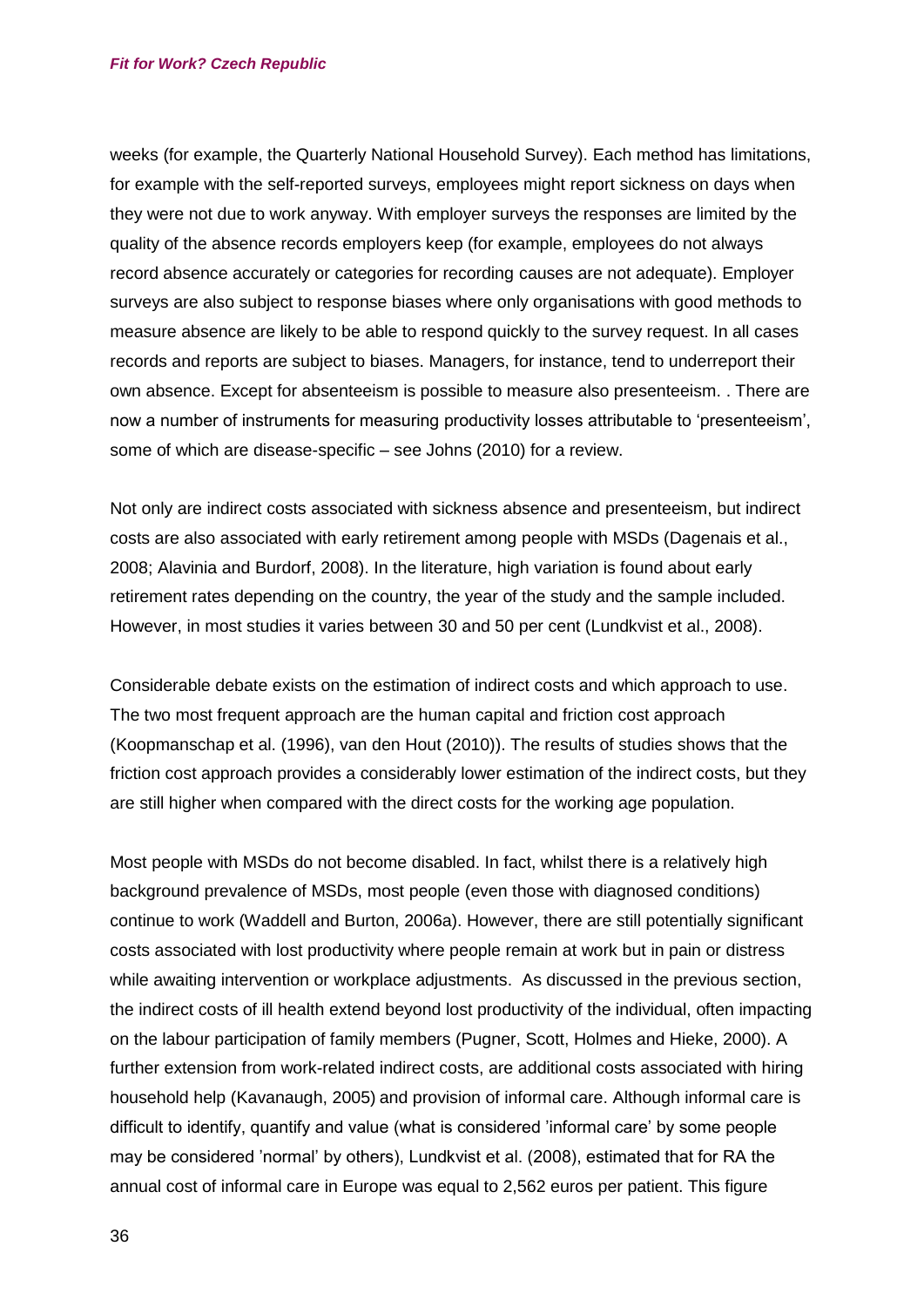varies greatly according to the services provided by the healthcare or social systems and the characteristics of the labour market in each country. Lundkvist et al. (2008) estimated the total cost of informal care for people with RA to be 968 euros annually.

In 2011, of the total number of cases of incapacity for work per 100,000 sickness insured in the Czech Republic – 30,349 for men and 33,623 for women (31,953 in total) – diseases of the musculoskeletal system and connective tissue accounted for 6,223 cases of males per 100,000 sickness insured and 12,318 cases of females per 100,000 sickness insured. In total, 5,876 cases per 100,000 sickness insured were as a result of diseases of the musculoskeletal system and connective tissue. Table 6 presents number of cases of incapacity for work per 100,000 sickness insured persons by groups of diseases (Health Care and Health Services in the Czech Republic 2011, Institute of Health Information and Statistics of the Czech Republic, Terminated cases of incapacity for work for disease or injury, 2012).

In 2011, the average number of days of incapacity for work associated with diseases of the musculoskeletal system and connective tissue was 67.0 for males, 71.5 for females and 69.1 in total. These numbers are higher compared with the average duration of one case of incapacity for work in days of all diseases: 43.4 for males, 46.0 for females; and 44.7 in total. [Table 3-6](#page-36-0) shows average duration of one case of incapacity for work (in days) by groups ofdiagnoses. (Institute of Health Information and Statistics of the Czech Republic, Terminated cases of incapacity for work for disease or injury, 2012).

|                                         | Number of     | <b>Duration</b> |
|-----------------------------------------|---------------|-----------------|
| 2011                                    | cases/100,000 | (days)          |
| Diseases of the musculoskeletal         |               |                 |
| system and connection issue             | 5876          | 69.1            |
| Inflammatory polyarthropathies          | 161           | 64.8            |
| Arthrosis                               | 468           | 104.0           |
| Connective tissue disease               | 11            | 95.6            |
| Diseases of the cervical intervertebral |               |                 |
| discs, etc                              | 355           | 87.8            |
| Other dorsopathies, spondylopathies     | 3601          | 63.9            |
| Disorders of soft tissue                | 764           | 62.0            |
| Other diseases of the musculoskeletal   |               |                 |
| systém                                  | 518           | 71.8            |

<span id="page-36-0"></span>**Table 3-6 Number & Duration of Incapacity by Diagnosis - 2011**

*Source: Institute of Health Information and Statistics of the Czech Republic, 2012.*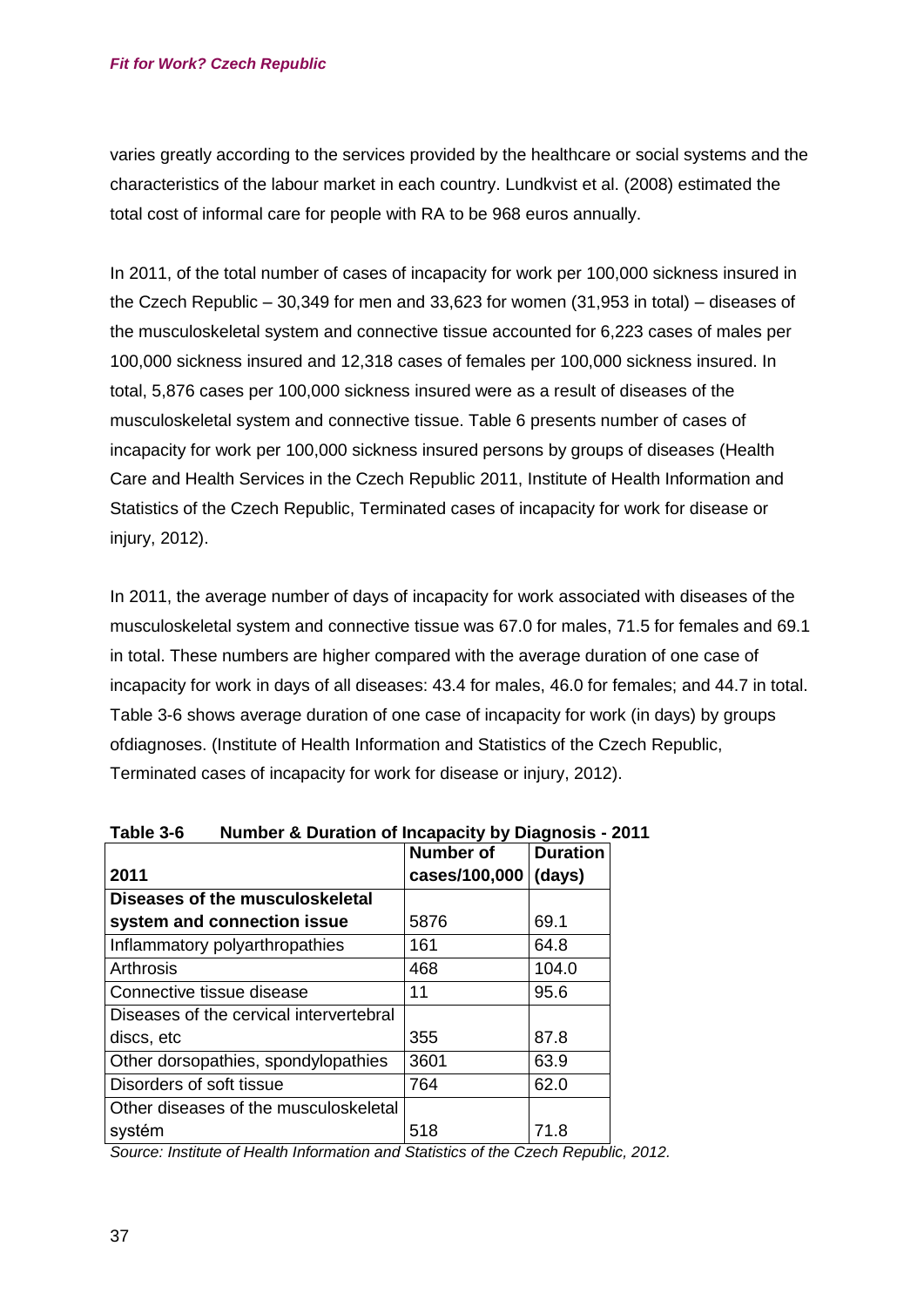Figure 3-3 shows that diseases of the musculoskeletal system accounted for 18.4 per cent of cases of incapacity in 2011 (Institute of Health Information and Statistics of the Czech Republic, 2012).



**Figure 3-3 Mean percentage of incapacity for work**

*Source: Health care and health services in the Czech Republic 2011.*

Diseases of the musculoskeletal system and connective tissue are the most frequent causes Diseases of the musculoskeletal system and connective tissue are the most frequent causes of disability according to data from Czech Social Security (Figure 3-4). Invalidity is divided into 3 categories depending on seriousness of disease in the Czech Republic. Disability's benefits were paid 42,988 patients with 3rd degree of disability of musculoskeletal system and connective tissue, 20,769 patients with 2th degree of disability of musculoskeletal system and connective tissue and 65,155 patients with 1th degree of disability of musculoskeletal system and connective tissue in 2011. The monthly costs of invalidity benefit were CZK10,853 (443 euros), CZK6,597 (269 euros) and CZK5,039 (206 euros) for the third, the second and the first degree of disability, respectively. It follows that the total costs of disability per year in terms of the social security system are approximately CZK915 million (37 million euros). (Institute of Health Information and Statistics of the Czech Republic, Czech Health Statistics Yearbook, 2012).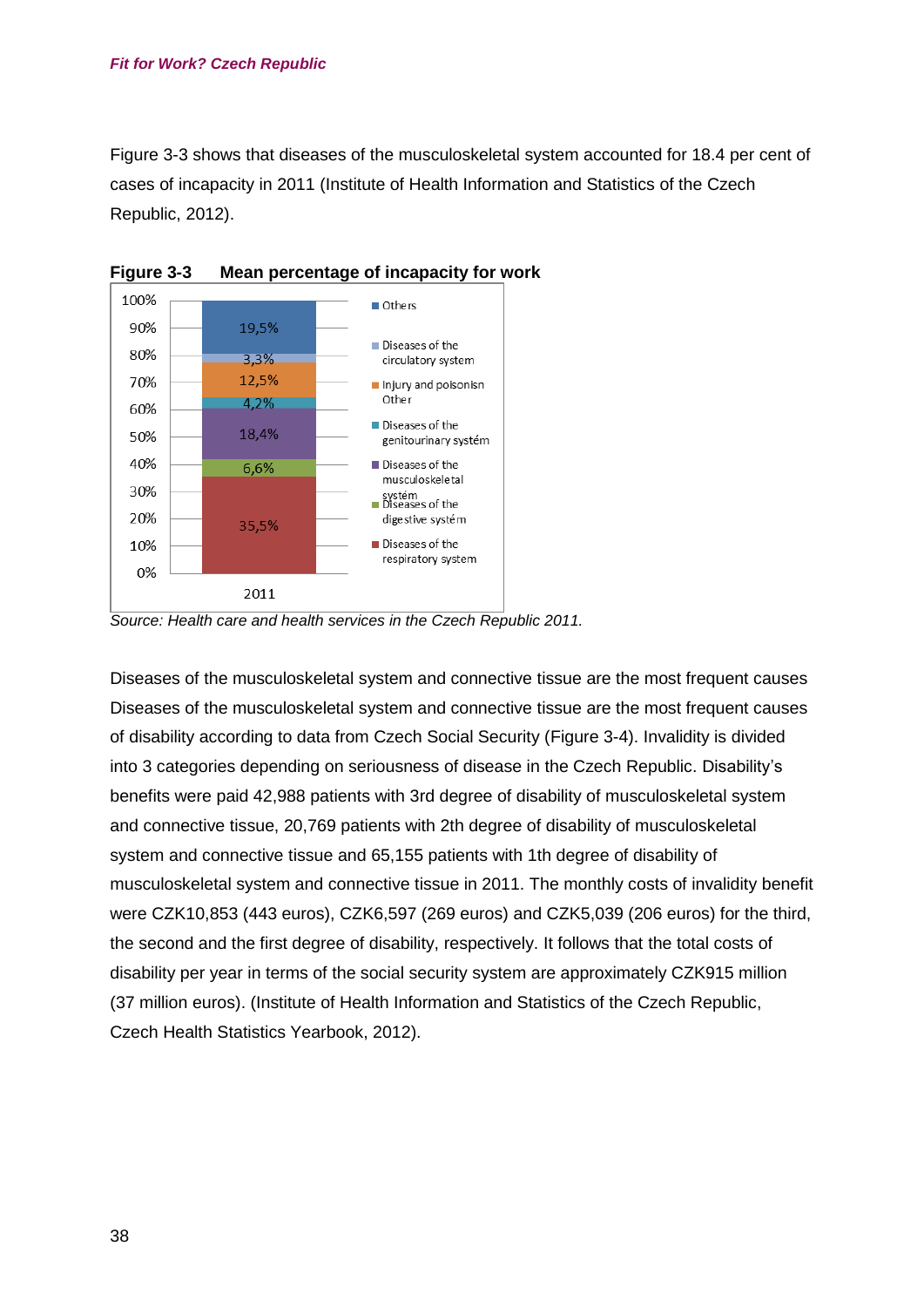

**Figure 3-4 The most frequent cause of disability**

In the Czech Republic there is extensive research on indirect costs – especially productivity costs, which are the most relevant from societal perspective. Productivity costs were estimated among patients with rheumatoid arthritis (RA), ankylosing spondylitis (AS), psoriasis (Ps) and psoriatic arthritis (PsA) on the basis of the friction costs approach using friction period of 130 work-days and an average monthly gross income as the basis of placing a monetary value on productivity loss.

Klimeš et al. (2011b) estimated productivity costs of rheumatoid arthritis. Reduced productivity of patient was assessed using the Work Productivity and Activity Impairment Questionnaire (WPAI: RA) in a cross-sectional study comparing patients treated with biologics and patients on disease-modifying antirheumatic drugs (DMARDs). Patients treated with biologics and patients on DMARDs missed 1.12 and 2.33 hours weekly due to RA, respectively. Percentage impairment while working (presenteeism) due to RA was more than 20% and approximately 40% in patients treated with biologics and DMARDs, respectively. The overall work impairment for biologic and DMRDs patients was almost 40% and 50 %. Average annual productivity costs per patient on biologics and for DMARDs patient were CZK53,160 (2,102 euros) and CZK67,019 (2,650 euros), respectively. DMARDs patients with RA generated by 22% higher productivity costs than patients with RA treated with biologic therapies.

*Source: Czech Social Security 2010-2011.*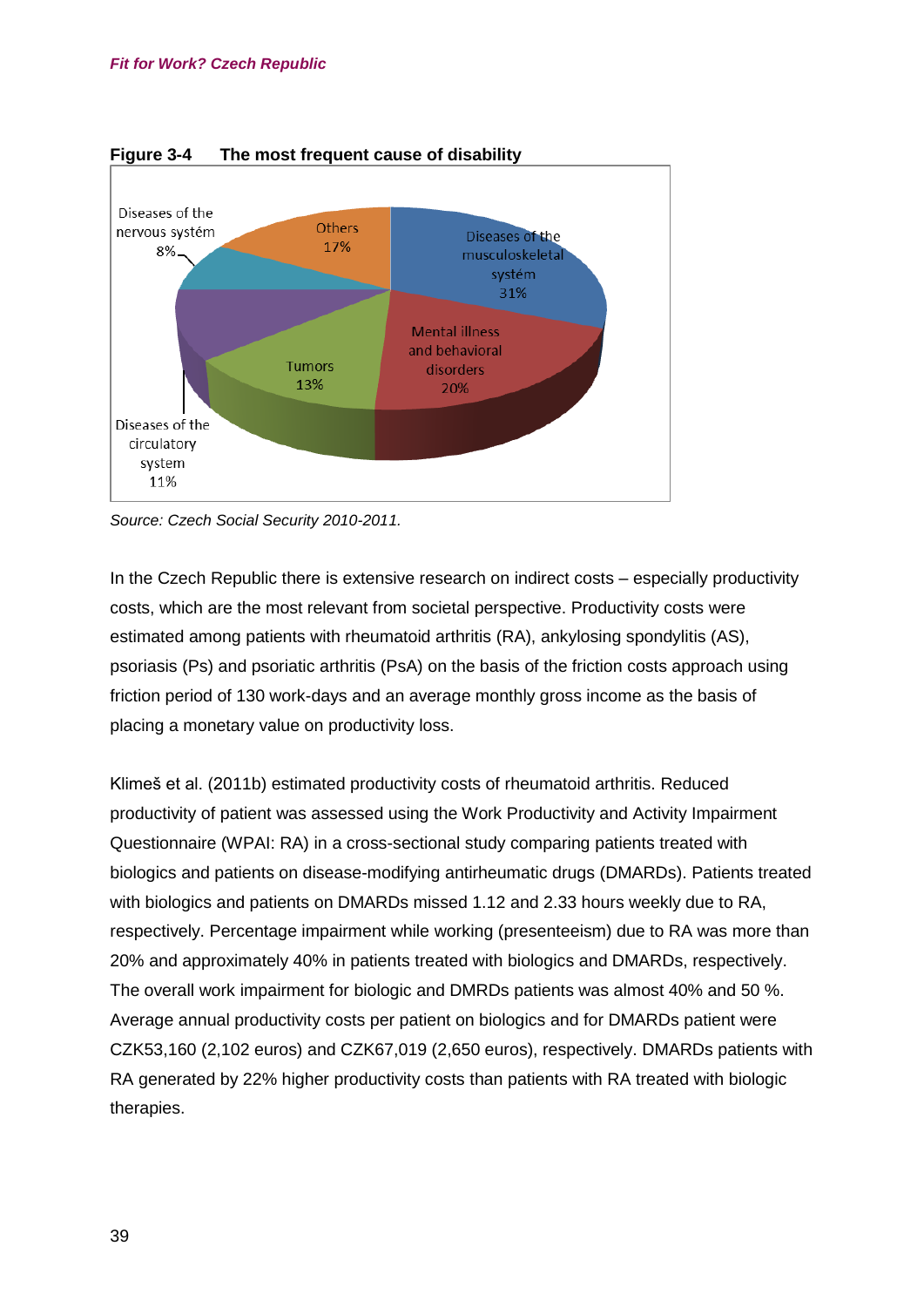Productivity costs of patients with RA according to HAQ scores were calculated in a retrospective cross-sectional study (Klimeš et al. 2011c), whose direct costs were described above. Productivity costs associated with sick-leave and disability depend on HAQ score were divided into 5 categories (<0.6, 0.6-<1.1, 1,1-<1,6, 1.6-<2.1. ≥2.1). Mean annual productivity costs per patient were CZK12,177 (481.5 euros), CZK29,807 (1178.6 euros), CZK32,060 (1267.7euros), CZK40,100 (1585.6 euro), and CZK53,678 (2122.5 euros), respectively.

Kruntorádová et al. (2011) assessed the impact of ankylosing spondylitis (AS) on work productivity, examined the factors influencing work productivity and estimated the productivity costs incurred by AS in the Czech Republic through a cross-sectional study. The WPAI: AS questionnaire was applied to measure losses of productivity. Work-active patients missed approximately 4 hours per week of work due to AS (absenteeism, 10.8%) and their work performance was reduced by 33% (presenteeism). Overall work productivity loss was 40.7% in work-active patients with AS. Work-disabled patients reported significantly greater loss in overall work impairment of productivity compared to work-active patients, by 35.6%. Work-active patients group revealed lower age, Bath Ankylosing Spondylitis Disease Activity Index (BASDAI) and HAQ scores. Absenteeism was weakly correlated with BASDAI and HAQ whereas presenteeism and overall work impairment was moderately correlated with BASDAI and HAQ. All WPAI domains were weakly correlated with age and disease duration. Patients on biological therapies had lower overall work impairment in comparison to patients who were not treated with biologics. Average annual productivity costs per patient were €2,923.

The productivity costs of patients with AS were also calculated in pursuance of studies – Beda I and Beda II (Petříková et al. 2013). Productivity costs were incurred by long and short-term absence from paid work, including days on sick leave, reductions in working time because of AS and early retirement (owing to partial and full disability). Average productivity costs per patients with AS in the sample per year were CZK74,250 (2,970 euros) - Beda I and CZK80,450 (3,218 euros) - Beda II. Full disability, partial disability and absenteeism contributed to productivity costs to the tune of 47,5%, 27,9%, 24,6% in study Beda I and 46,5%, 30,6%, 22,9% in study Beda II.

Other studies have examined the productivity impact of psoriasis and psoriatic arthritis. Petříková et al. (2011) and Klimeš et al (2011) assessed societal burden of psoriasis/psoriatic arthritis and estimated the productivity costs associated with absenteeism

40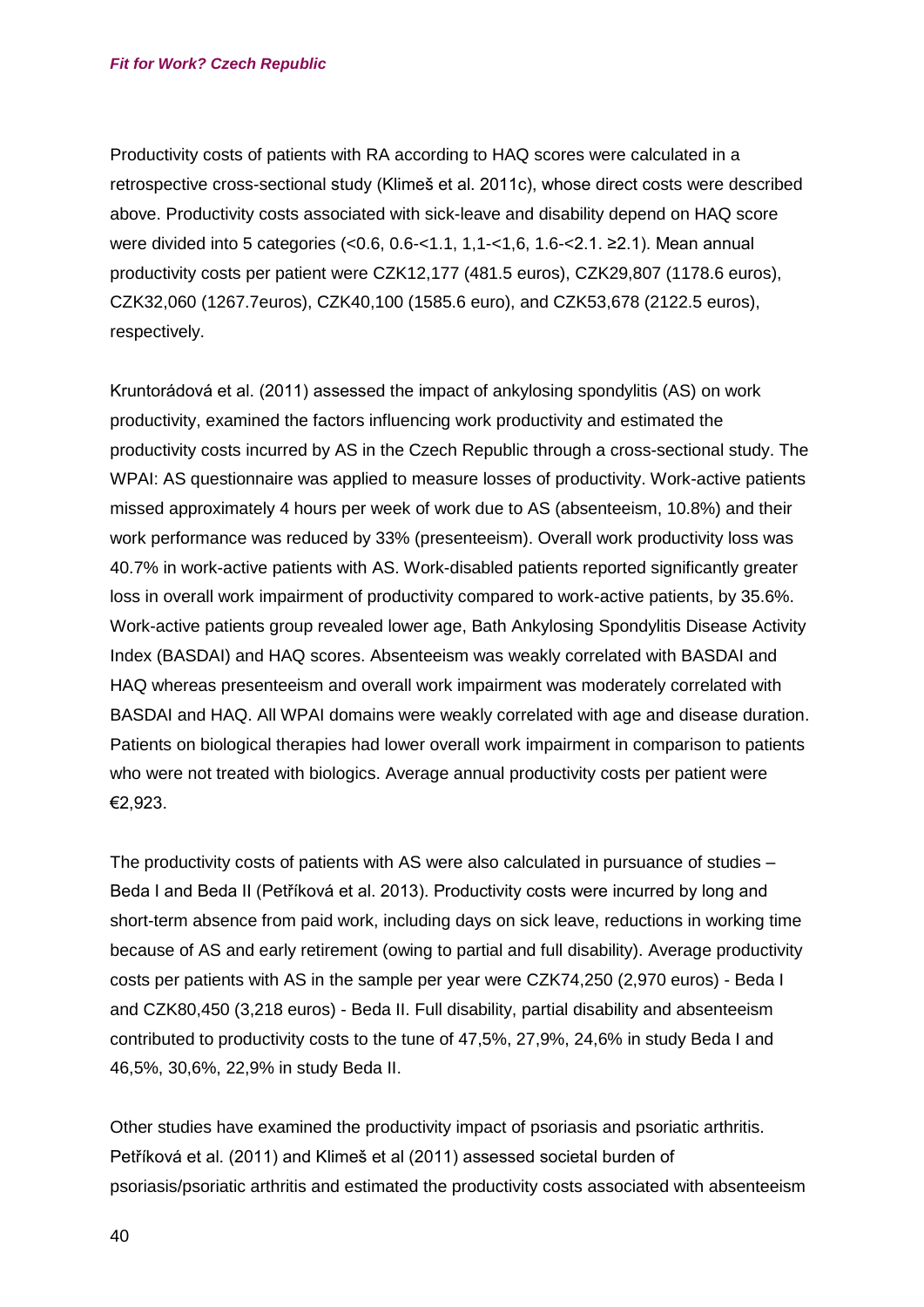and early retirement. Mean productivity costs associated with absenteeisms, partial disability and full disability were CZK6,062 (248 euros), CZK5,872 (240 euros)and CZK 9,519 (389 euros), respectively among patients with Ps/PsA. Mean productivity costs associated with absenteeism, partial disability and full disability were higher by 57%, 82% and 44% in subgroup patients with PsA. The total productivity costs of patients with Ps/PsA and subgroup PsA were CZK21,454 (877 euros) and CZK33,964 (1389 euros), respectively. Klimes et al. (2011) presented productivity costs in more detail, in another study. Losses of work productivity were measured by the WPAI: Psor using a cross-sectional study design. Patients were absent from work for an average of 6.3 hours weekly due to disease, i.e. absenteeism is 14,9%. Presenteism was 36.1%. Work productivity was impaired by 42.8% among work-active patients and 43.9% among all patients including disabled patients. The productivity costs of psoriasis and psoriatic arthritis were CZK86,451 (3,536 euros) and CZK53,760 (2,219 euros), respectively. Average productivity costs were CZK61,845 (2,529 euros) in group of all patients.

Kruntorádová et al. (2012) compared the impact of RA, AS, Ps on work productivity, estimated productivity costs in the Czech Republic using data from WPAI Questionnaire and evaluated the effect of functional status and disease activity of these diagnosis on productivity. Absenteeism for patients with RA, AS and Ps (PsA) was 8.39%, 10.79% and 14.90% (20.32%). Presenteeism was 40.26% for patients with RA, which was greater by 7.29% and 5.83% compared to AS and Ps patients. Presenteeism of patients with PsA was 54.21%. Patients with AS, RA and Ps (PsA) reported overall work productivity loss of 40.85%, 42.92% and 42.82% (59.97%), respectively. Average annual productivity costs per patient with RA, AS and Ps (PsA) were CZK48,380 (1,913 euros),CZK45,750 (1,809 euros) and CZK48253 (1,908 euros) (CZK67,600 (2,673 euros)), respectively. Patient reported outcomes (PROs) as HAQ (Health Assessment Questionnaire) and BASDAI (Bath Ankylosing Spondylitis Disease Activity Index) were identified as major predictors of overall losses of work productivity and productivity cost, respectively. Overall work productivity loss or productivity costs strongly correlated with PROs, whereas correlations with clinical parameters (DAS28 - Disease Activity Score, BSA - Body Surface Area, PASI - Psoriasis Area Severity Index) were weak.

#### 3.4.3 Total costs

Calculating the costs for specific MSDs is fraught with the same difficulties as for MSDs as a whole. The majority of studies estimating the economic burden of RA have provided cost estimates specific to the US population and healthcare system (Cooper, 2000). The cost of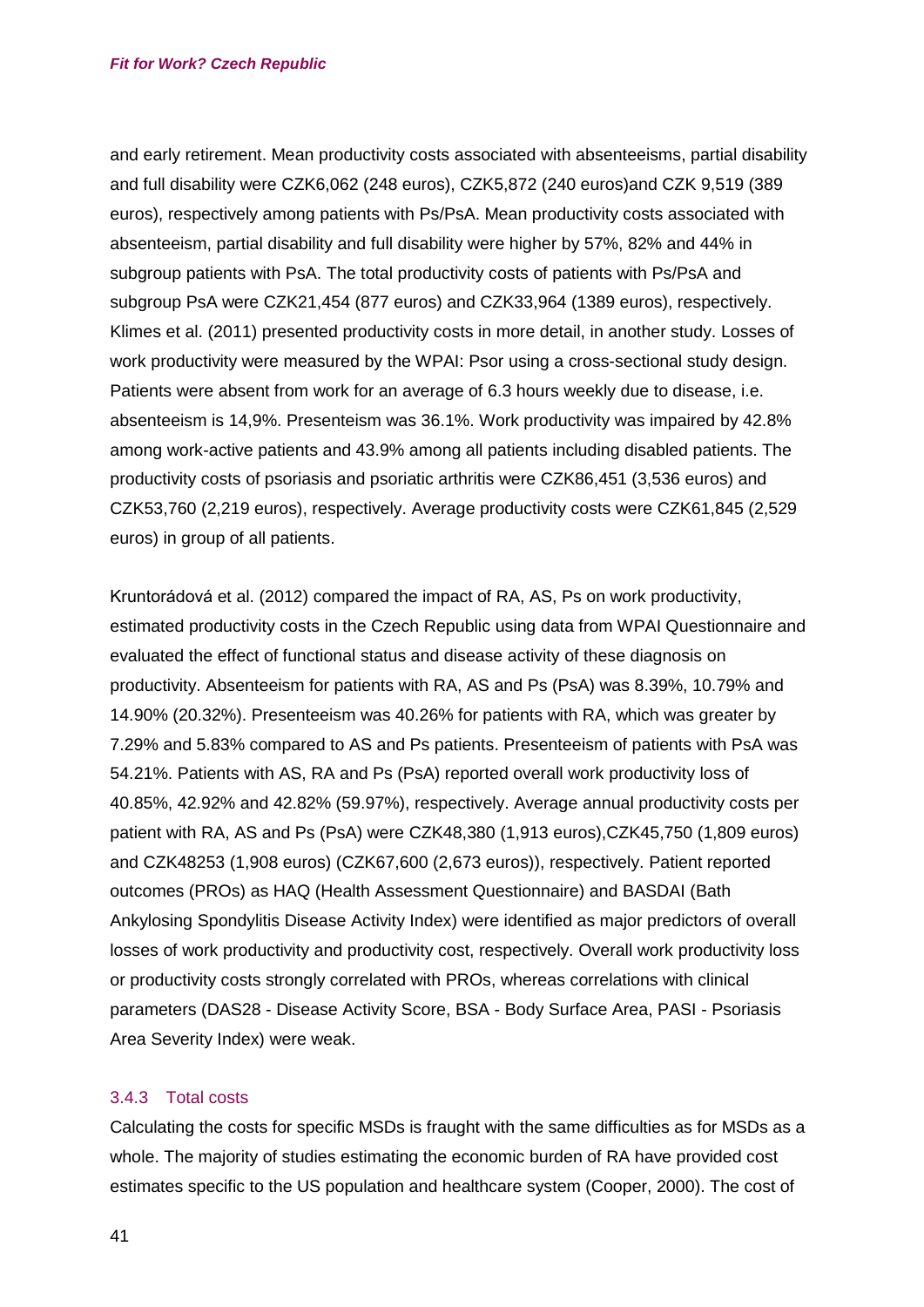AS to society is less well established (Chorus et al., 2002) as well as the costs of psoriatic arthritis. More research has been done on cost in Canada and other European countries, particularly the Netherlands, France and Belgium, than in the Czech Republic. However, findings across countries with respect to work disability rates are generally not directly comparable given the differences in working terms and conditions, such as the length and conditions of statutory sick pay (Sieper et al., 2002) as well as the methodology of calculation of indirect costs. However, a number of studies have provided data about the cost of MSDs to the Czech Republic.

Lundkvist et al. (2008) estimated that the total cost of treating RA patients in the Czech Republic was 5,924 euros per patient per year, or 401 million euros in total annually. These included medical costs, drug costs, non-medical costs, the costs of informal care and other indirect costs, but do not differentiate between those of working age and those above retirement age. These figures are considerably lower, per patient, than those for other Western European countries (17,153 euros per patient per year) but they are slightly higher when compared with Eastern European countries (4,889 euros per patient per year.)

Klimeš et al. (2011c) estimated the total costs of treating RA in the Czech Republic in a retrospective cross-sectional study. Total costs amount to CZK180,470 (7,136 euros) per patient with RA per year. Total costs are constituted from 80% of direct costs and only 20% of indirect cost associated with sick-leave and early retirement due to RA. The inclusion of the other types of indirect costs could result in an increase the proportion of indirect costs to total costs. Direct costs included drug costs (anti-TNFs, DMARDs, corticosteroids, NSAIDs), out-patient costs related to RA (such as number of office visits by physicians' specialisation, imaging techniques), physiotherapy, spa, surgery and hospital admissions related to RA. Klimeš et al. (2011c) stratified the total costs of RA according to HAQ score. Total costs for group of patients with HAQ score <0.6 were CZK115,272 (4,558 euros), 6.6-<1.1 were CZK180,292 (7,129 euros), 1.1-<1.6 were CZK150,703 (5.959 euros), 1.6-<2.1 were CZK215,420 (8.518 euros), ≥2.1 were CZK223,817 (8,850 euros).

The total costs of ankylosing spondylitis in the Czech Republic was assessed by Petříková et al. (2012) in studies Beda I (CZK119,550 (4,782 euros)) and Beda II (CZK145,150 (5,806 euros). Direct costs and indirect costs add up to 37.9% and 62.1% in Beda I and 44.6% and 55.4% in Beda II, respectively. Indirect costs could be actually higher because are associated only with early retirement and absenteeism but not with presenteeism.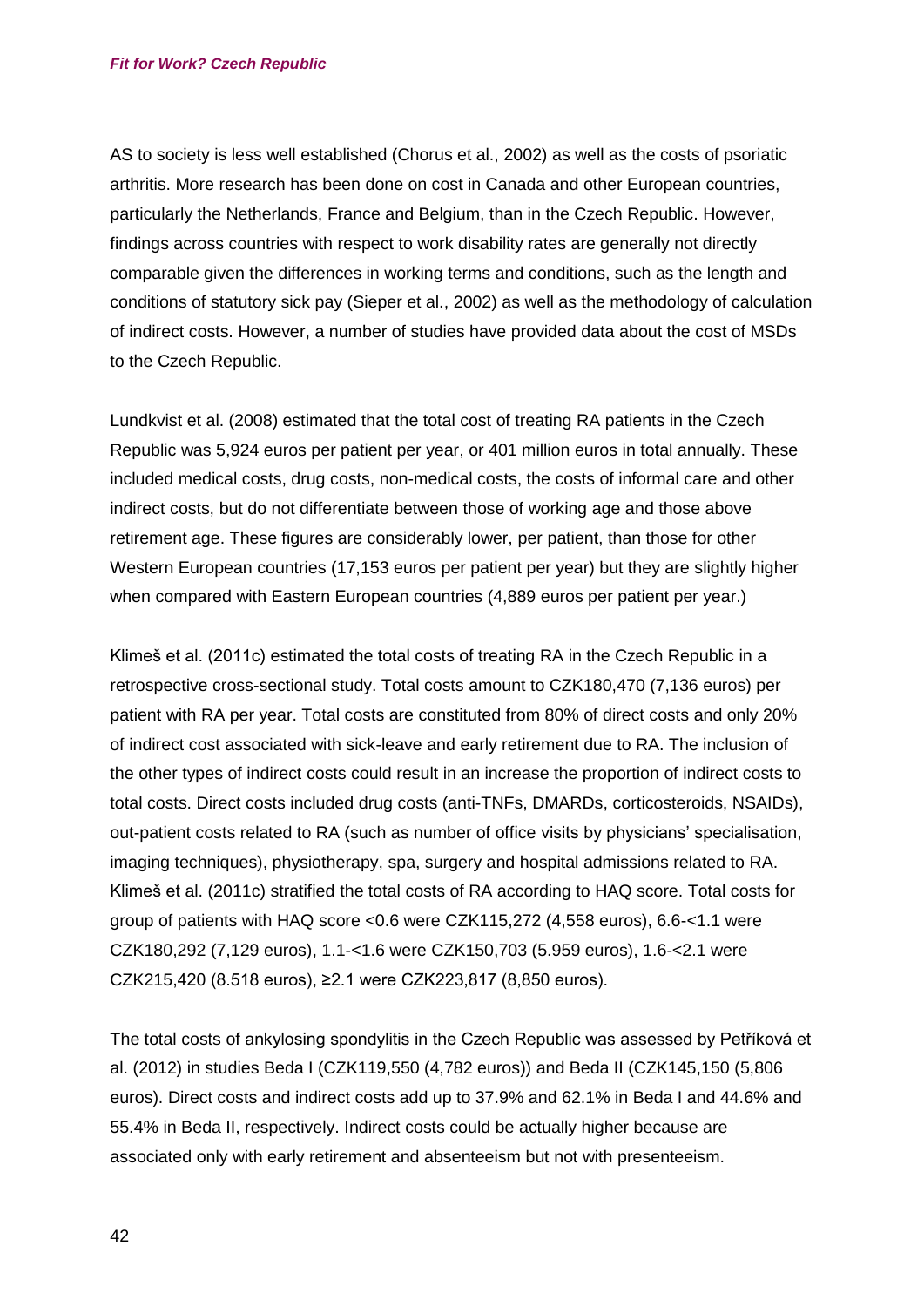The costs of treating patients with moderate and severe psoriasis with/without psoriatic arthritis and subgroup patients with psoriatic arthritis were calculated on CZK94,497 (3,864 euros) and CZK109,462 (4,477 euros) by Petříková et al. (2011) and Klimeš et al. (2011) . Indirect costs made up 77% of total costs in all group and 69% of total costs in subgroup patients with psoriatic arthritis. Indirect costs were associated with early retirement and absenteeism. Indirect costs increase when including the presenteeism to the calculation.

The limitations of data collection outlined above highlight some of the difficulties encountered in trying to cost the impact of MSDs for employers and society.

## 3.5 Summary

In this section we have considered the impact that MSDs have on a person's ability to work, both physically, as a result of the condition itself, and from the associated effects, such as loss of concentration from pain. We have also discussed the impact that the workplace can have on MSDs, both at onset and during the development of the conditions. Whilst there are many intrinsic risk factors for MSDs it is clear that the workplace has the potential to expose employees to other risk factors, both physical and psychosocial. Some of the wellestablished workplace risk factors such as vibrations and workstation ergonomics are already recognised by many employers and assessed in order to minimise their impact. However, the impact of other workplace risk factors such as job quality, are not as widely understood.

We have also highlighted that it is important to distinguish between risk factors for the onset of MSDs and risk factors for chronic illness and disability. Whilst the physical conditions of work may cause or aggravate musculoskeletal symptoms, the impact or outcome on individuals (absence from work and disability) is strongly associated with psychosocial factors (Waddell and Burton, 2006b).

Finally, we have looked at the economic and social impact of MSDs and have discussed the direct, indirect and total costs of MSDs. Unfortunately, total costs estimates as found in the literature do not always take into account the enormous intangible costs borne by people with MSDs. This is due to the difficulty of expressing intangible costs in monetary terms. However, data for RA in particular, point out how direct and indirect costs increase with the progression of the disease. As a consequence, the development of strategies and interventions to stop this progression and ensure that those with MSDs are enabled to enjoy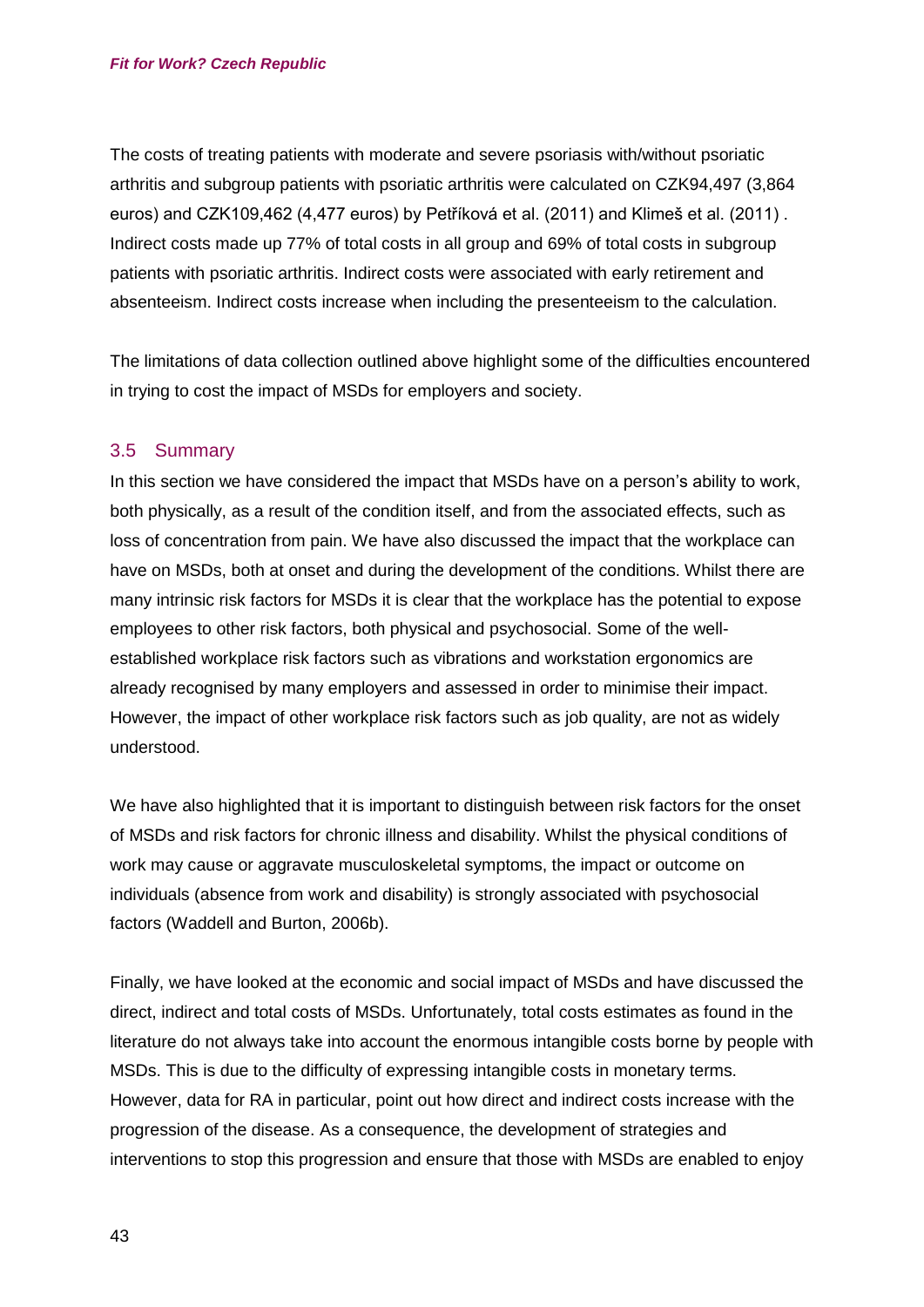full and productive working lives appears necessary. The next section will discuss for each condition the most common and appropriate interventions outside and within the workplace.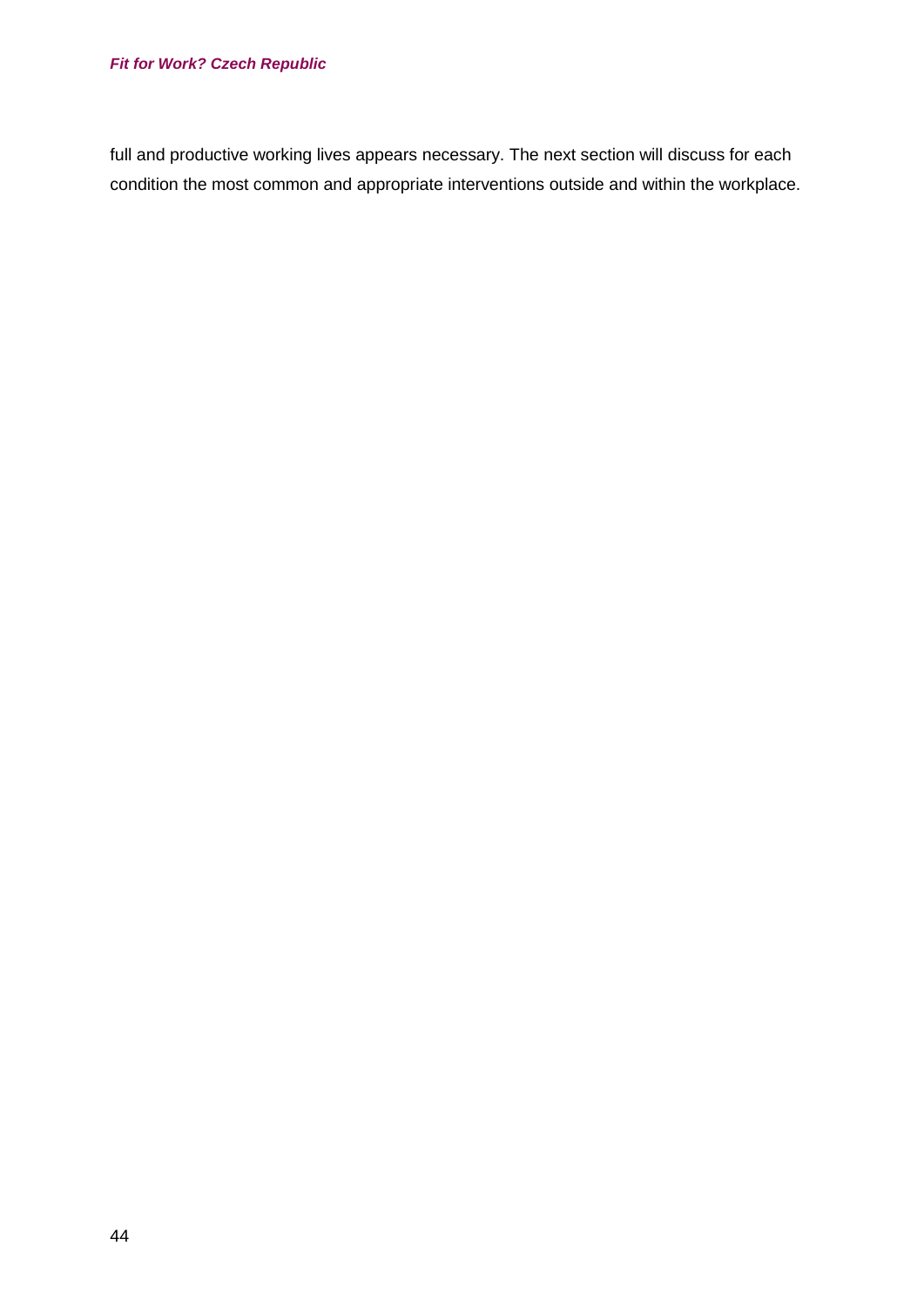# 4 Interventions

The impact of MSDs, as we have seen, can be significant to the people living with them, to employers and to society as a whole. Their impact on the workforce has recently started to receive greater recognition. Whilst it is widely acknowledged that early intervention is an essential part of addressing the onset of MSDs and absence caused by these conditions, there is still some way to go before people with MSDs are given the best support possible to remain in work or return to work. Long waiting times for care, certain employer's lack of capacity to deal with sickness, lack of employee awareness about conditions and their management, and mixed messages on the effectiveness of various methods of workplace interventions or return to work programmes are all barriers to making good and healthy work a reality for those with MSDs.

This section looks at the kinds of interventions which are most likely to help workers with MSDs to stay in work, to return to work, to remain productive, to derive health benefits from work and to continue to make a contribution to society.

## 4.1 The case for early intervention

Ensuring that workers who have MSDs get access to the appropriate treatment and support as quickly as possible must be a top priority for employers and healthcare professionals. Epidemiological studies of employees whose absence is caused by low back pain have shown that the longer the sick leave, the more difficult it is to get the employee to return to work and the higher the economic cost (Frank et al. 1998; Meijer, Sluiter, Heyma, Sadiraj, and Frings-Dresen, 2006). Sick leave has also been shown to have a negative psychological impact on employees (Meijer, Sluiter, and Frings-Dresen, 2005). Early intervention is therefore crucial to individual recovery and self-management, and may contribute to reducing the number of working days lost and reduced productivity caused by MSDs (although the evidence on the cost-effectiveness of specific return to work programmes is inconclusive).

It is also in an employer's best interests to act early if they are to minimise the costs to the health of employees and to their business through absence. Based on a review of the available evidence Breen et al. (2005) recommend that employees and employers should discuss and adjust work within the first week. If employees have concerns about their condition they should consult a healthcare professional and, following referral or diagnosis, advice and planned action, a review should be conducted within four weeks.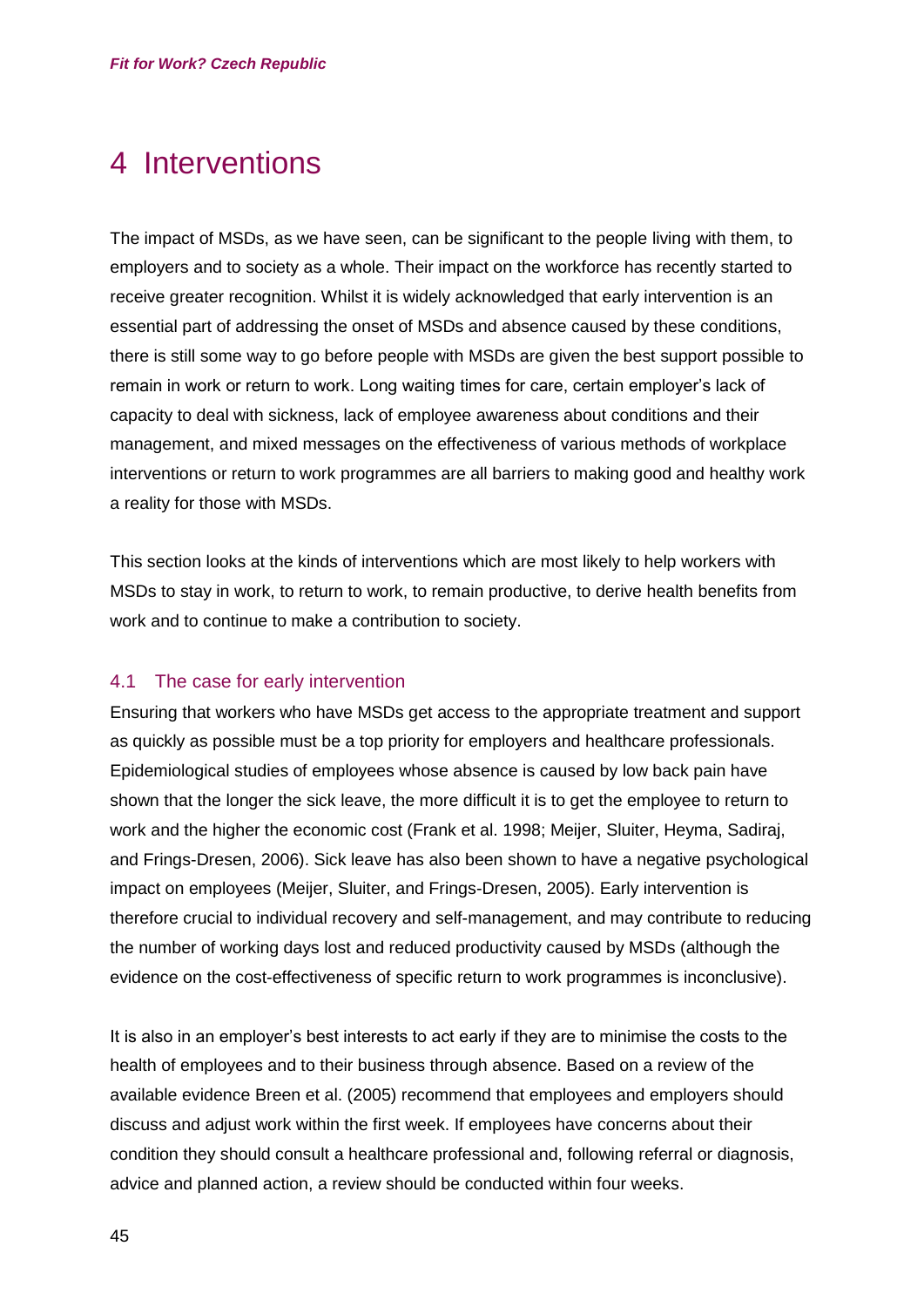Job retention and return to work programmes are contingent on patients receiving appropriate medical care as quickly as possible. Yet the length of time that it takes to be seen by a medical professional is a complaint that is heard frequently from individuals and employers. Moreover, since GPs are the first point of call for most people with MSDs and the signatory of sick notes, they have a vital role to play in ensuring that patients are able to manage their conditions, and are pivotal in either obstructing or facilitating an individual's return to work.

## 4.2 The social security regime for the work disabled

It is clear that, in most EU member states, interventions made by the social security system can make a significant difference to citizens of working age with long-term, chronic or workdisabling conditions.

In 2005, the Czech Republic spent 1.1 per cent of GDP on disability benefits and 1 per cent of GDP on sickness programmes (OECD 2009b). Between 2000 and 2006, disability recipiency rates rose slightly between 2000 and 2006 compared with other countries. Between 2000 and 2007, disability beneficiaries rose from 400,000 to approximately 475,000. In 2007, MSDs accounted for almost 40 per cent of all inflows into disability benefits in the Czech Republic. (OECD, 2009b)

The sickness insurance system is intended for people in paid employment in the short-term for example, temporary inability to work due to an illness, injury or quarantine, caring for a family member, pregnancy and maternity or caring for a child) (Ministry of Labour and Social Affairs, 2009).

Sickness benefits are paid from the 15th calendar day of the duration of a temporary inability to work and per calendar day. After the first 14 calendar days an employee whose sickness insurance remains effective will receive salary compensation from their employer. The salary compensation is calculated per working day and, in the case of a temporary inability to work, from the 4th working day (Ministry of Labour and Social Affairs, 2009). An insured person can qualify for a full disability pension provided that they:

• have become fully disabled and have completed the required period of insurance and have not fulfilled conditions for entitlement to old age pension on the date of the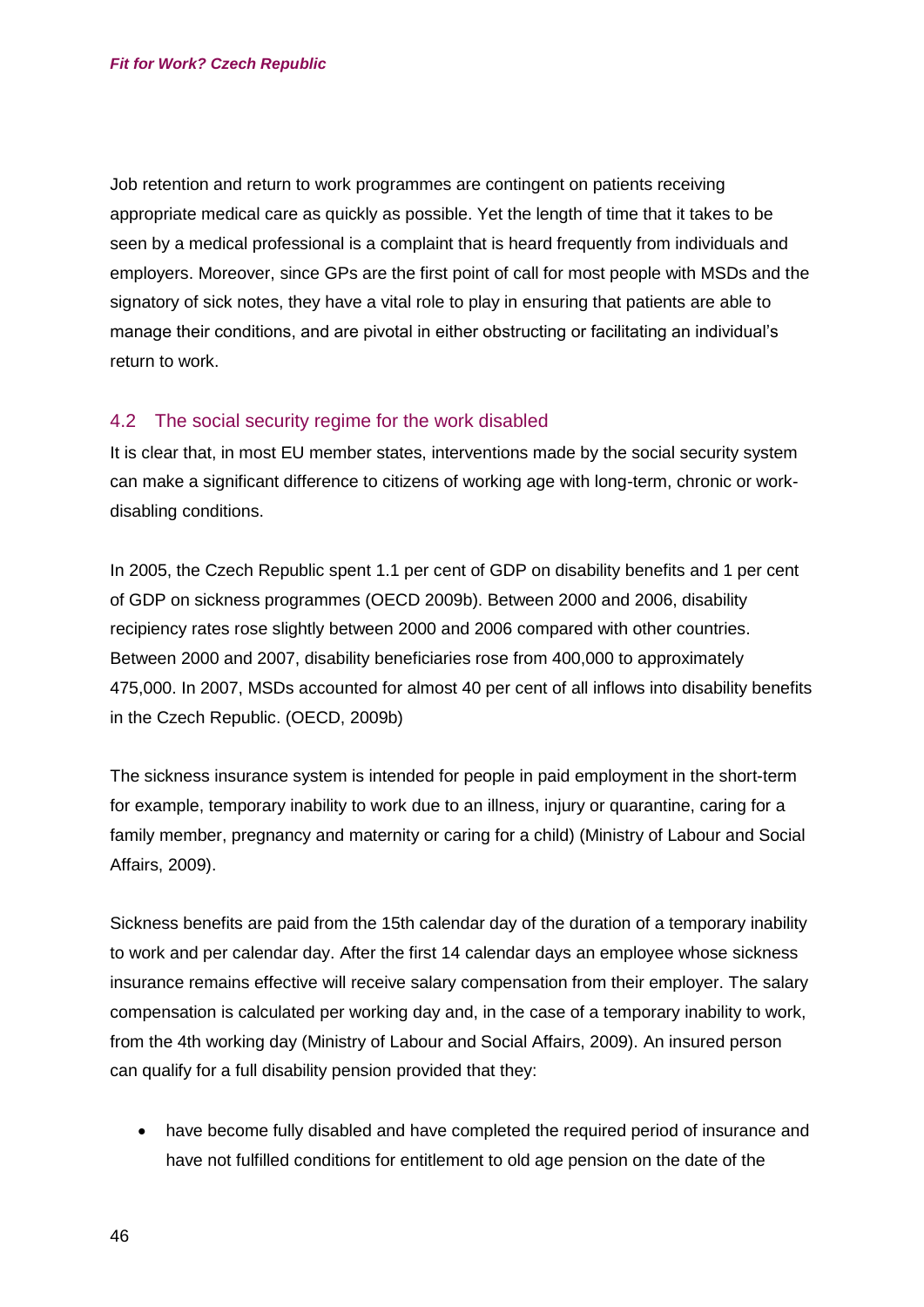beginning of the full disability, or, if they have been awarded a permanently reduced early old-age pension because they have not reached retirement age.

- have become fully disabled as a result of an injury at work or an occupational disease.
- An insured person can also qualify for a partial disability pension if they:
- have become partially disabled and were insured for the necessary period.
- have become partially disabled as a consequence of an injury at work or an occupational disease

People with disabilities also receive a higher degree of protection in the labour market. They may receive vocational rehabilitation, training for a job or specialised retraining courses (Ministry of Labour and Social Affairs, 2009).

The Czech Republic also offers sheltered work positions and sheltered workshops for people with disabilities. A sheltered work position is created by an employer for an individual with a disability based upon a written agreement with the Labour Office. It must be maintained for at least two years from the day specified in the agreement. A sheltered workshop is an employer's work unit in which a minimum of 60 per cent of employees have disabilities. (Ministry of Labour and Social Affairs, 2009).

The Labour Office may award an employer a contribution towards the creation of a sheltered work position and a sheltered workshop. An employer who provides training for disabled individuals could receive the full costs of such training for disabled individuals, from the Labour Office. (Ministry of Labour and Social Affairs, 2009).

An employer whose workforce is comprised of more than 50 per cent of people with disabilities is entitled to a financial contribution. (Ministry of Labour and Social Affairs, 2009). Research reveals that 60 per cent of men and 40 per cent of women with disabilities are active in employment (Siška, 2007).

## 4.3 Condition-specific interventions

For those with specific musculoskeletal conditions, speedy referral to the appropriate specialist for investigation and treatment is usually vital. Those with MSDs can experience numerous problems associated with long term care, including long waits, failure to undertake a multidisciplinary approach, poor advice on pain management, and a lack of clear integrated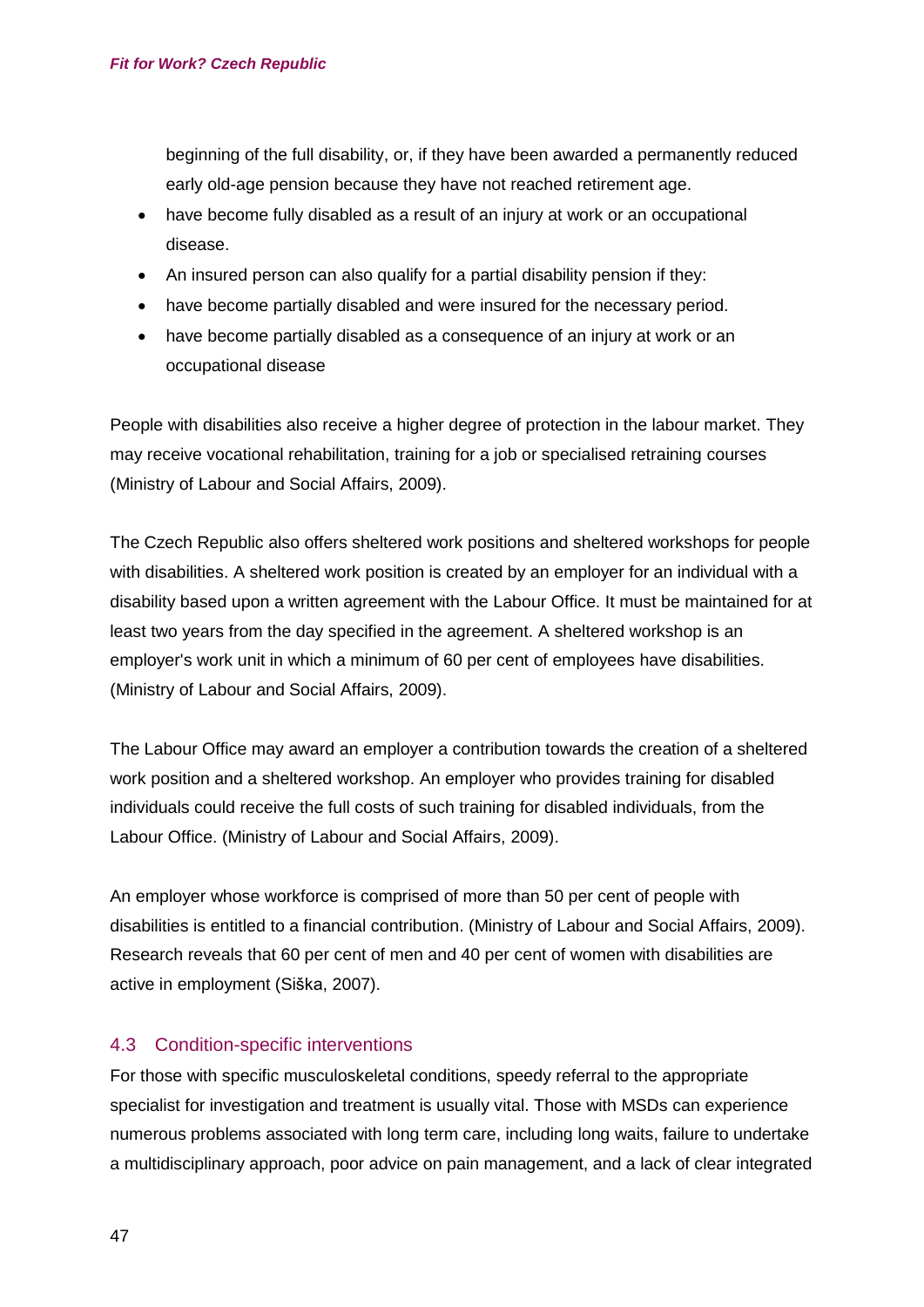pathways. Notwithstanding this, there are a number of condition-specific interventions which have been shown to be effective in improving job retention and return to work.

#### 4.3.1 Non-specific MSDs

The primary focus of this report has been to examine the interventions and other factors which affect job retention, labour market participation and job quality among those with MSDs. As we have seen, there is evidence that physical impairment can represent a barrier to each of these aspects, but that many people – even those with serious and chronic incapacity – can and do lead full and fulfilling working lives. Since back pain and the majority of work-related upper limb disorders are not diseases to be cured, and there is very limited evidence that prevention is possible, it has been argued that the focus of treatment should be on returning to the highest or desired level of activity and participation, and the prevention of chronic complaints and recurrences (Burton, 2005; Bekkering et al., 2003) rather than eradicating the cause of the problem or returning to normal function.

Whilst treatment to ease or relieve the symptoms of non-specific MSDs will always be a priority, medical intervention is not necessarily the only, or the best route to recovery or helping those with non-specific MSDs to manage their condition. In fact, for non-specific conditions, an individual's recovery and chances of returning to work can be adversely affected by 'over-medicalising' their condition. The limitations imposed by sick notes, statutory sick leave and formalised return to work programmes may serve to reinforce the 'illness' of the patient and can tie employers hands. Based on evidence that psychosocial factors are a determinant of chronicity and disability in those with back pain, there is a strong argument for re-conceptualising this condition and its treatment, which has important lessons for other types on non-specific musculoskeletal pain (Burton, 2005).

Waddell and Burton (2006b) summarise the challenge neatly in their work on vocational rehabilitation. They point out that, whilst many non-specific MSDs do not have clearly defined clinical features and have a high prevalence among the working age population, most episodes resolve themselves and most people with these conditions remain at work or return to work very quickly. In their view, a focus on incapacity alone can be unhelpful:

'..the question is not what makes some people develop long-term incapacity, but **why do some people with common health problems not recover as expected?** It is now widely accepted that biopsychosocial factors contribute to the development and maintenance of chronic pain and disability. Crucially, they may also act as obstacles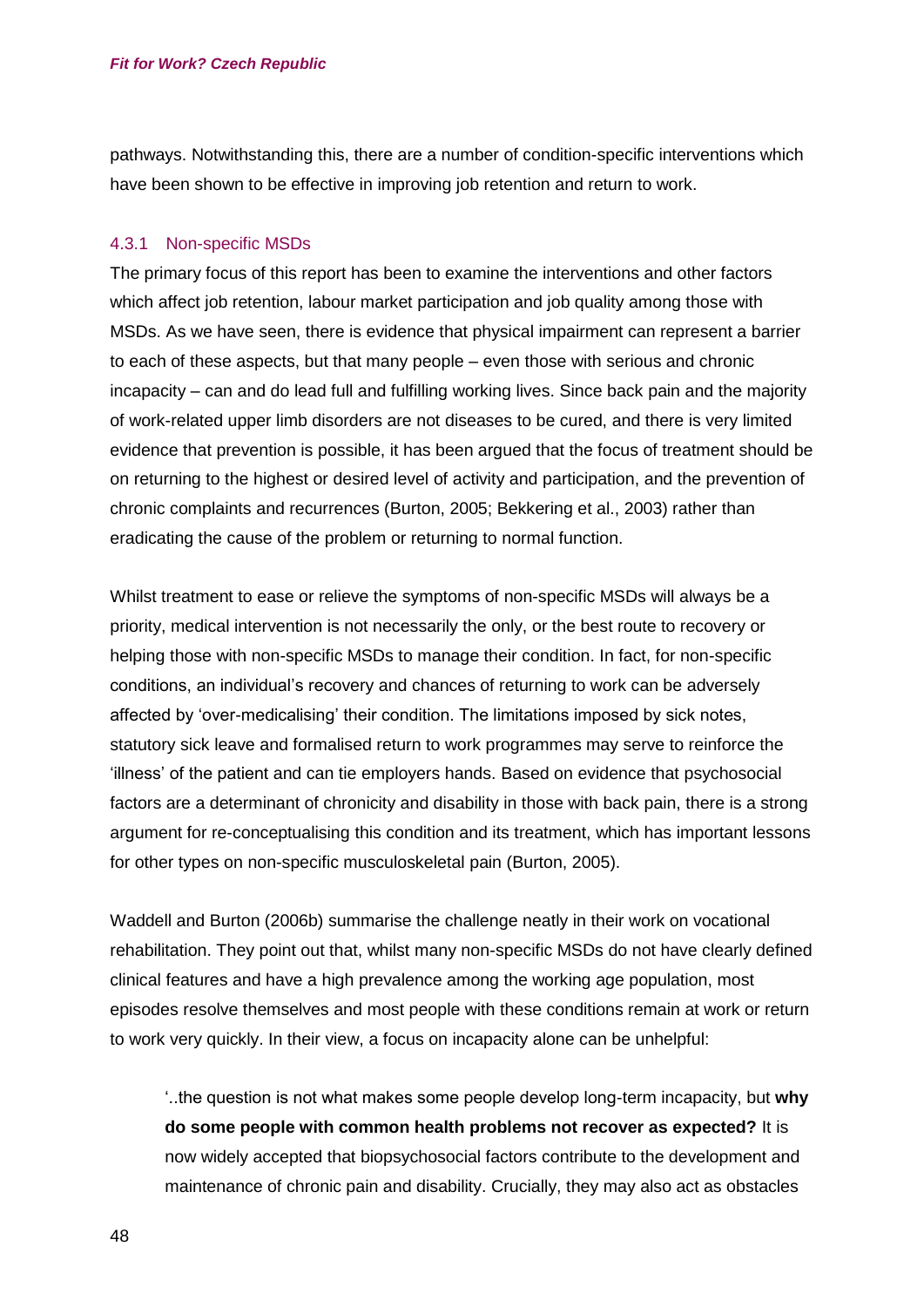to recovery and return to work. The logic of rehabilitation then shifts from dealing with residual impairment to **addressing the biopsychosocial obstacles that delay or prevent expected recovery**.' (Waddell and Burton, 2006b, p.7) [bold in original text]

The biopsychosocial model is an explanatory framework that recognises the importance of psychological and social factors in determining how those with MSDs cope with their conditions. The following section provides a brief overview of the biopsychosocial model and outlines the implications that it has for the workforce.

#### 4.3.2 Rheumatoid arthritis

The importance of effective and early treatment of RA in reducing joint damage and disability is now widely acknowledged (Pugner et al., 2000). Since there is currently no 'cure' for RA, the focus of treatment is on controlling signs and symptoms, enabling the patient to manage their condition and improving quality of life. Medical treatments for RA are directed at suppressing one or other part of the joint damaging processes, the effectiveness of which has improved in recent years. Since it is well documented that the functional capabilities of RA patients will decline over time, it is critical that patients should be treated as quickly as possible with disease-modifying anti-rheumatic drugs (DMARDS) to control symptoms and disease progression (Scottish Intercollegiate Guidelines Network (SIGN), 2000). One study found that there is a 73 per cent risk of erosive damage in patients who wait over a year between symptom onset and referral to rheumatology clinics (Irvine, 1999 in Luqmani et al., 2006).

Clinical evidence is also growing which demonstrates that anti-TNF drug therapies can have a more powerful effect on RA than DMARDs, especially in improving job retention and work participation (Halpern, Cifaldi, and Kvien, 2008).

However, medical interventions in the form of drug therapy to control inflammation and disease progression, and surgery to redress structural damage are only part of managing the care of RA patients. Other important elements include patient education and empowerment, practical self-management to help deal with symptoms and specialist support to help live with the disease and its consequences. The effective management of RA has to involve not only the clinical team (including GPs, consultant rheumatologists, physiotherapists, occupational therapists, chiropodists, podiatrists, pharmacists, primary care nurses and orthopaedic surgeons), but the participation of the patient and, ideally, their employers. Social workers also have their role to play.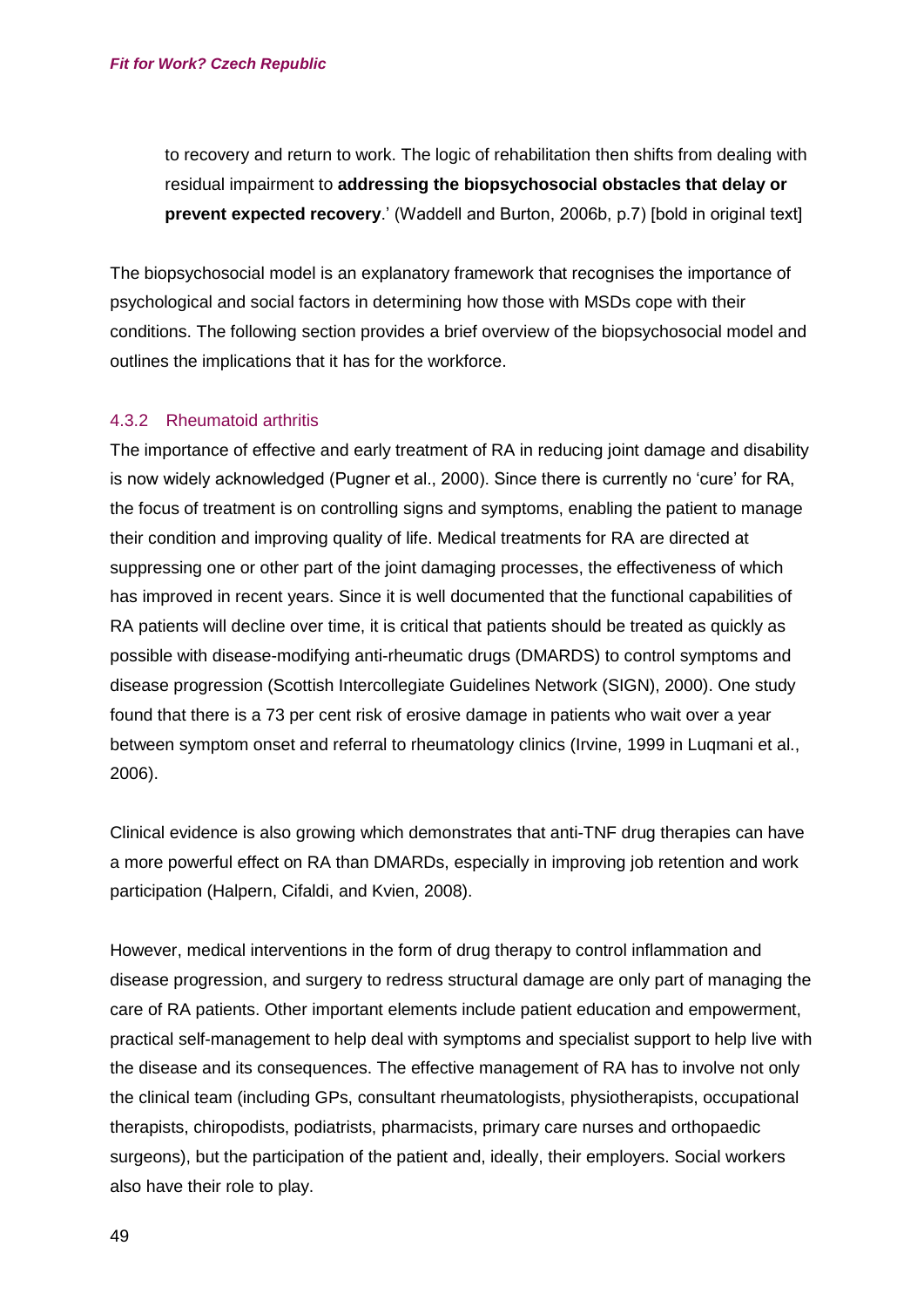#### 4.3.3 Spondyloarthropathies

Prompt referral to specialists for confirmation of diagnosis and the start of treatment is also essential for those with AS and other rheumatic conditions. Since (similarly to RA) there is no cure for AS, the aim of therapeutic intervention is to reduce inflammation, control pain and stiffness, alleviate systemic symptoms such as fatigue, and to slow or stop the long-term progression of the disease. The prescription of non-steroidal anti-inflammatory (NSAIDS) or anti-TNF drugs coupled with regular physiotherapy forms the current basis for the treatment of AS.

As AS typically affects relatively young people, its potential to disrupt or even curtail an individual's labour market participation may be significant. As we have discussed, there are important clinical, social and economic benefits to keeping these patients in work as long and consistently as possible. Depending on the severity of their condition, AS patients can benefit from workplace adjustments, flexible working arrangements, exercise regimes and physiotherapy (Boonen et al., 2001).

## 4.4 The biopsychosocial model and work

The biopsychosocial model advocates that clinicians, occupational health professionals and others should assess the interplay between the **biological** (eg disease, joint damage), the **psychological** (eg disposition, anxiety) and the **social** (eg work demands, family support). Clearly, the psychological disposition and behaviour of a patient can have a significant impact on the way a physical 'injury' (such as back pain) is approached by a patient. In some cases the patient risks entering a self-reinforcing cycle of incapacity, delayed recovery and even depression if their dominant response to pain is to 'catastrophise' it. Of course there may be many factors which affect an individual's disposition to 'catastrophise', including personality, previous medical history, levels of family support or job satisfaction (Sullivan and D'Eon, 1990). It is evident that the interaction of the biological, psychological and social dimensions can have a significant impact on the development, progression of, and rehabilitation from, a musculoskeletal condition.

Since it was first proposed in the late 1970s, a growing body of evidence has developed to support the biopsychosocial model. For example, research has demonstrated that job dissatisfaction can be an important predictor of speedy and successful return to work (Bigos, Battie, and Spengler, 1992). On the issue of social support, studies have shown that limitations in functioning attributable to MSDs can stress family systems and lead to family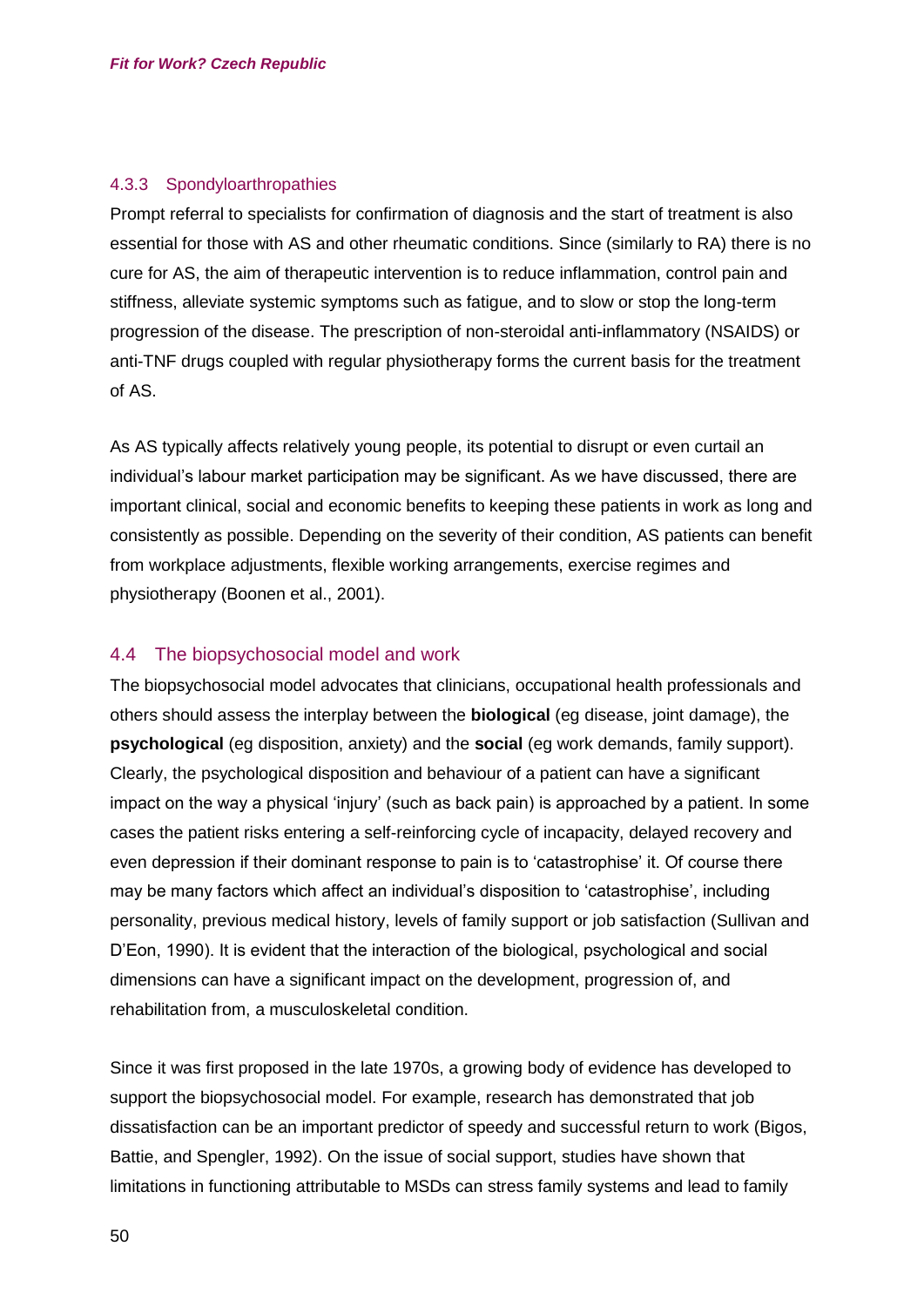conflicts if the patient is unable to perform normal family duties (Hamberg, Johansson, Lindgren, and Westman, 1997; MacGregor, Brandes, Eikermann, and Giammarco, 2004; Kemler and Furnée, 2002). On the other hand, an overly solicitous family (or, by extension, manager or colleague) may reinforce MSD patient passivity and encourage the patient to adopt a 'disabled' role (Kerns, Haythornthwaite, Southwick, and Giller, 1990; Block, Kremer, and Gaylor, 1980).

De Croon et al. (2004) looked at the research on work disability among people with RA and concluded that psychosocial factors were often a better predictor of work disability than standard bio-medical factors. In Figure 4-1, below, the authors highlight how wider environmental and personal factors enhance the explanatory power of the *International Classification of Functioning, Disability and Health (ICF)* in the case of work disability and RA.



**Figure 4-1 ICF model applied to work disability in RA** 

Some critics of the biopsychosocial model (McLaren, 2006) have focused on this last point, highlighting concerns that this approach may encourage or 'permit' helplessness in some patients or that, in other circumstances, it may alienate patients who feel that they are being told that their condition is 'all in the mind'. Clearly, care must be taken in the way that

*Source de Croon et al. (2004)*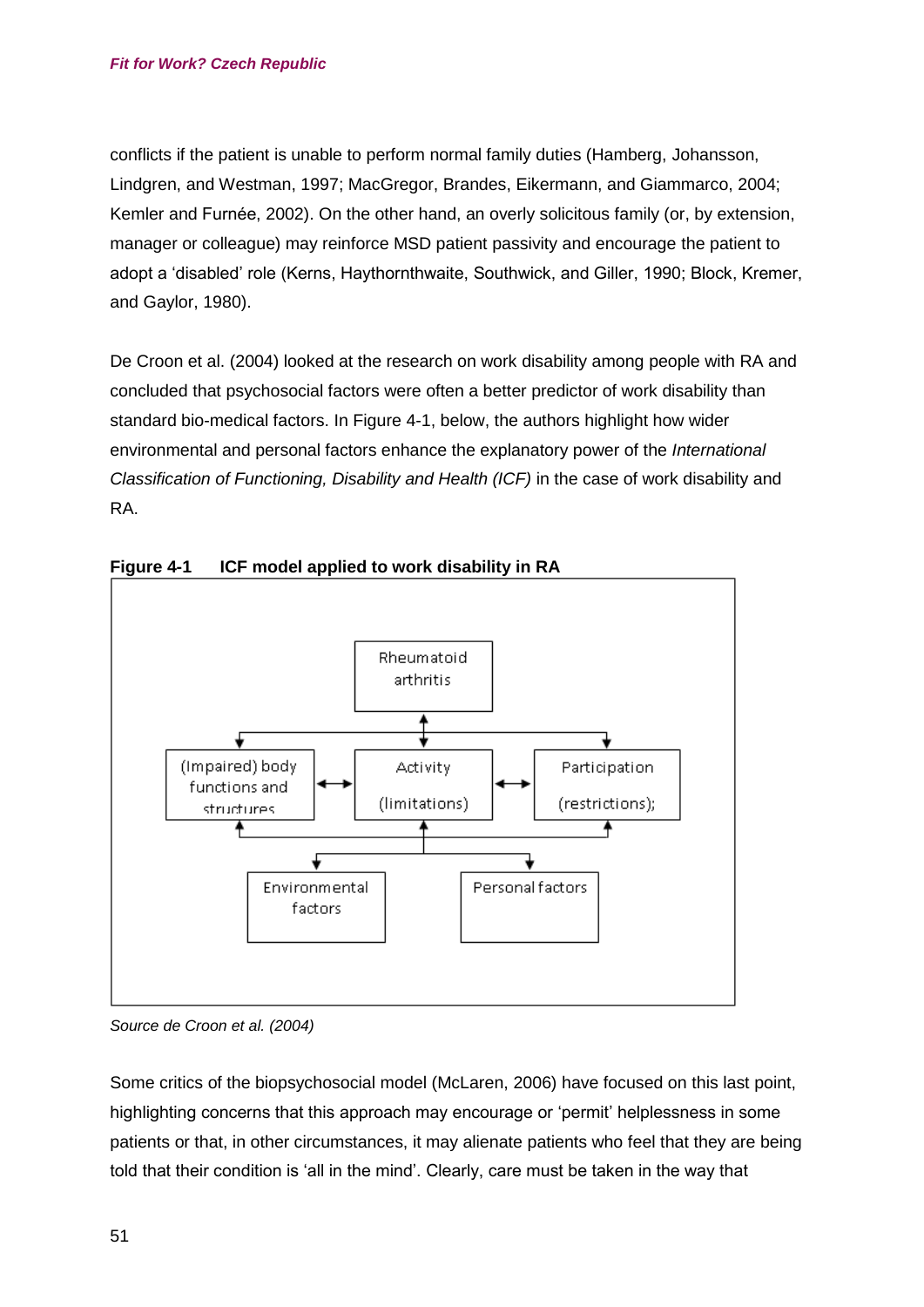clinicians and others mitigate these risks, but the balance of the literature is strongly in support of the biopsychosocial model and its role in informing the management of MSDs in both clinical and occupational settings (Smyth, Stone, Hurewitz, and Kaell, 1999; Carter, McNeil, and Vowles, 2002; Zampolini, Bernardinello, and Tesio, 2007). Indeed, it forms the basis of the World Health Organisation's *International Classification of Functioning, Disability and Health* (ICF) which has been widely embraced as an authoritative guide for vocational rehabilitation (WHO Scientific Group, 2001).

An example of successful intervention to reduce sickness absence based on the biopsychosocial model is provided by Ektor-Andersen, Ingvarsson, Kullendorff and Ørbæk (2008). In their study Ektor-Andersen et al. developed a tool based on the Cognitive Behavioural Theory (CBT) method of functional behaviour analysis according to which risk factors for long-term sick leave due to musculoskeletal symptoms were identified in 4 different domains: the community, the workplace, the family/spare time and the healthcare system. Care-seekers were examined by each member of the interdisciplinary team and risk factors were identified and classified as stable or dynamic. Dynamic factors were the ones the care-seekers and the team agreed to intervene on. Some of these interventions involved CBT sessions and other focused more on physiotherapy which were then administered for a year. Results from the study show that this type of intervention is effective in significantly reduce sick leave and social security expenditure already 4 months after the intervention started. Although the cost-benefit analysis presented by Ektor-Andersen et al. (2008) underestimates the total savings by taking into account social security costs only, the costs of this type of intervention are balanced out by the reduced costs in sickness allowance during the first year.

As Waddell and Burton (2006b) have argued, the goals of the biomedical model are to relieve symptoms, whereas the goals of clinical management informed by the biopsychosocial model – especially in occupational settings – should be to control symptoms and to restore function. This suggests that employers contribute to the 'social' part of the biopsychosocial model and that their actions can make a difference to the outcome for individuals with MSDs.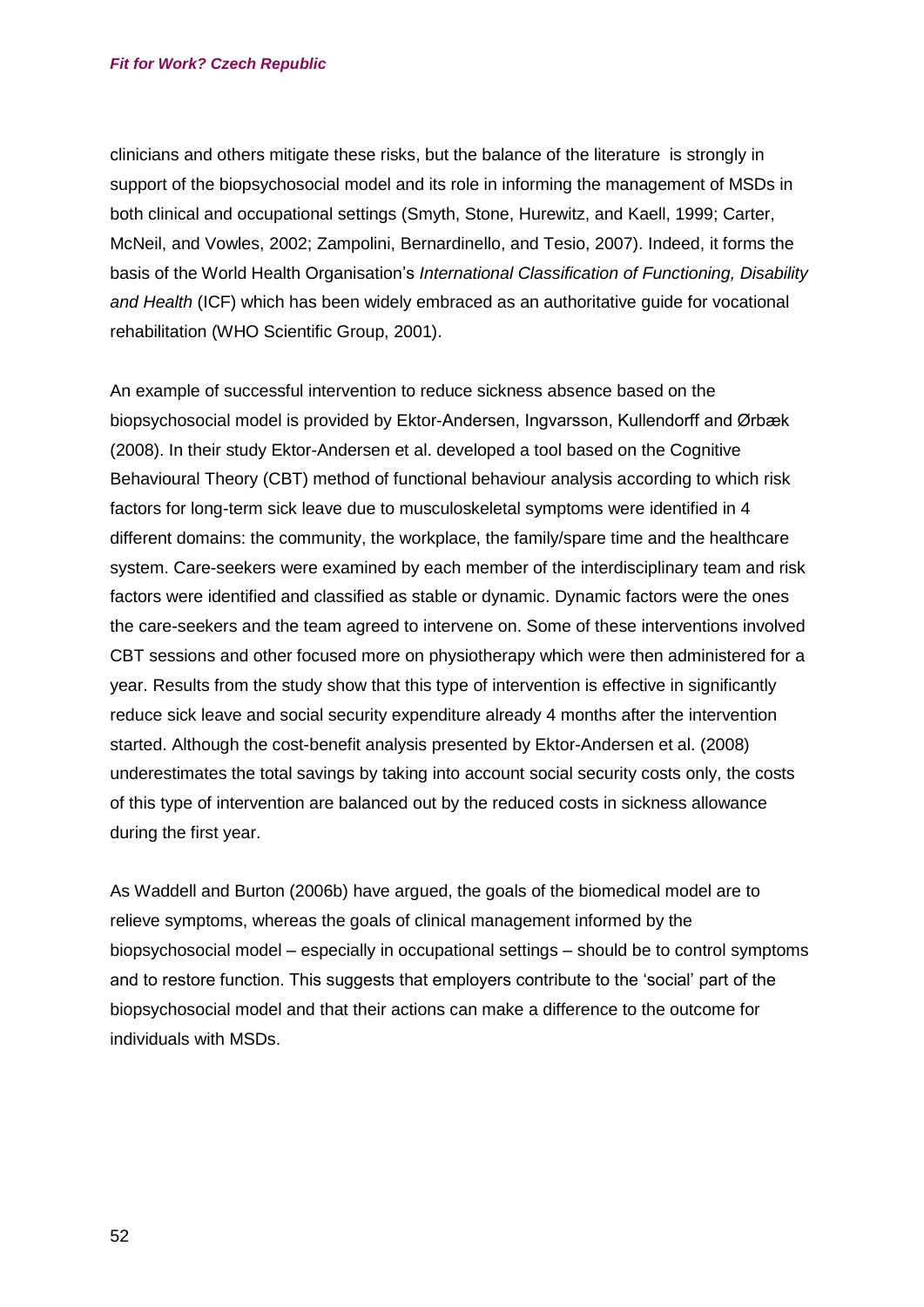## 4.5 The role of employers

#### 4.5.1 Awareness of conditions and their management

Many employers remain unaware of the nature of MSDs, both in terms of the immediate impact on functional capacity at work and, where relevant, the manifestations and progression of the conditions. For example, employees with RA or SpA may be susceptible to periodic 'flares' of inflammation and severe pain followed by fatigue and possible depressed mood. Unless employers are aware that these symptoms are expected or 'typical', they can adopt an unhelpful or over-cautious approach to return to work.

Whilst the message about manual handling and work design may have got through to many employers, the fact that absence and even reduced work requirements can be counterproductive has yet to become common currency. Changing attitudes and raising awareness about the management of MSDs is an important part of reducing their burden to employers and society. However, it is not just employers that need to know more about MSDs and their treatment. One of the most persistent (and pernicious) myths about back pain, for example, is that bed rest is the best solution. Health promotion campaigns have been shown to be effective at getting the message across that experiencing pain does not necessarily mean that the condition has worsened or that being active is bad for you (Buchbinder, Jolley and Wyatt, 2001). This demonstrates that with sufficient commitment and investment from central government, campaigns of this scale can have an impact on public perceptions of common MSDs.

## 4.5.2 Intervention and adjustment of work demands

Not only has evidence shown that work is good for you but returning to modified work can help recovery (Feuerstein et al., 2003; van Duijn and Burdorf, 2008). Among occupational health specialists, the use of vocational rehabilitation has long been an accepted mechanism for ensuring that individuals with illness, injury or incapacity can return to work (even to perform adjusted work) as soon and as sustainably as possible. There have been concerns that rehabilitation is not well-integrated into mainstream clinical practice and that return to work is not seen by a sufficient proportion of clinicians as a valued outcome for the patient (Frank and Chamberlain, 2006). It is also important to stress that vocational rehabilitation is not the preserve of professionals. In practice effective management is as, if not more, important than formal rehabilitation.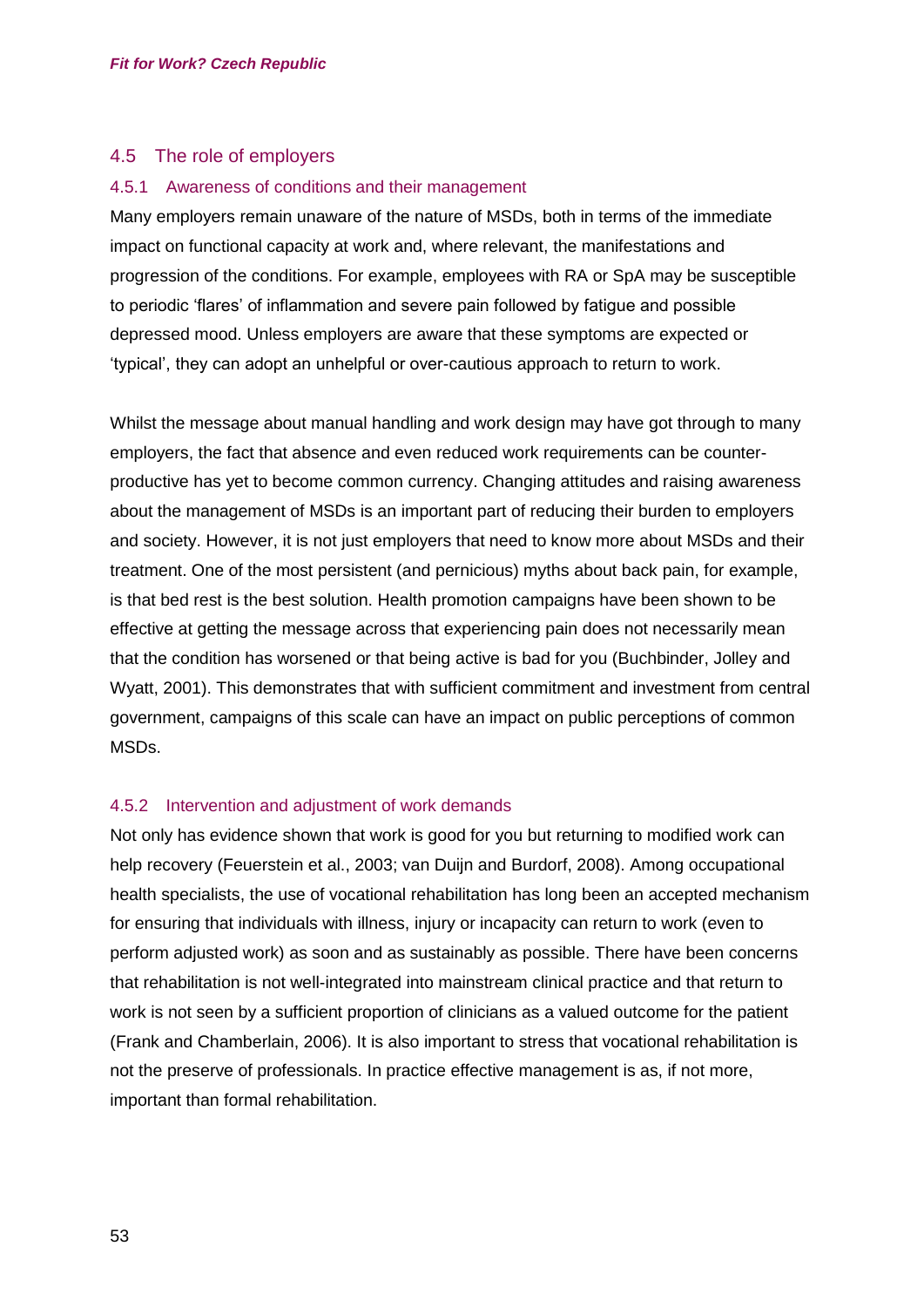#### *Fit for Work? Czech Republic*

Yet, employers, if they think about this at all, invariably consider the physical job demands which need to be met by an employee with an MSD. The biopsychosocial model requires that the mental demands of the work are also considered as part of the return to work process. There is a growing body of work which shows that adjusting a variety of work demands can support successful return to work among those with a range of MSDs (Schultz, Stowell, Feuerstein and Gatchel, 2007; de Croon et al., 2004; Feuerstein, Shaw, Nicholas and Huang, 2004; Chorus, Miedema, Wevers and van der Linden, 2001). The success with which both employee and employer can manage the process of re-adjustment during return to work can also depend on the beliefs that both parties have about the extent to which the work itself is (at least in part) caused by or related to the incapacity.

There are numerous types of work-based intervention for assisting those with MSDs, ranging from ergonomic adjustments to providing access to physiotherapy, modifying work programmes to cognitive behavioural therapy, or a combination of various strategies. Evidence on the success of these interventions at tackling non-specific MSDs is mixed (Meijer et al., 2005).<sup>[x]</sup> A systematic review of multidisciplinary treatments of patients with low back pain, for example, demonstrated that whilst the treatment improved function and decreased pain in individuals, it could not be demonstrated that this was linked to employees returning to work earlier than those who had not received it (Guzman et al., 2001). Whilst biomechanical or ergonomic factors may be related to the onset of back pain, evidence that interventions based on these principals will prevent re-occurrence or progression to chronicity is thin on the ground (Burton, 1997). In fact, it has proved virtually impossible to determine whether one treatment is significantly more effective than another (Ekberg, 1995). Even for specific conditions such as RA, the evidence for the effectiveness of vocational rehabilitation is slim (Backman, 2004; de Buck, Schoones, Allaire and Vliet Vlieland, 2004)<sup>g</sup>

There is nonetheless broad agreement on the principles for managing non-specific MSDs, particularly back pain, that are outlined in

 $\overline{a}$ 

 $\mathsf{I}_{\mathsf{x}}^{\mathsf{I}}$  Findings from an evaluation of the effectiveness of return-to-work treatment programmes were inconsistent.

 $8$  Backman, 2004 found only six studies for the period 1980 to 2001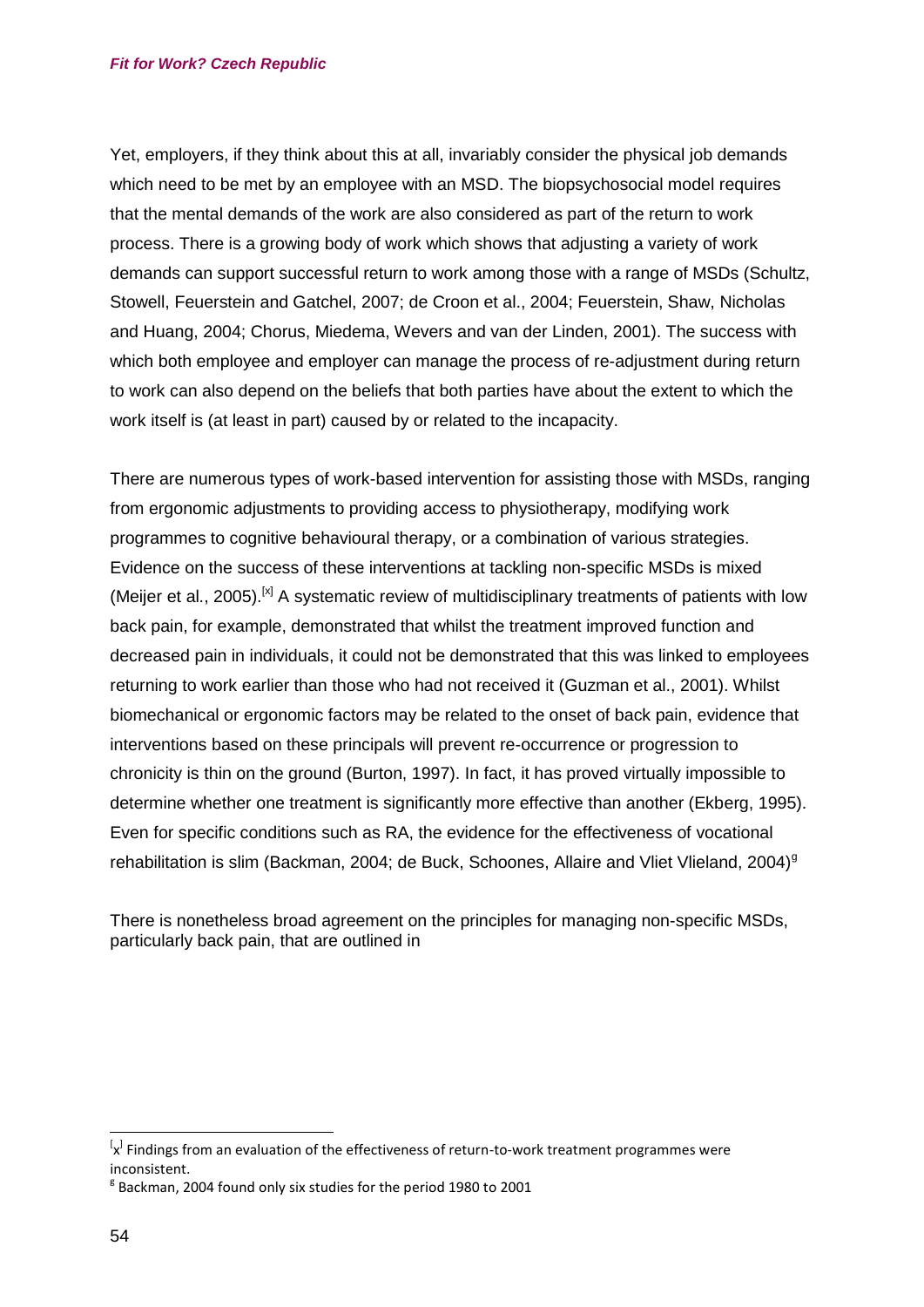## *Fit for Work? Czech Republic*

<span id="page-54-0"></span>[Table 4-1.](#page-54-0) This includes advice and a number of relatively simple measures for employees and employers to follow on how to deal with back pain.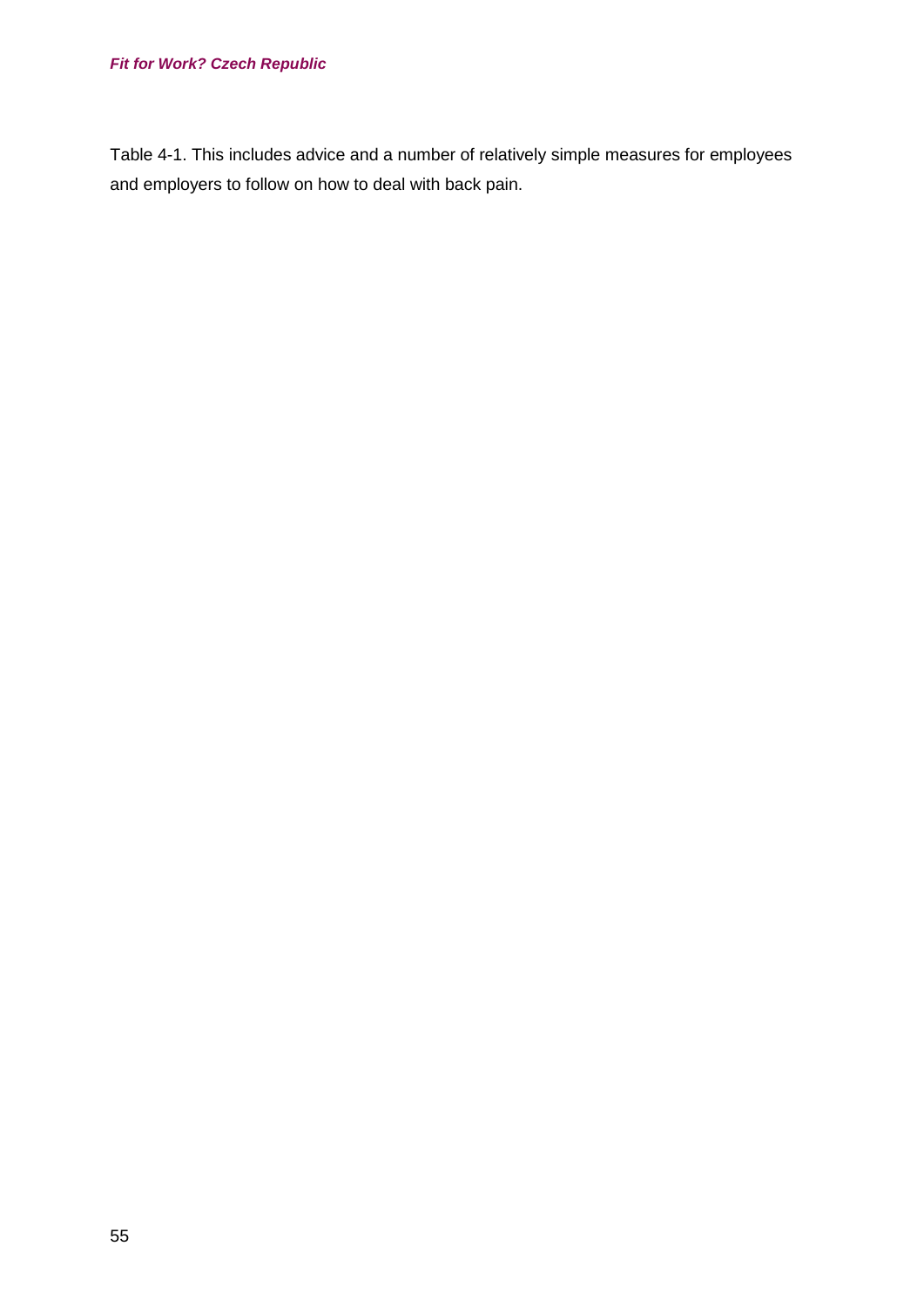## **Table 4-1 Principles of managing non-specific MSDs**

- Early treatment should be sought for back pain
- Most back pain is not due to a serious condition
- Simple back pain should be treated with basic pain killers and mobilisation
- It is important to keep active both to prevent and to treat back pain
- Getting back to work quickly helps prevent chronic back pain
- Adopt the correct posture while working
- All workplace equipment should be adjustable
- Take breaks from repetitive or prolonged tasks or postures
- Avoid manual handling and use lifting equipment where possible
- Clear information should be provided to employees about back care
- Health and safety policies should be implemented to cover all aspects of day-to-day work and should be reviewed regularly.

*Source Health and Safety Executive (HSE), 2002*

This requires employers to think beyond their statutory duty to address health and safety risks, and to recognise that sickness absence management, effective return to work programmes and rehabilitation are, at bottom, principles for effective management (Waddell and Burton, 2006b). Much is dependent on raising awareness about how to manage the symptoms of MSDs amongst employees and their managers, and ensuring that the latter have the skills and confidence to support employees in work.

## 4.5.3 Line managers

What is clear is that the role of line managers in early intervention is crucial, both in work retention and rehabilitation. Yet many line managers feel ill-equipped to manage long-term absence and incapacity. They may find aspects of mental ill-health or chronic incapacity awkward and embarrassing to talk about or confront, and are concerned about challenging or asking for more information about GP sick notes, making home visits or telephoning staff at home for fear of being accused of harassment or falling foul of the law and landing themselves and their organisation in a tribunal. They are also ignorant of, or uncomfortable with, the idea of rehabilitation. Although the Czech government provides incentives through financial reward to employers if they employ people with disabilities, making 'reasonable accommodation' to support employees with long-term illness or injury by re-designing the job is likely to prove difficult, irritating and disruptive.

Given that MSDs are the most common work-related health problem, and the importance of psychosocial factors in determining whether employees remain in work or return to it as soon as they can, managers need to have the skills to deal with staff who have them, or the costs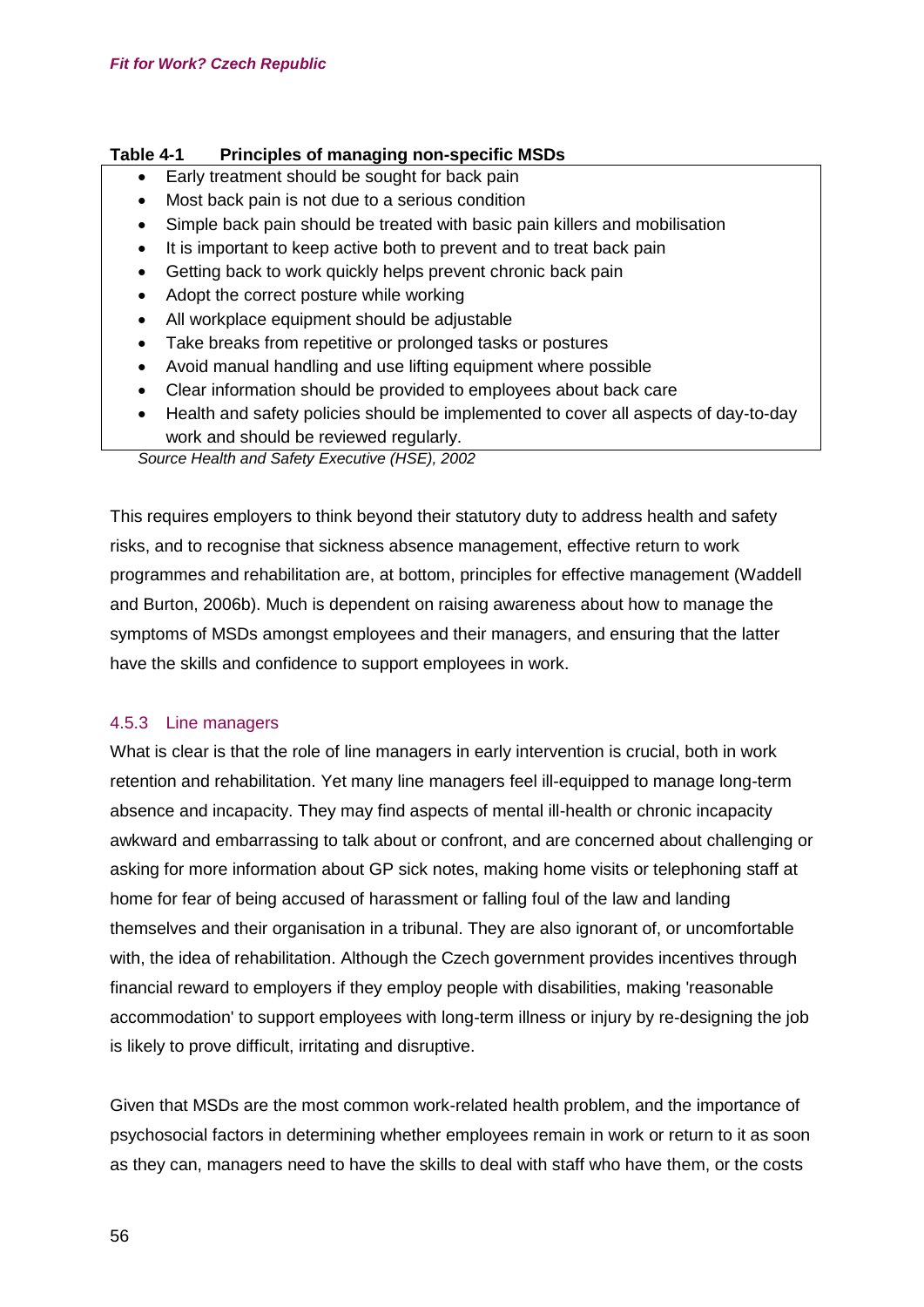to their organisation may be significant, particularly for small and medium enterprises. Small employers also have issues with employees with MSDs, as their absence from work can have, potentially, more impact on customer service, productivity and business performance.

#### 4.5.4 Improved employer-clinician dialogue

On the face of it, many of the return to work challenges faced by employees with MSDs may be improved if there was an improved level of mutual understanding between employers and clinicians. As highlighted above, the clinical appreciation of most MSDs by employers can be cursory to say the least. It is often argued that most GPs, in their turn, have little or no appreciation of the vocational or occupational dimension of many MSDs. In addition, many GPs feel uncomfortable or incompetent when asked to assess 'workability' (Arrelov, Alexanderson, Hagberg , Lofgren, Nilsson, Ponzer, 2007; Swartling, Hagberg, Alexanderson, Wahlstrom, 2007). However, without an understanding of specific tasks undertaken by employees and the ability to adjust those tasks, GPs may feel that a return to work would exacerbate a condition unless an individual is 100 per cent fit.

For their part, employers will only very rarely challenge a GP's sick note, or ask for a second opinion on the potential for a beneficial return to work for a patient. The consequence of this mutual lack of understanding and resulting dearth of dialogue can often be that the MSD patient is left stranded in the middle, with no clear pathway back to work and, more importantly, no voice. A proactive, inclusive, multi-disciplinary, capability-focused approach to vocational rehabilitation, informed by the biopsychosocial model and delivered through case management is widely regarded as the most enlightened and effective approach to take in the majority of work-related MSD cases. Quite often both employers and GPs will focus on the aspects of the job which an MSD patient cannot currently perform, rather than on those which they can.

One of the attractions of the biopsychosocial model is that it 'joins up' the three core strands of the MSD patient's experience, and management of, their condition. It offers a comprehensive framework with which to look at the diagnosis and treatment of a range of MSDs, especially when an important outcome for the individual is to stay in, or to return swiftly to, work.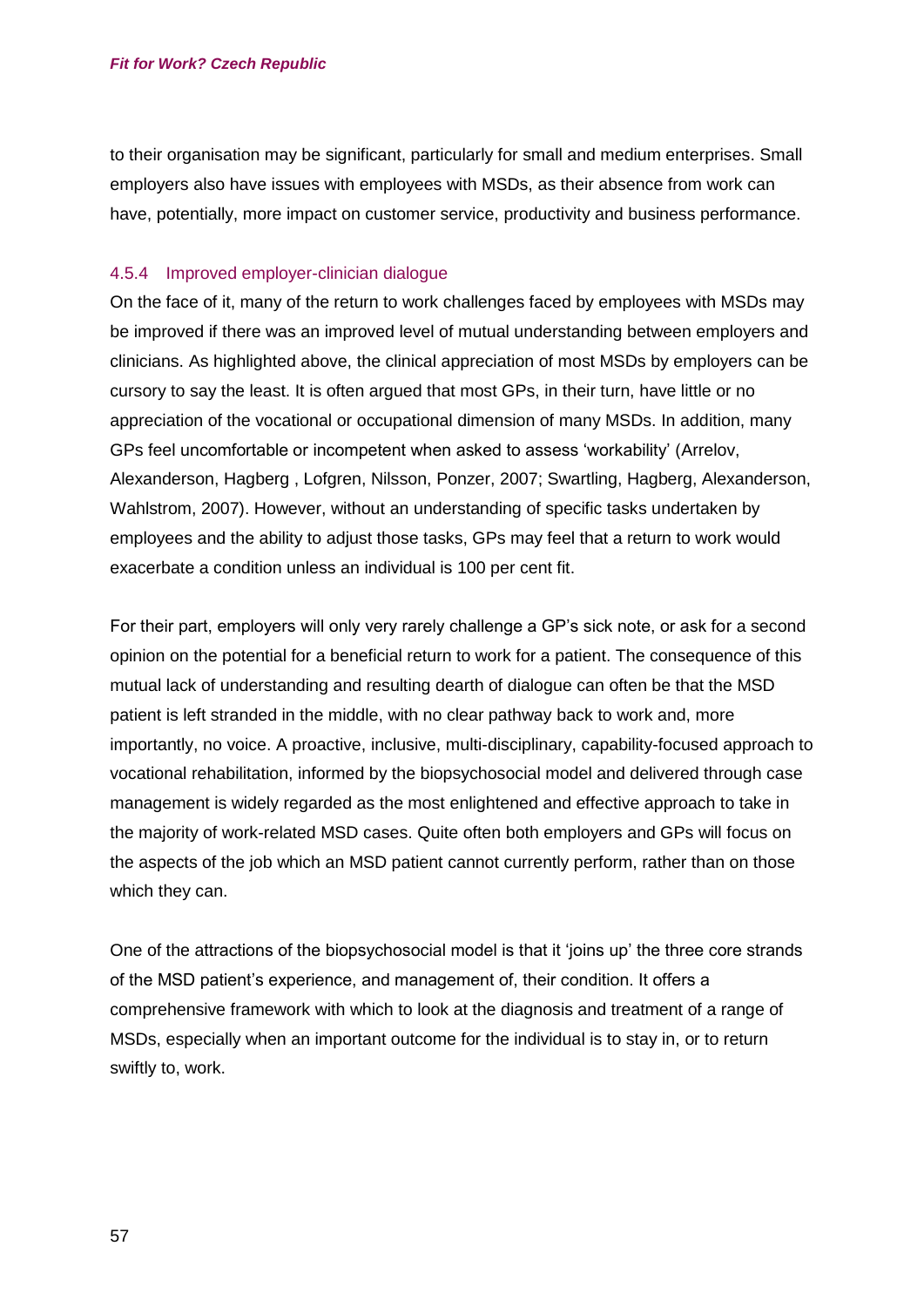## 4.6 Summary

This section has outlined the case for early intervention, first and foremost to benefit the health of those with MSDs, but also to ensure that they remain productive members of the workforce. However, it also demonstrates that intervention should ideally begin before those experiencing musculoskeletal pain visit their GP, and extend beyond the signing of a sick note. The biopsychosocial model clearly illustrates the need for a more comprehensive understanding of the factors that contribute to the development of non-specific MSDs, taking into account individual or psychological factors as well as the social milieu in which individuals live their lives, in which work plays a large part. To achieve this, employers, employees and clinicians need to talk to one another more effectively. Whilst this is challenging, and undoubtedly not common practice today.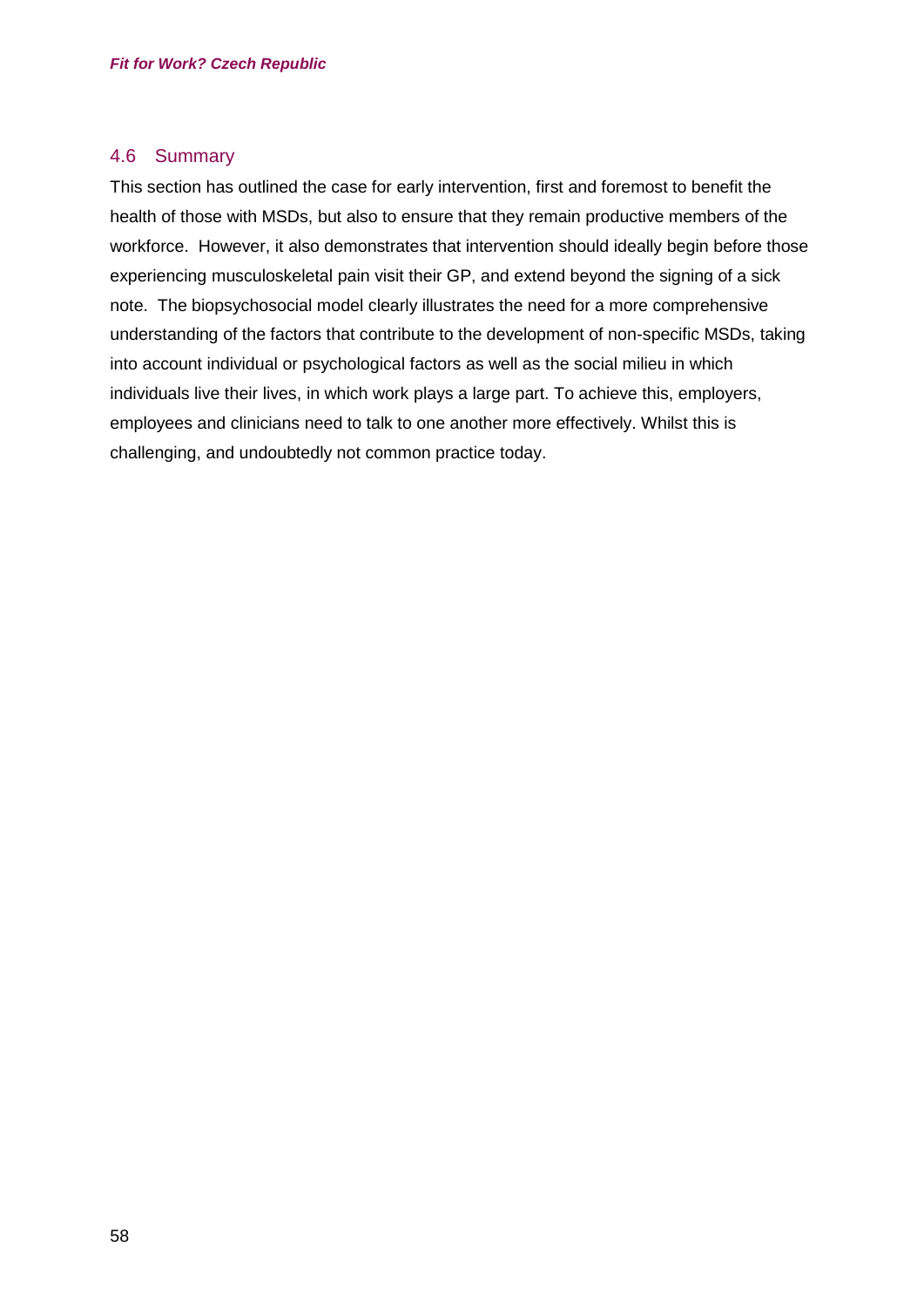# 5 Conclusions and recommendations

Work is, unambiguously, good for our health. It provides us with income, generates social capital and gives us purpose and meaning. Even when unwell or injured, remaining in work – at least in some capacity – is often better for recovery than long periods away from work. If the Czech Republic's workforce is to be productive and competitive in the global economy, and if the quality of their working lives is to be enhanced, it is important that a high proportion of the workforce is, as far as possible, fit for work.

The evidence presented in this report illustrates that a large proportion of working age people in the Czech Republic are, or will be, directly affected by MSDs. This can have very significant social and economic consequences for these individuals and their families, it can impede the productive capacity of the tot\al workforce and parts of the Czech industry and it can draw heavily on the resources of both the health service and the benefits regime.

As in many countries, there is a disappointing shortage of clinical, epidemiological, psychological and economic evidence on the nature, extent and consequences of the MSD problem in the Czech Republic, but we know enough to be able to conclude that MSDs will affect a growing proportion of the working age population in the coming years. However, there seems to be a lack of coherence or 'joined-up' thinking and action by government, clinicians and employers which focuses on the MSD **patient as worker**. While the numbers advocating the application of the biopsychosocial model to MSDs is growing, we noted that some of those who can have most impact on fulfilling the labour market participation of workers with MSDs have yet to embrace its principles as fully as they might.

The Work Foundation has a number of recommendations for several interested parties in this field. Our intention is to encourage some of the key players to recognise that more can be done to ensure that continued active participation in the labour market is almost always a strongly positive force for health, fulfilment and for prosperity.

## 5.1 Recommendations for employers

 Managerial awareness-raising and training must include a health and well-being component. Managers are in the front line of staff absence and are in a good position to spot the early warning signs of a problem and to help rehabilitate employees after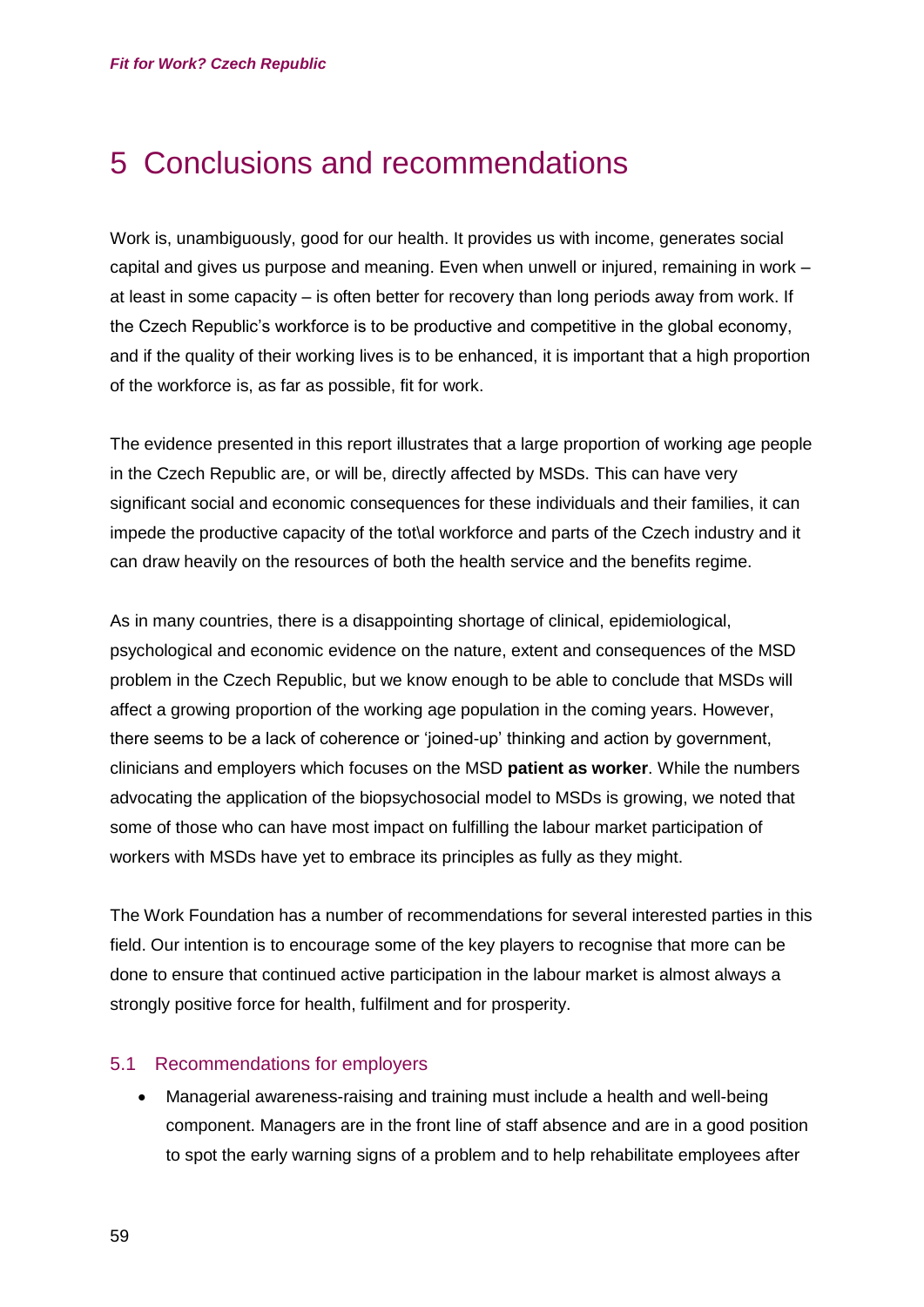a period away from work. Managers in Czech organisations need to be aware that MSDs can be a significant problem for their staff and for the whole organisation.

- Imaginative job design will assist rehabilitation. Managers can change the ways work is organised (including simple changes to working time arrangements) to help prevent MSDs getting worse and to help people with MSDs to return to work. They need to do this in a way which preserves job quality, avoids excessive or damaging job demands and takes heed of ergonomic good practice.
- Challenge GPs. If sick notes from GPs are not providing a clear enough indication of the nature of the health problem an employee has, and its impact on their capacity to work, employers should challenge and clarify the GP's assessment, if only to help understand which tasks the employee can still perform, or what support they might need to return to work.
- Intervene early. Employers should always take action sooner rather than later because caution and delay can only make matters worse. As long as they behave compassionately and make decisions based on evidence and on expert opinion, early intervention cannot be construed as harassment and can often hasten recovery or rehabilitation.
- Use occupational health advice. Vocational rehabilitation carefully organised and tailored to the individual, can make a real difference to return to work, productivity, morale and sustainability of performance. Involve occupational health professionals as early as possible.
- Beyond legal compliance. Try to avoid a 'risk management' mentality when dealing with an employee with an MSD, this can often lead to delay and ambiguity. In almost all cases, the employee is better off at work.
- Use the biopsychosocial framework. Thinking about the physical symptoms of the MSD without considering the psychological and social dimensions, can mean that the work-related *causes* of an MSD, or the work-related *benefits* of rehabilitation can be underestimated.
- Focus on capacity not incapacity. Employers can catastrophise too! Most workers with MSDs can continue to make a great contribution at work if they are allowed to. They do not need to be 100 per cent fit to return to work, and a little lateral thinking will allow you to give them useful work to do which will support them on their journey back to full productive capacity.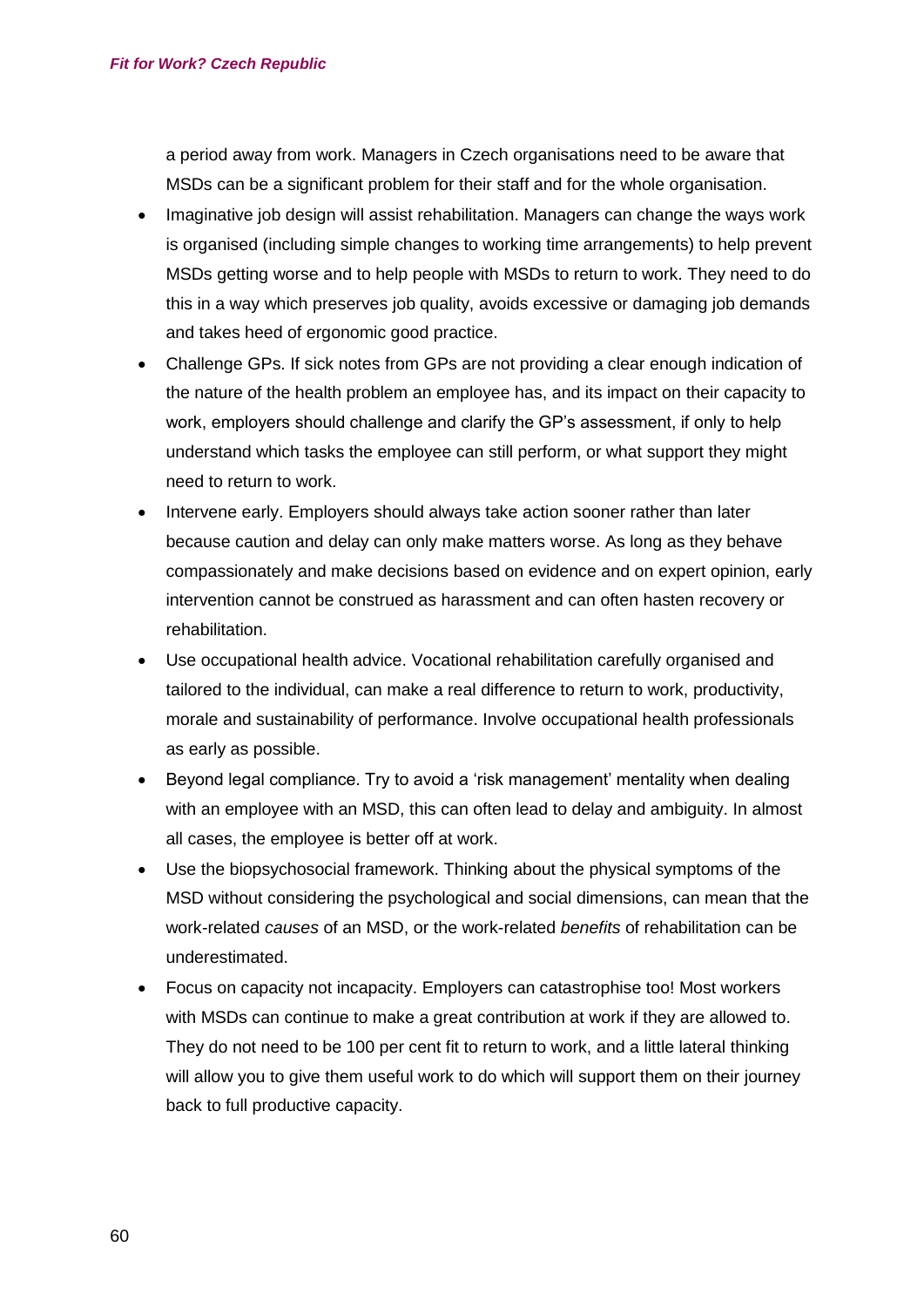## 5.2 Recommendations for employees

- Focus on capacity not incapacity. It's natural to be anxious or even guilty about the parts of your job which you may find difficult to perform because of your MSD. But you still have much to contribute and you should play to your strengths. Your specialist knowledge and experience doesn't disappear just because you are in pain, discomfort or mobility problems, you can still contribute in many ways. Work with your managers and your colleagues to find out how you can maximise your impact at work within the constraints of your condition. Be open with them and they should respond better.
- Talk early. Your line manager, despite what he or she might tell you, is not a mindreader. If your MSD is causing you difficulty or you anticipate a period when you will need to adjust your working time, talk to your manager so that you can both plan what to do about it. The earlier the better as managers don't like last minute surprises, but they can usually find a solution to most problems if they have some notice. You might also find it useful to talk to your union representative, your HR manager or someone in occupational health. Don't delay.
- Play an active part in the management of your condition. Your MSD is bound to get you down sometimes and you will feel like it's controlling your life at home and at work. But you don't need to be a passive victim of pain or immobility. Find out more about your condition, watch for patterns in pain or fatigue and learn how you can minimise its impact on your functioning and your mood. This can sometimes be very hard to do, but persevere: people who play an active part in the management of their condition tend to get back to work more quickly.
- Know your rights. As both a patient and as a worker you should know what support and advice you are entitled to. If you are a trade union member, your union should be able to guide you on much of this.
- Family involvement in job retention and rehabilitation. Your family and friends are important sources of support. They may not realise that staying in or returning to work is both possible and desirable. You need to help them to help you by getting them involved in your rehabilitation at work. Even small adjustments to working time or travel to work arrangements can make the world of difference.

## 5.3 Recommendations for GPs

 Identify where job retention or early return to work is *good* for the patient. It is easy to assume that work is unambiguously bad for your patients, especially if you suspect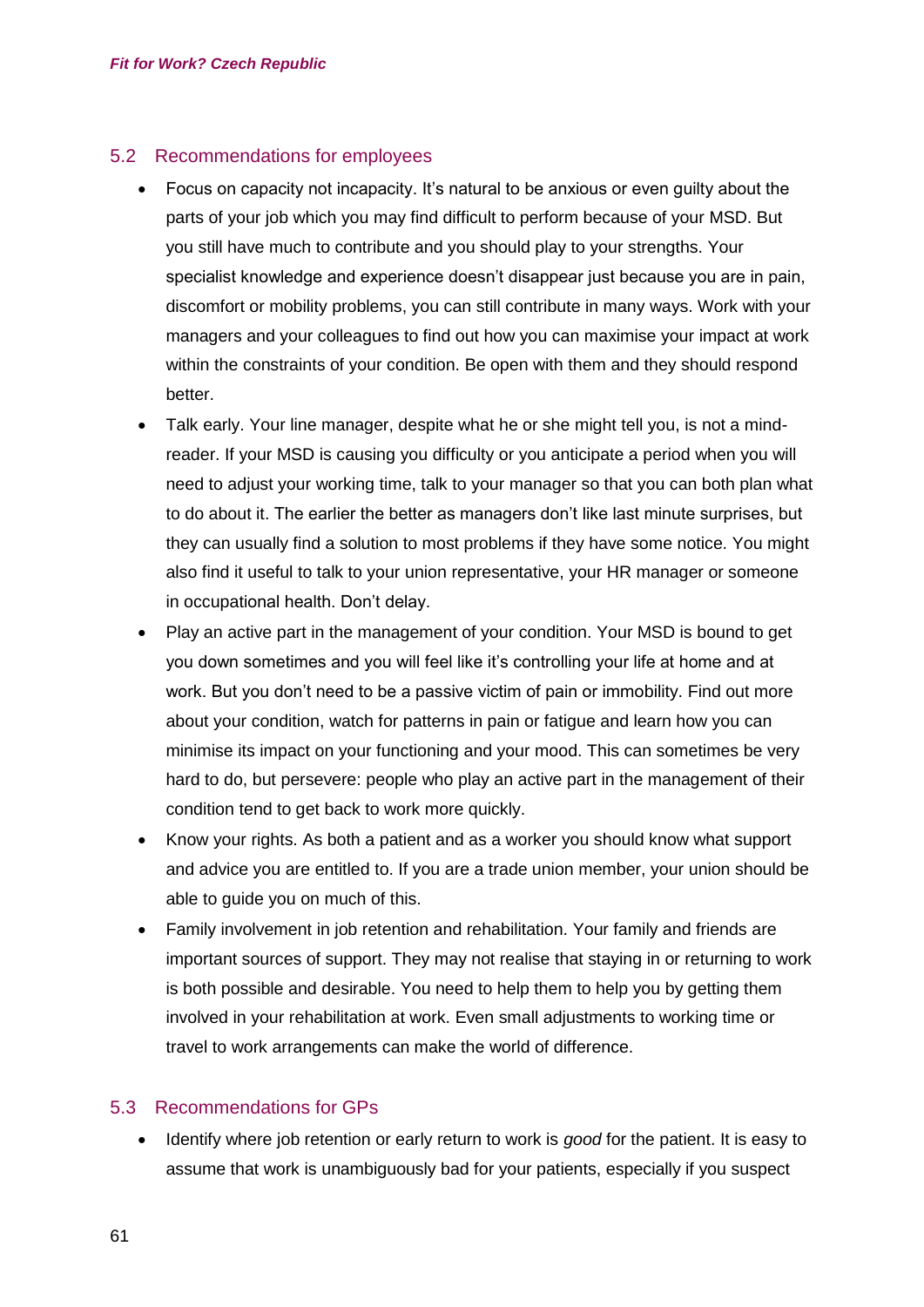that aspects of their job make their symptoms worse. Consider carefully whether, with some adjustments, you can recommend staying at work on lighter duties or with adjusted hours might still be a better option than a prolonged absence from work.

- Think beyond the physical symptoms. Bring to bear your understanding of the biopsychosocial model and the limitations of the biomedical model in your diagnosis of the patient and – most importantly – your assessment of the role that their job might play in helping them stay active and avoid isolation. As a GP you are ideally placed to identify the early presentation of many MSDs. Where appropriate, you should seek to refer patients to specialist teams as early as practicable, to enable management of the condition to begin.
- Avoid catastrophising. A patient can hold a very negative view of the impact and likely progression of their condition if the way that clinicians present it focuses on incapacity rather than capacity.
- Encourage self-management. Try to ensure that the patient can adopt strategies to manage aspects of their own condition, especially if they are staying in or returning to work. A feeling of empowerment and control will help their mood and ensure that they can keep on top of important aspects of their incapacity while at work.
- Early intervention. The evidence suggests that long periods away from work are usually bad for MSD patients. The longer they are away from work, the more difficult it is to return. Early action, preferably in partnership with the patient and their employer, can help achieve a balance between the individual's need for respite and their need to work.

## 5.4 Recommendations for occupational health professionals

- Think beyond the physical symptoms. More importantly, ensure employers, employees and GPs fully appreciate how this multi-factor perspective can contribute to constructive, active, participative and sustainable rehabilitation. Shape your interventions and advice around the three domains of the biopsychosocial model and help employers see how small workplace adjustments can bring wider benefits than just compliance with the Labour Code and Public Health Protection Act.
- Early intervention. OH professionals, above all others, understand the benefits of early interventions with MSDs. They must play a proactive part in mediating between employer and employee, or employer and GP to ensure that the patient can use return to work as a positive part of the way they learn to manage their condition and maintain their sense of self-worth and self esteem.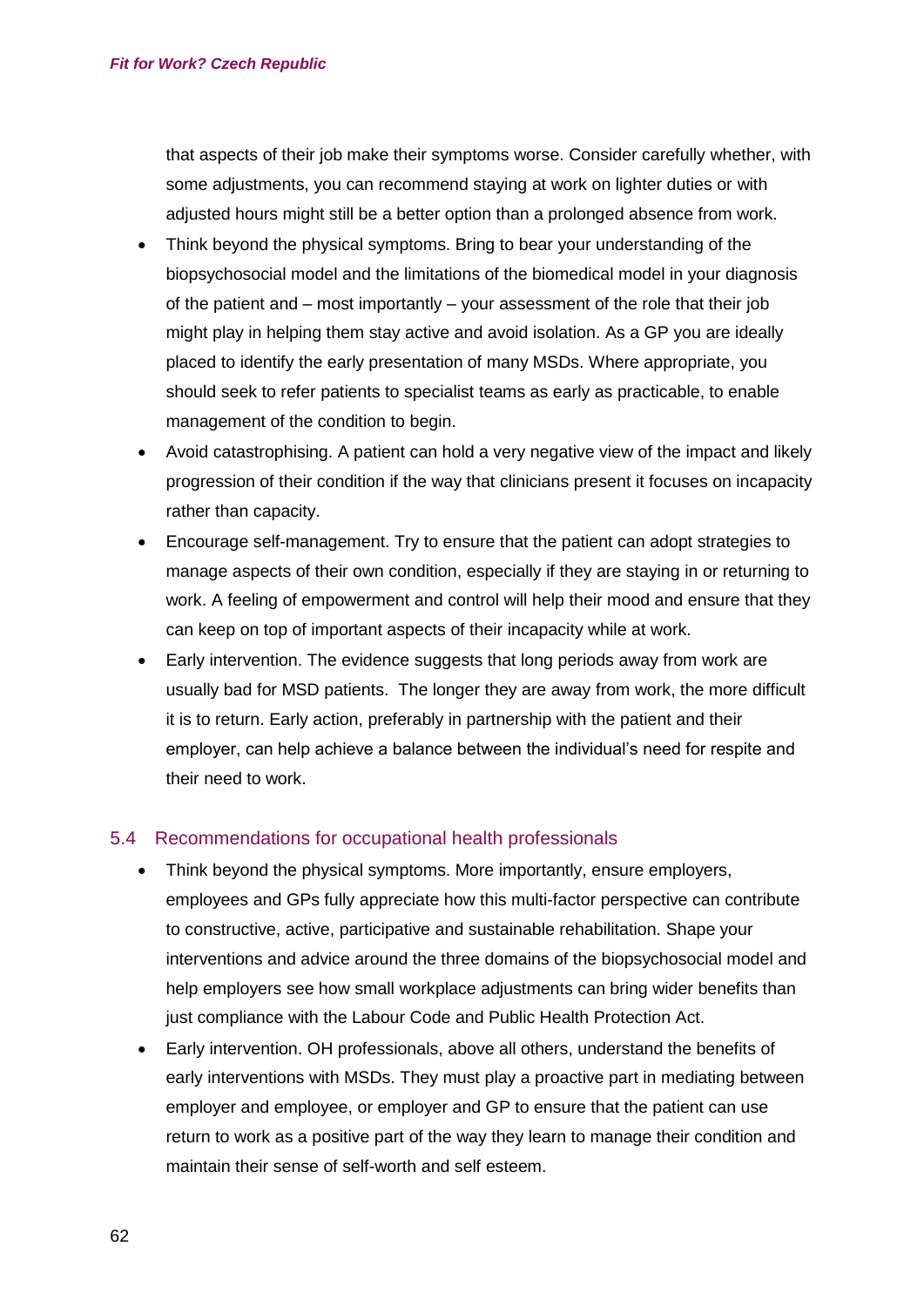- Encourage self-management. Working with the employee, their colleagues and their manager, help the individual to find strategies to manage their own condition. This will enable them to make their own decisions about their working arrangements.
- Support managers with job design interventions. Making changes to work demands is often seen by managers as a way of complying with the law. Helping managers to look at job redesign as a more constructive way of meeting the needs of a patient/worker with an MSD and meeting changing customer demands can help them to see the business benefits of more flexible working arrangements.

## 5.5 Recommendations for government

- Take seriously the existing evidence that the proportion of the Czech workforce with MSDs is likely to grow over the next few decades. The Czech Republic has the benefit of learning from good practice elsewhere and the government should act now to put such measures in place. It has already made good progress through the sheltered posts and sheltered workshops to encourage disabled people into work and to provide incentives to employers to employ disabled people; nevertheless, there is still a significant proportion of disabled people among those who are unemployed.
- The government should also consider a national service framework for the treatment of people with MSDs. This framework should enshrine the principle that job retention or return to work are legitimate clinical outcomes.
- Review the definitions of MSDs in the current classification of occupational diseases beyond their current focus. In addition, formally acknowledge that many MSDs and other chronic conditions (such as rheumatic diseases, multiple sclerosis) are not caused by work, but may inhibit participation at work.
- Access to clinical expertise needs to improve. The apparent shortage of consultant rheumatologists is affecting the ability of citizens of working age to get access to early interventions which may save their jobs. Similarly, the government should conduct some workforce planning in the medical profession to establish if it will have sufficient clinical staff (eg physiotherapists) to accommodate the projected growth in MSDs as the population, and the workforce, ages.
- Help make GPs more effective in handling occupational health issues. This will require an input into GP training, through postgraduate medical education and training. In fact, we believe that medical training at all levels, from undergraduate to continuing professional development would benefit from inclusion of health and work issues, especially if the health of the working age population is set to deteriorate.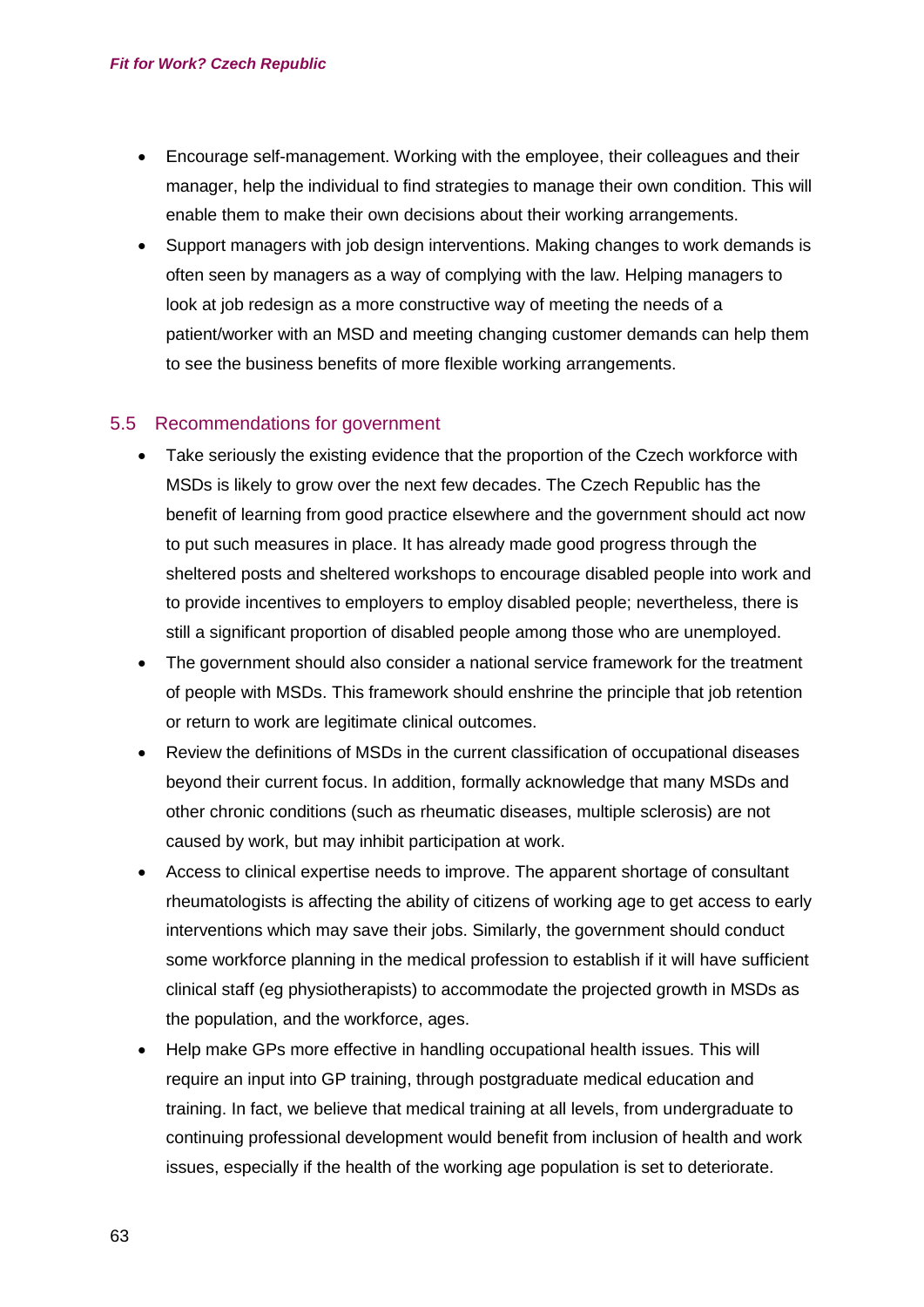- Bring forward proposals to replace the current system of incapacity with a UK-style 'Fit Note' which encourages GPs to indicate what a worker is still capable of performing. This would help other healthcare professionals and employers to plan return to work and to make appropriate adjustments to job demands and/or working time.
- Consider the piloting of the allocation of trained occupational health advisors in selected GP surgeries to offer advice on the best way of supporting patients with MSDs staying in work or returning to work.
- Managing a phenomenon which is not being measured is very hard and can lead to the misdirection of effort and resources. The quality of data in the Czech Republic on the health of its working age population could be improved, particularly where measuring the cost implications of MSDs is concerned. This would help to reinforce evidence-based policy-making and promote the pragmatic targeting of expertise and resources.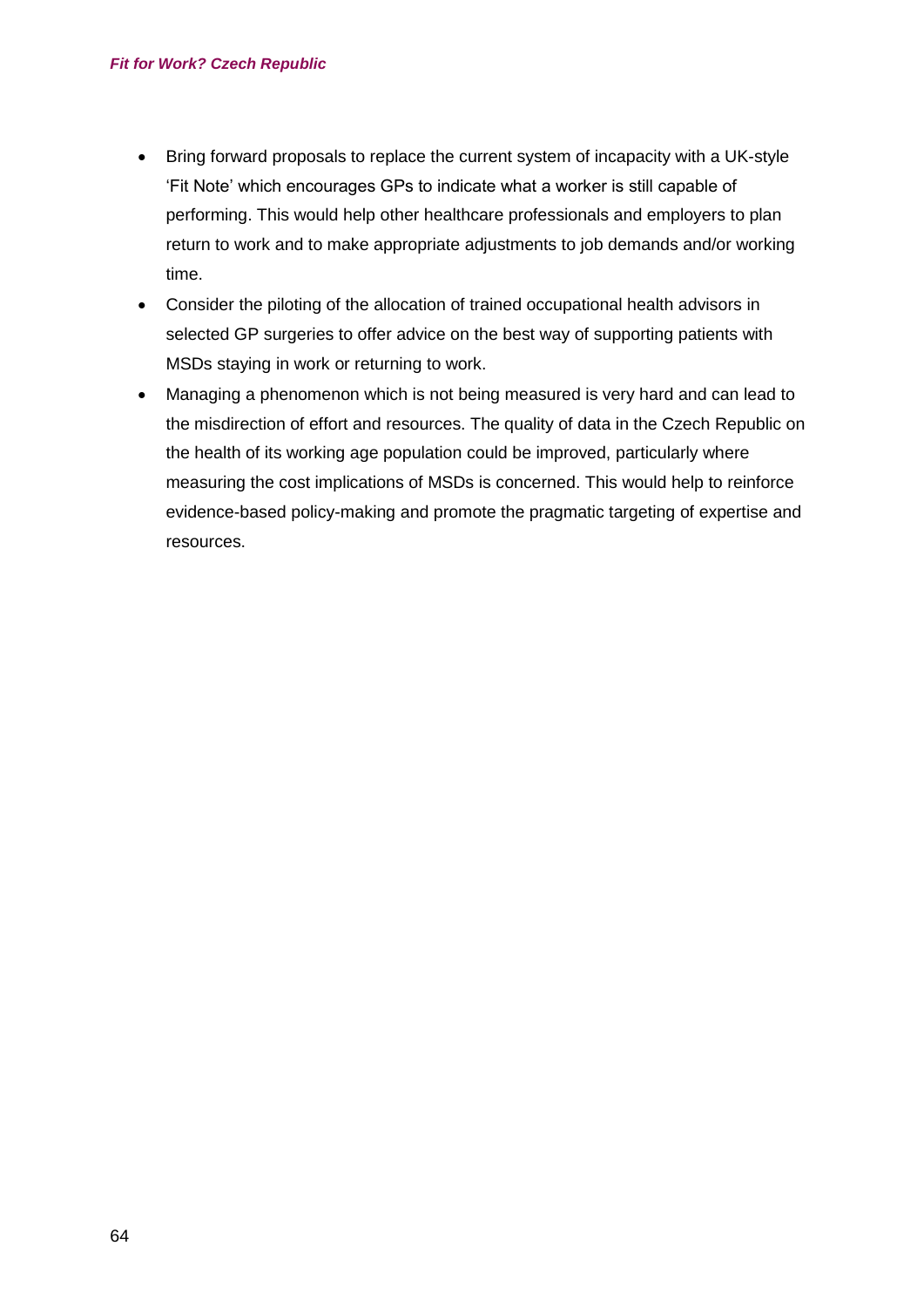# **References**

- Akkoc, N. (2008). Are spondyloarthropaties as common as rheumatoid arthritis worldwide? A review. **Current Rheumatology Reports**, 10, 371-378.
- Alavinia, S.M. & Burdorf, A. (2008). Unemployment and retirement and ill-health: a crosssectional analysis across European countries. **International Archives of Occupational and Environmental Health**, 82, 39-45.
- Aptel, M., Aublet-Cuvelier, A. & Cnockaert, JC. (2002). Work-related musculoskeletal disorders of the upper limb, **Joint Bone Spine**, 69 (6), 546-555.

Armstrong, K. (2006). **Life After Rover**. London: The Work Foundation.

- Arrelov B., Alexanderson K., Hagberg J., Lofgren A., Nilsson G. & Ponzer S. (2007). Dealing with sickness certification - a survey of problems and strategies among general practitioners and orthopaedic surgeons. **BMC Public Health**, 7(**1**), 273. Published online on 2 October. doi: 10.1186/1471-2458-7-273.
- Backman, C. L. (2004). Employment and work disability in rheumatoid arthritis. **Current Opinion in Rheumatology***,* 16*,* 148-152.
- Bekkering, G., Henriks, H., Koes, B., Oostendorp, R., Ostelo, R., Thomassen, J., & Van Tulder, M. (2003). Dutch Physiotherapy Guidelines for Low Back Pain. **Physiotherapy,** 89 (2), 82-96.
- Bevan S, **Making work count – how Health Technology Assessment can keep Europeans in work**, Fit for Work Europe, 2012.
- Bigos, S. J., Battie, M. C. & Spengler, D. M. (1992). A longitudinal, prospective study of industrial back injury reporting. **Clinical Orthopaedic Related Research**, 279, 21- 34.
- Block, A .R., Kremer, E. F. & Gaylor, M. (1980). Behavioral treatment of chronic pain: the spouse as a discriminative cue for pain behaviour. **Pain**, 9 (2), 243-252.
- Boonen, A., Chorus, A., Miedema, H., van der Heijde, Landewé, D. R., Schouten, H., et al. (2001). Withdrawal from labour force due to work disability in patients with ankylosing spondylitis. **Annals of the Rheumatic Diseases**, 60, 1033–1039.
- Breen, A., Langworthy, J. & Bagust, J. (2005). Improved early pain management for musculoskeletal disorders. **HSE Research report**, 399. London: Health and Safety Executive.
- Brinkley I., Clayton, N., Coats D., Hutton W., & Overell, S. (2008), **Hard Labour: Jobs, Unemployment and the Recession**. London: The Work Foundation.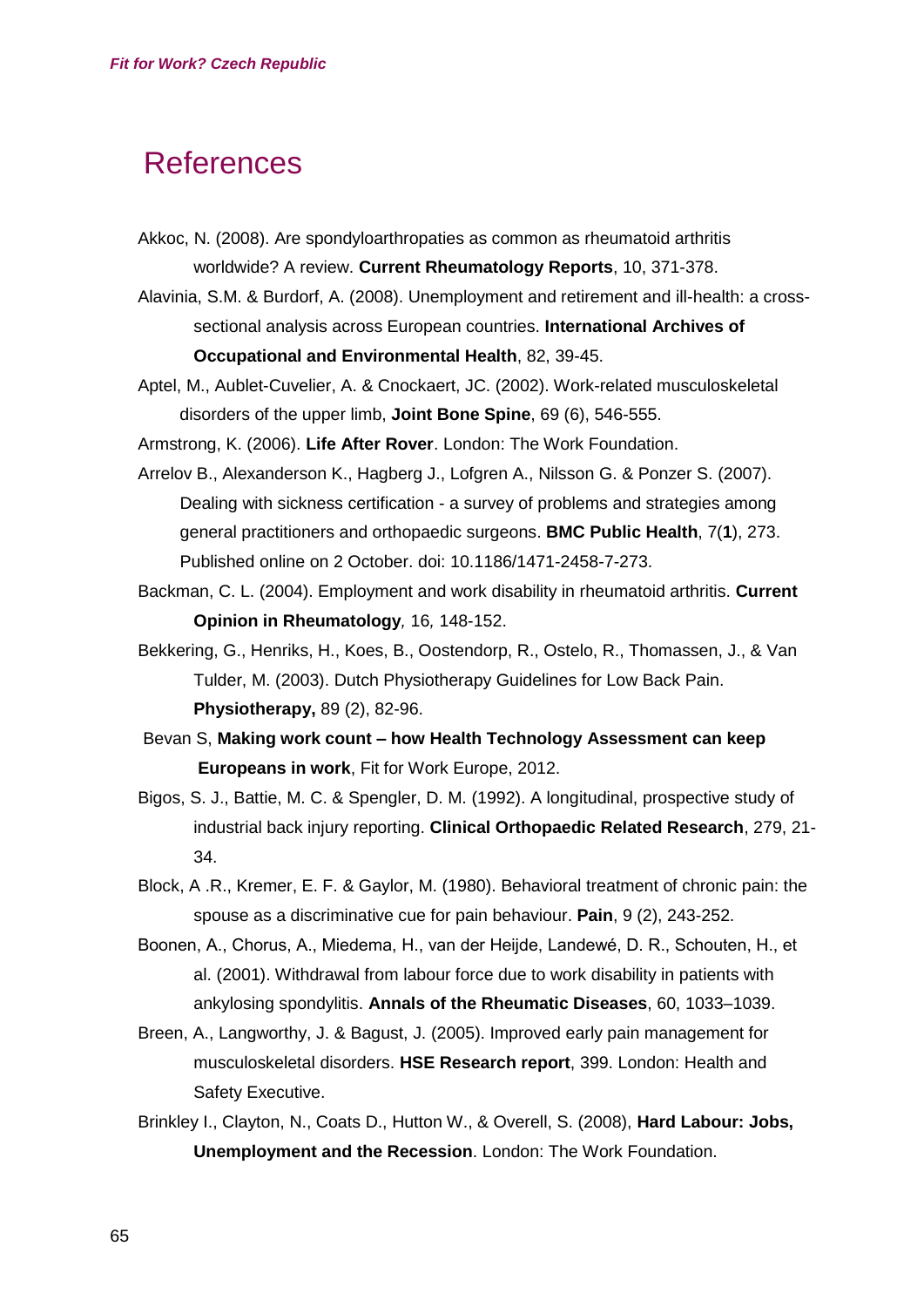- Buchbinder, R., Jolley, D. & Wyatt, M. (2001). Population based intervention to change back pain beliefs and disability: three part evaluation. **British Medical Journal**, 322, 1516-1520.
- Burton, A K. (1997). Back injury and work loss. Biomechanical and psychosocial influences. **Spine**, 22, 2575-2580.
- Burton, A K. (2005). How to prevent low back pain, **Best Practice and Research in Clinical Rheumatology**, 19 (4), 541-555.
- Burton, W., Morrison, A., Maclean., R. & Ruderman, E. (2006). Systematic review of studies of productivity loss due to rheumatoid arthritis. **Occupational Medicine**, 56, 18-27.
- Carter, L. E., McNeil, D. W. & Vowles, K.E. (2002). Effects of emotion on pain reports, tolerance and physiology. **Pain Research Management**, 7(1), 21-30.
- Chorus, A. M. J., Miedema, H. S., Wevers, C. W. J. & van der Linden, S. (2001). Work factors and behavioural coping in relation to withdrawal from the labour force in patients with rheumatoid arthritis. **Annals of the Rheumatic Diseases**, 60, 1025- 1032.
- Chorus, A. M. J., Boonen, A., Miedema, H.S. & van der Linden, S. (2002). Employment perspectives of patients with ankylosing spondylitis. **Annals of the Rheumatic Diseases***,* 61*,* 693-699.
- Chorus, A. M. J., Miedema, H.S., Boonen, A. & van der Linden, S. (2003). Quality of life and work in patients with rheumatoid arthritis and ankylosing spondylitis of working age. **Annals of the Rheumatic Diseases***,* 62, 1178-1184.
- Coats, D. & Lehki, R. (2008). **'Good Work': Job Quality in a Changing Economy.** London: The Work Foundation.
- Coats, D. & Max, C. (2005). **[Healthy work, productive workplaces: why the UK needs](http://www.theworkfoundation.com/Assets/PDFs/Healthy_Work.pdf)  [more good jobs.](http://www.theworkfoundation.com/Assets/PDFs/Healthy_Work.pdf)** London: The Work Foundation.
- Cooper, N. (2000). Economic burden of rheumatoid arthritis: a systematic review. **Rheumatology**, 39 (1), 28-33.
- Czech Pharmacoeconomic Society, Guideline for Pharmacoeconomic Assessment in the Czech Republic, 2011; Retrieved December 11, 2013 from [http://www.farmakoekonomika.cz/vyzkum\\_161.htm](http://www.farmakoekonomika.cz/vyzkum_161.htm)
- Dagenais, S., Caro, J. & Haldeman, S. (2008). A systematic review of low back pain cost of illness studies in the United States and internationally. **The Spine Journal,** 8**,**  8-20.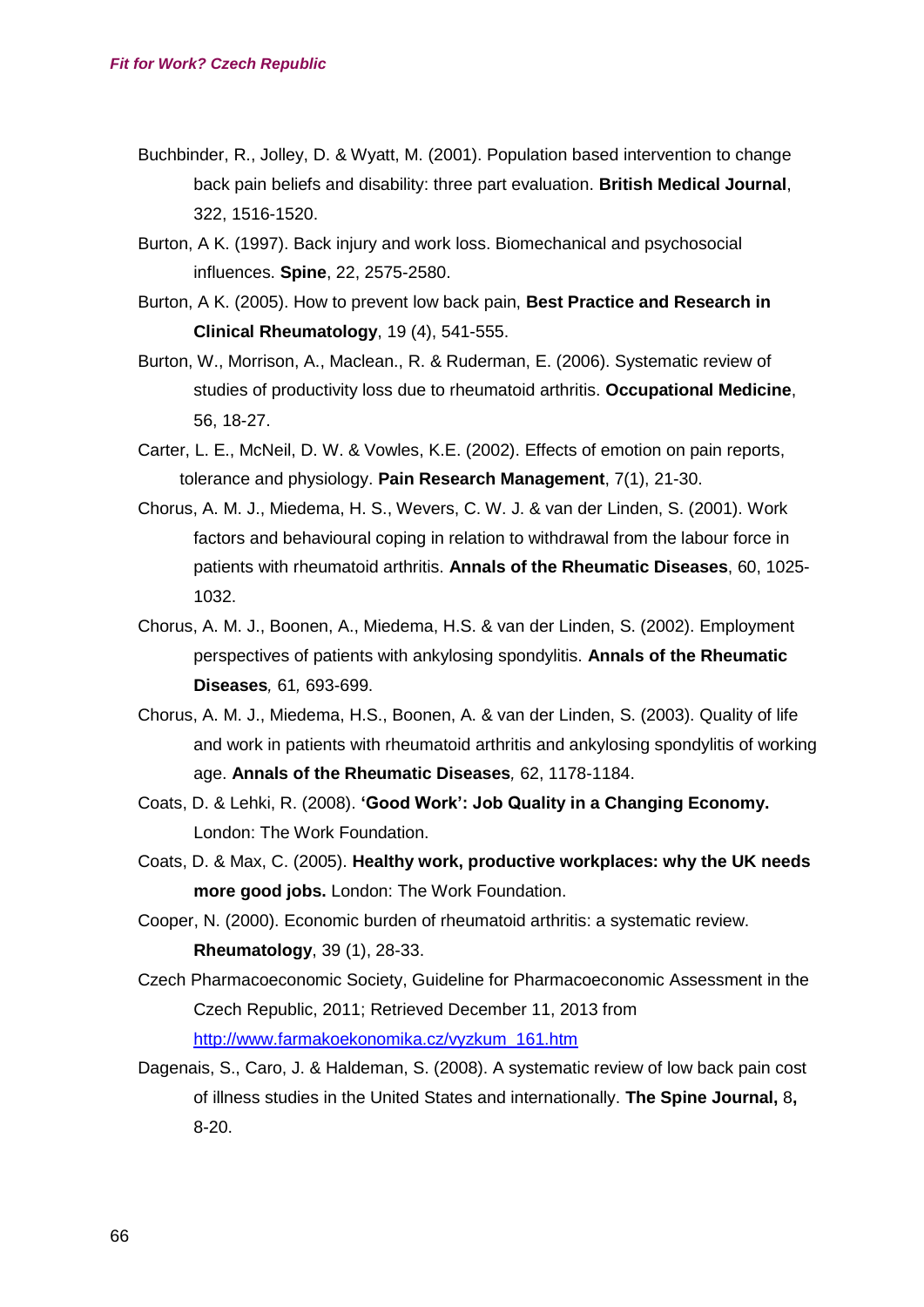- Dagfinrud, H., Mengshoel, A. M., Hagen, K. B., Loge, J. H. & Kvien, T.,K. (2004). Health status of patients with ankylosing spondylitis: a comparison with the general population. **Annals of the Rheumatic Diseases**, 63, 1605-1610.
- de Buck, P., Schoones, J.W., Allaire, S.H. & Vliet Vlieland, T.P.M. (2002). Vocational rehabiliation in patients with chronic rheumatoid diseases: A systematic literature review. **Seminars in Arthritis and Rheumatism**, 32 (3), 196-203.
- de Croon, E. M., Sluiter, J. K., Nijssen, T. F., Dijkmans, B. A. C., Lankhorst, G. J.., Frings-Dresen, M. H. W. (2004). Predictive factors of work disability in rheumatoid arthritis: a systematic literature review. **Annals of the Rheumatic Diseases**, 63, 1362-1367.
- der Tempel, H. & van der Linden, S. (2001). Withdrawal from labour force due to work disability in patients with ankylosing spondylitis. **Annals of the Rheumatic Diseases**, 60, 1033-1039.
- Devereux, J., Rypstedt, L., Kelly, Y., Weston, P. & Buckle, P. (2004). The role of work stress and psychological factors in the development of musculoskeletal disorders. **Health and Safety Executive Research Report 273**. London: Health & Safety Executive.
- Ekberg, K. (1995). Workplace changes in successful rehabilitation. **Journal of Occupational Rehabilitation**, 5, 253–269.
- Ektor-Andersen, J., Ingvarsson, E., Kullendorff, M. & Ørbæk, P. (2008). High cost-benefit of early team-based biomedical and cognitive-behaviour intervention for long-term pain-related sickness absence. **Journal of Rehabilitation Medicine**, 40, 1-8.
- Escorpizo, R., Bombardier, C., Boonen, A., Hazes, J. M. W., Lacaille, D., Strand, V. et al. (2007). Worker productivity outcome measures in arthritis. The Journal of Rheumatology, 34 (6), 1372-1380
- EUROGIP (2007). Musculoskeletal disorders in Europe: Definitions and statistics. Retrieved April 15, 2009 from http://www.eurogip.fr/docs/TMS\_07-Eurogip-25- EN.pdf

European Foundation for the Improvement of Living and Working Conditions (Eurofound) (2007). **Managing Musculoskeletal Disorders**. Retrieved April 15, 2009 from http://www.eurofound.europa.eu/ewco/studies/tn0611018s/tn0611018s.htm

- European Foundation for the Improvement of Living and Working Conditions (Eurofound) (2007). **Managing Musculoskeletal Disorders in the Czech Republic**
- European Trade Union Institute (ETUI), (2007). **Musculoskeletal disorders: An illunderstood pandemic**. Brussels: ETUI.
- Eurostat (2004). **Occupational Diseases in Europe in 2001**. Statistics in Focus, 15/2004. Retrieved April 20, 2009, from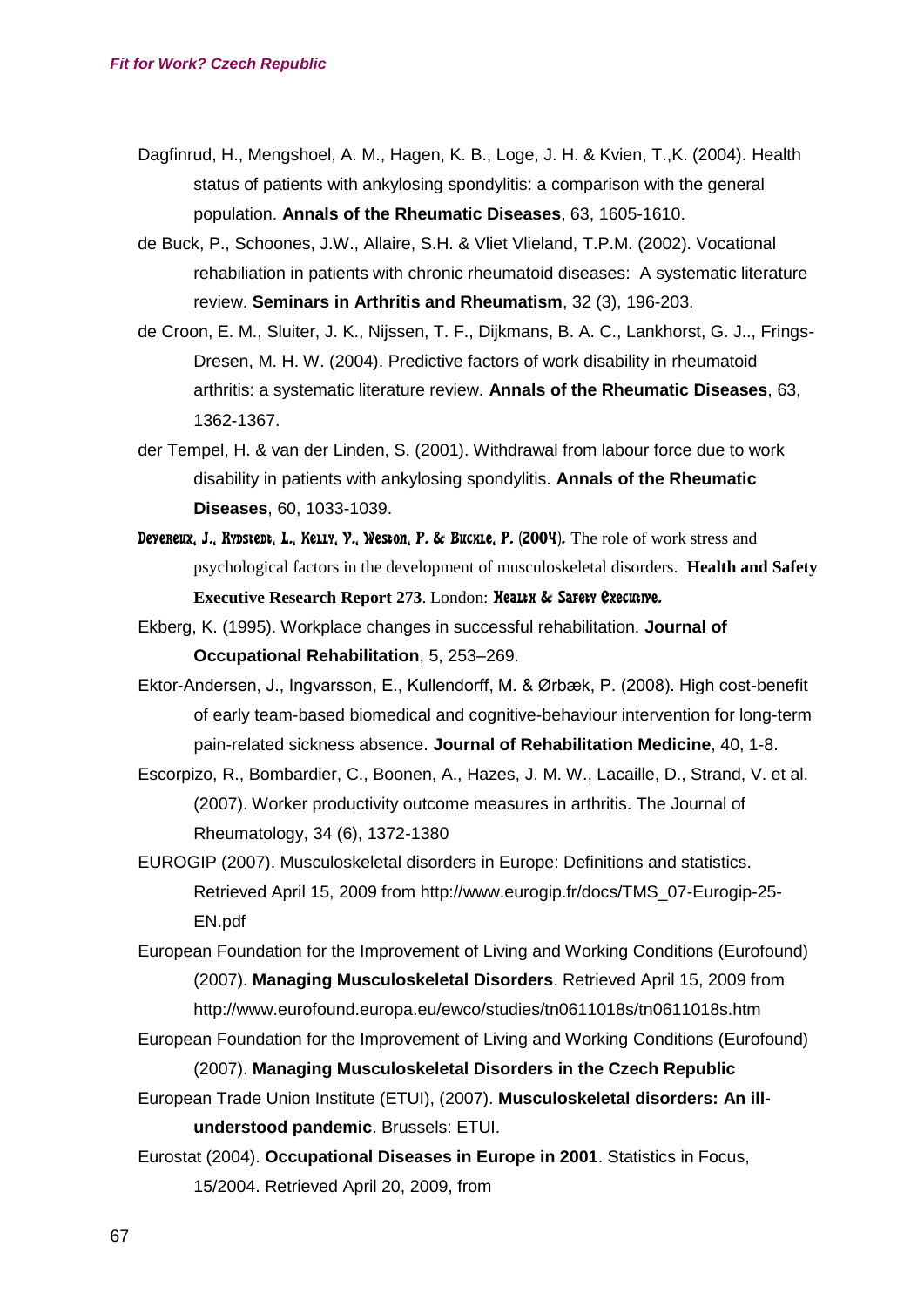[http://epp.eurostat.ec.europa.eu/cache/ITY\\_OFFPUB/KS-NK-04-015/EN/KS-NK-](http://epp.eurostat.ec.europa.eu/cache/ITY_OFFPUB/KS-NK-04-015/EN/KS-NK-04-015-EN.PDF)[04-015-EN.PDF](http://epp.eurostat.ec.europa.eu/cache/ITY_OFFPUB/KS-NK-04-015/EN/KS-NK-04-015-EN.PDF)

- Feuerstein, M., Shaw, W.S., Lincoln, A.E., Miller, V.I. & Wood, P.M. (2003). Clinical and workplace factors associated with a return to modified duty in work-related upper extremity disorders. **Pain**, 102, 51–61.
- Feuerstein, M., Shaw, W. S., Nicholas, R. A. & Huang, G. D. (2004). From confounders to suspected risk factors: psychosocial factors and work-related upper extremity disorders. **Journal of Electromyography and Kinesiology**, 14, 171-178.
- Forejtová, S., Mann, H., Štolfa, J., Vedral, K., Fenclová, I., Némethová, D., Pavelka, K. (2008). Factors influencing health status and disability of patients with ankylosing spondylitis in the Czech Republic, **Clinical Rheumatology**.
- Frank, J., Sinclair, S., Hogg-Johnson, S., Shannon, H., Bombardier, C., Beaton, D., et al.(1998), Preventing disability from work-related low-back pain. New evidence gives new hope—if we can just get all the players onside. **Canadian Medical Association Journal**, 158(12),1625–31.
- Frank, A. O. & Chamberlain, M. A. (2006). Rehabilitation: an integral part of clinical practice. **Occupational Medicine**, 56, 289-293.
- Gignac, M., Cao, X., Lacaille, D., Anis, A. & Badley, E. (2008). Arthritis-related work transitions: A prospective analysis of reported productivity losses, work changes, and leaving the labor force, **Arthritis Care & Research,** 59 (12), 1805-18
- Gignac, M.A.M., Badley, E.M., Lacaille, D., Cott, C.C., Adam, P., & Anis, A.H. (2004). Managing arthritis and employment: Making arthritis-related work changes as a means of adaptation. **Arthritis & Rheumatism**, 51(6), 909-916.
- Gordeev, V. S., Maksymowych, W. P., Evers, S. M., Ament, A., Schachna L., & Boonen, A. (2009). The role of contextual factors on health-related quality of life in Ankylosing Spondylitis. **Annals of the Rheumatic Diseases**, published online 11 Mar 2009, doi:10.1136/ard.2008.100164
- Guzman, J., Esmail, R., Karjalainen, K., Malmivaara, A., Irvin, E., & Bombardier, C. (2001). Multidisciplinary rehabilitation for chronic low back pain: systematic review. **British Medical Journal**, 322, 1511–1516.
- Halpern, M. T., Cifaldi, M, & Kvien, T.K. (2008). Impact of adalimumab on work participation in rheumatoid arthritis: comparisons of an open-label extension study and a registry-based control group. **Annals of the Rheumatic Diseases**, published online 1 Oct 2008, doi:10.1136/ard.2008.092734.
- Hamberg, K., Johansson, E., Lindgren, G. & Westman, G. (1997). The impact of marital relationship on the rehabilitation process in a group of women with long-term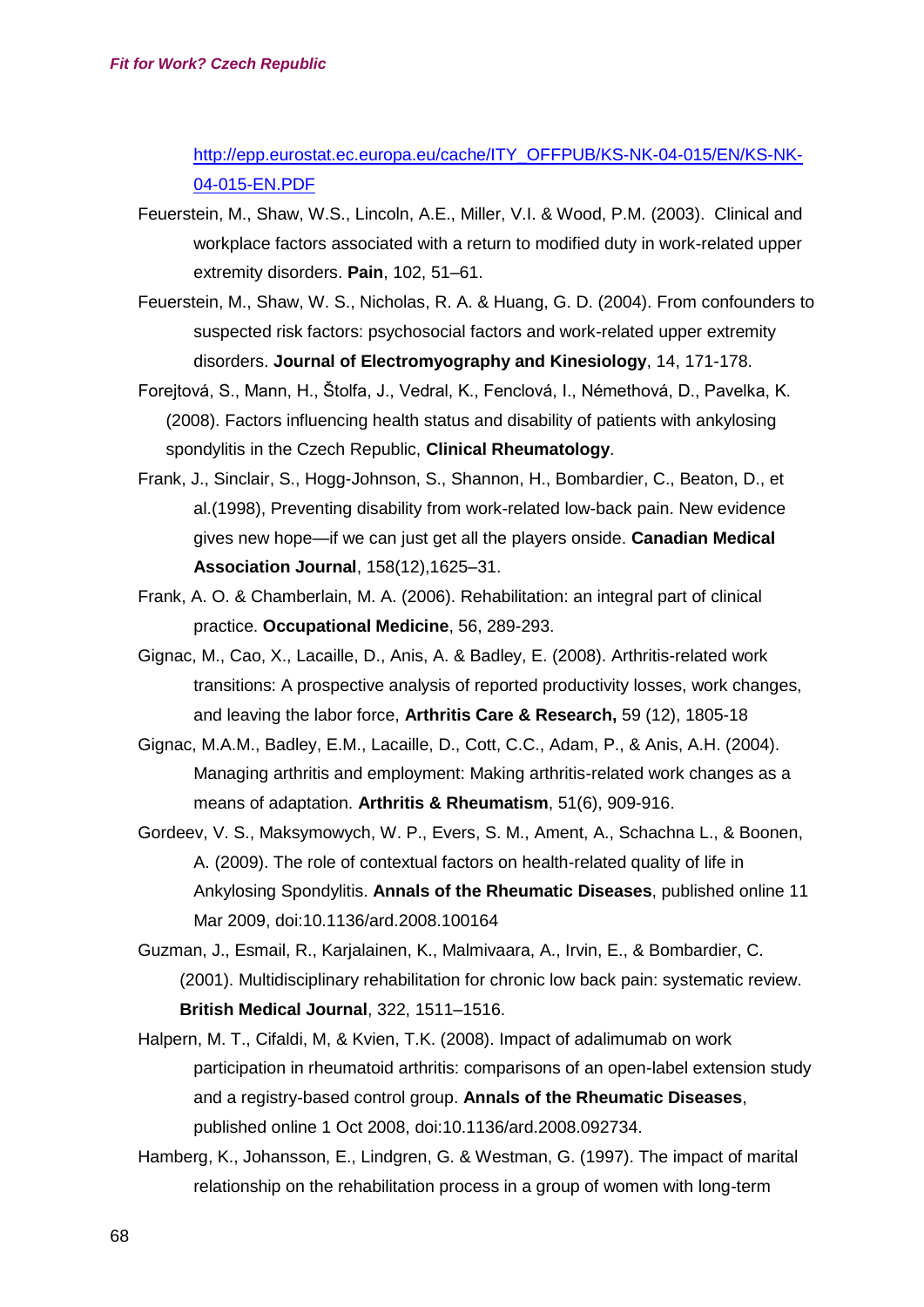musculoskeletal disorders. **Scandinavian Journal of Social Medicine**, 25 (1), 17- 25.

Hanova, P., Pavelka, K., Dostal, C., Holcatova, I., Pikhart, H. (2006). Epidemiology of rheumatoid arthritis, juvenile idiopathic arthritis and gout in two regions of the Czech Republic in a descriptive population-based survey in 2002-2003. **Clinical and** 

#### **Experimental Rheumatology**.

- Health and Safety Executive (HSE) (2002). Initiative Evaluation Report: Back to Work.
- Huscher, D., Merkesdal, S., Thiele, K., Schneider, M. & Zink, A. (2006). Cost of illness in rheumatoid arthritis, Ankylosing spondylitis, psoriatic arthritis and systemic lupus erythematosus in Germany. **Annals of the Rheumatic Diseases**, 65**,** 1175-1183.
- Husted, J. A., Gladman, D. D., Farewell, V. T. & Cook, R. J. (2001) Health-related quality of life of patients with psoriatic arthritis: a comparison with patients with rheumatoid arthritis. **Arthritis and Rheumatism**, 45, 151-158.
- Institute of Health Information and Statistics of the Czech Republic (2008). Czech Health Statistics 2007.
- Institute of Health Information and Statistics of the Czech Republic (2007), Health Care and Health Services in the Czech Republic 2006.
- Institute of Health Information and Statistics of the Czech Republic (2008), Health Care and Health Services in the Czech Republic 2007.
- Institute of Health Information and Statistics of the Czech Republic, Economic information on health care 2012.
- Institute of Health Information and Statistics of the Czech Republic, Hospitalization in hospitals in the CR 2012.
- Institute of Health Information and Statistics of the Czech Republic, Terminated cases of incapacity for work for disease or injury, 2012.
- Institute of Health Information and Statistics of the Czech Republic, Czech Health Statistics Yearbook, 2012.
- Johns G. Presenteeism in the workplace: a review and research agenda. **Journal of Organizational Behaviour***,* **31,** 519-42, 2010.
- Katz, W.A. (2002). Musculoskeletal Pain and its Socioeconomic Implications. **Clinical Rheumatology,** Supplement, 1, 2–4.
- Kavanaugh, A. (2005). Health economics: implications for novel anti-rheumatic therapies. **Annals of the Rheumatic Diseases**, 64, 65-69.
- Kemler, M. A. & Furnée, C. A. (2002). The impact of chronic pain on life in the household. **Journal of Pain Symptom Management**, 23 (5), 433-441.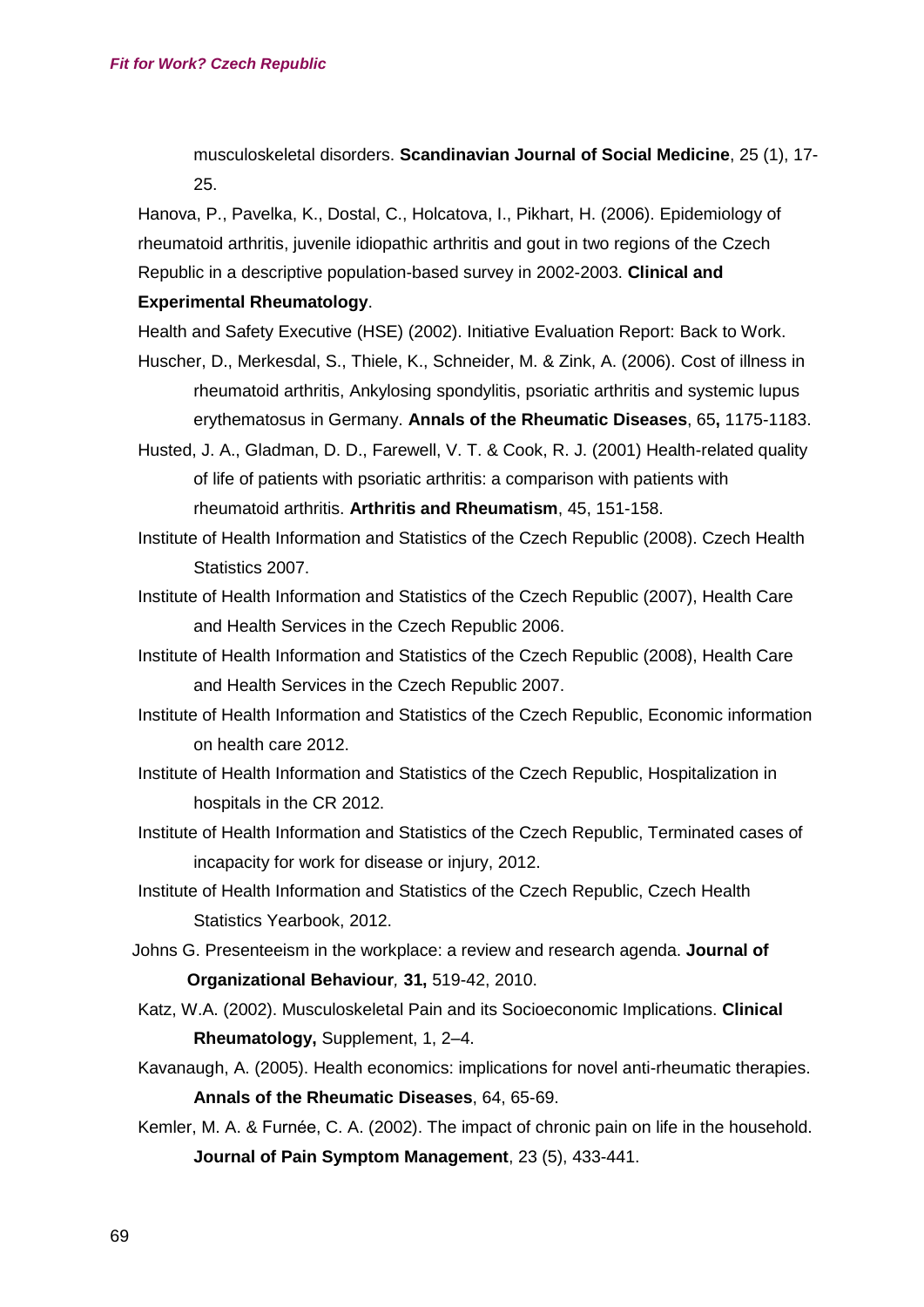- Kerns, R. D., Haythornthwaite, J., Southwick, S. & Giller, E. L. (1990). The role of marital interaction in chronic pain and depressive symptom severity. **Journal of Psychosomatic Research**, 34(4), 401-408.
- Klimes J, Dolezal T. (2011) Náklady a produktivita pacientů se středně těžkou až těžkou psoriázou v České republice. **Biologická léčba**, 3 (4): 78-84.
- Klimes J, Dolezal T, Vocelka M, Petrikova A, Kruntoradova K. (2011b) The effect of biological treatment on work productivity and productivity costs of rheumatoid arthritis patients in the Czech Republic. ISPOR 14th Annual European Congress, Madrid, Spain.
- Klimes J, Vocelka M, Dolezal T. (2011c) Burden of rheumatoid arthritis in the Czech Republic – direct and productivity costs. ISPOR 14th Annual European Congress, Madrid, Spain.
- Kobelt, G. (2007). Thoughts on health economics in rheumatoid arthritis. **Annals of the Rheumatic Diseases,** 66, 35-39.
- Koopmanschap MA, Rutten FF (1996). A practical guide for calculating indirect costs of disease. **Pharmacoeconomics** 0:460–6.
- Kruntorádová K, Klimeš J, Doležal T, Vocelka M, Petříková A. (2011) Work productivity and productivity costs of patients with ankylosing spondylitis in the Czech Republic. . ISPOR 14th Annual European Congress, Madrid, Spain.
- Kruntorádová K, Klimeš J, Dolažal T, Vocelka M, Petříková A. (2012) Work productivity and productivity costs of patients with rheumatoid arthritis, ankylosing spondylitis and psoriasis in the Czech Republic. ISPOR 15th Annual European Congress, Berlin, Germany.
- Leardini, G., Salaffi, F., Montanelli, R., Gerzeli, S. & Canesi, B. (2002). A multi-center cost-of-illness study on rheumatoid arthritis in Italy. **Clinical and Experimental Rheumatology**, 20, 505-515.
- Lundkvist, J., Kastäng, F. & Kobelt, G. (2008). The burden of rheumatoid arthritis and access to treatment: health burden and costs. **European Journal of Health Economics**, 8(Supple 2), 49-60.
- Luqmani, R., Hennell, S., Estrach, C., Birrell, F., Bosworth, A., Davenport, G. et al. (2006). On behalf of the British Society for Rheumatology and British Health Professionals in Rheumatology Standards. Guidelines and Audit Working Group British Society for Rheumatology and British Health Professionals in Rheumatology Guideline for the Management of Rheumatoid Arthritis (The first 2 years). **Rheumatology**, 45,1167–1169.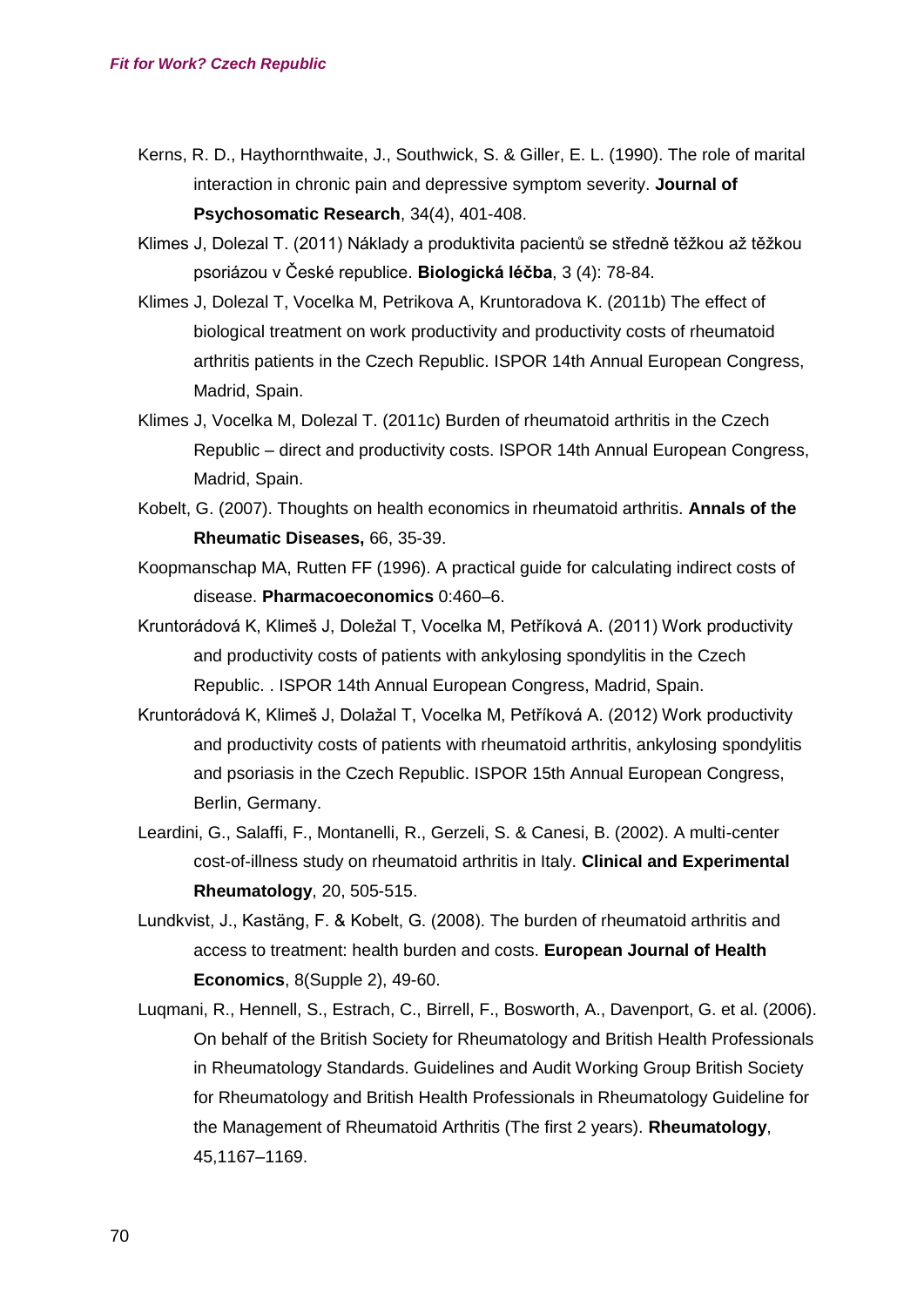- MacGregor, E. A., Brandes, J., Eikermann, A. & Giammarco, R. (2004), Impact of migraine on patients and their families: the Migraine and Zolmitriptan Evaluation (MAZE) survey – Phase III. **Current Medical Research Opinion**, 20 (7), 1143- 1150.
- McLaren, N. (2006). Interactive dualism as a partial solution to the mind-brain problem for psychiatry. **Medical Hypotheses**, 66 (6), 1165-73.
- Meijer, E., Sluiter, J. & Frings-Dresen, M. (2005). Evaluation of effective return-to-work treatment programs for sick-listed patients with non-specific musculoskeletal complaints: a systematic review. **International Archives of Occupational and Environmental Health**, 78 (7), 523-532.
- Meijer, E., Sluiter, J., Heyma, A., Sadiraj, K. & Frings-Dresen, M. (2006). Costeffectiveness of multidisciplinary treatment in sick-listed patients with upper extremity musculoskeletal disorders: a randomized, controlled trial with one-year follow-up. **International Archives of Occupational and Environmental Health**, 79 (8), 654-664.

Ministry of Labour and Social Affairs, retrieved July 2009,<http://www.mpsv.cz/en/>

- Nachemson, A., Waddell, G. & Norlund A. (2000). Epidemiology of neck and low back pain. In Nachemson, A. & Jonsson E., (eds.) **Neck and Back Pain: The scientific evidence of causes, diagnosis and treatment** (pp. 165-188). Philadelphia: Lippincott Williams & Wilkins
- OECD (2009). Economic Outlook 85 Database
- OECD Health Data 2008
- OECD (2009). Sickness, Disability and Work, Keeping on Track in the Economic Downturn.
- Parent-Thirion, A., Fernández Macías, E., Hurley, J. & Vermeylen, G. (2007). **Fourth European Survey on Working Conditions**. Dublin: European Foundation for the Improvement of Living Standards.
- Petrikova A, Klimes J, Dolezal T, Marinov L, Petrova G (2011). Treatment of patients with moderate and severe psoriasis – cost-of-illness in the Czech Republic. ISPOR 14th Annual European Congress, Madrid, Spain.
- Petříková A, Klimeš J, Doležal T, Vocelka M, Kolář J (2013). The economic burden of the ankylosing spondylitis in the Czech Republic comparison between 2005 and 2008; Rheumatol Int 33:1813–1819.
- Pugner, K, M., Scott, D.I., Holmes, J.W. & Hieke, K. (2000). The costs of rheumatoid arthritis: an international long-term view. **Seminars in Arthritis and Rheumatism**, 29, 305-320.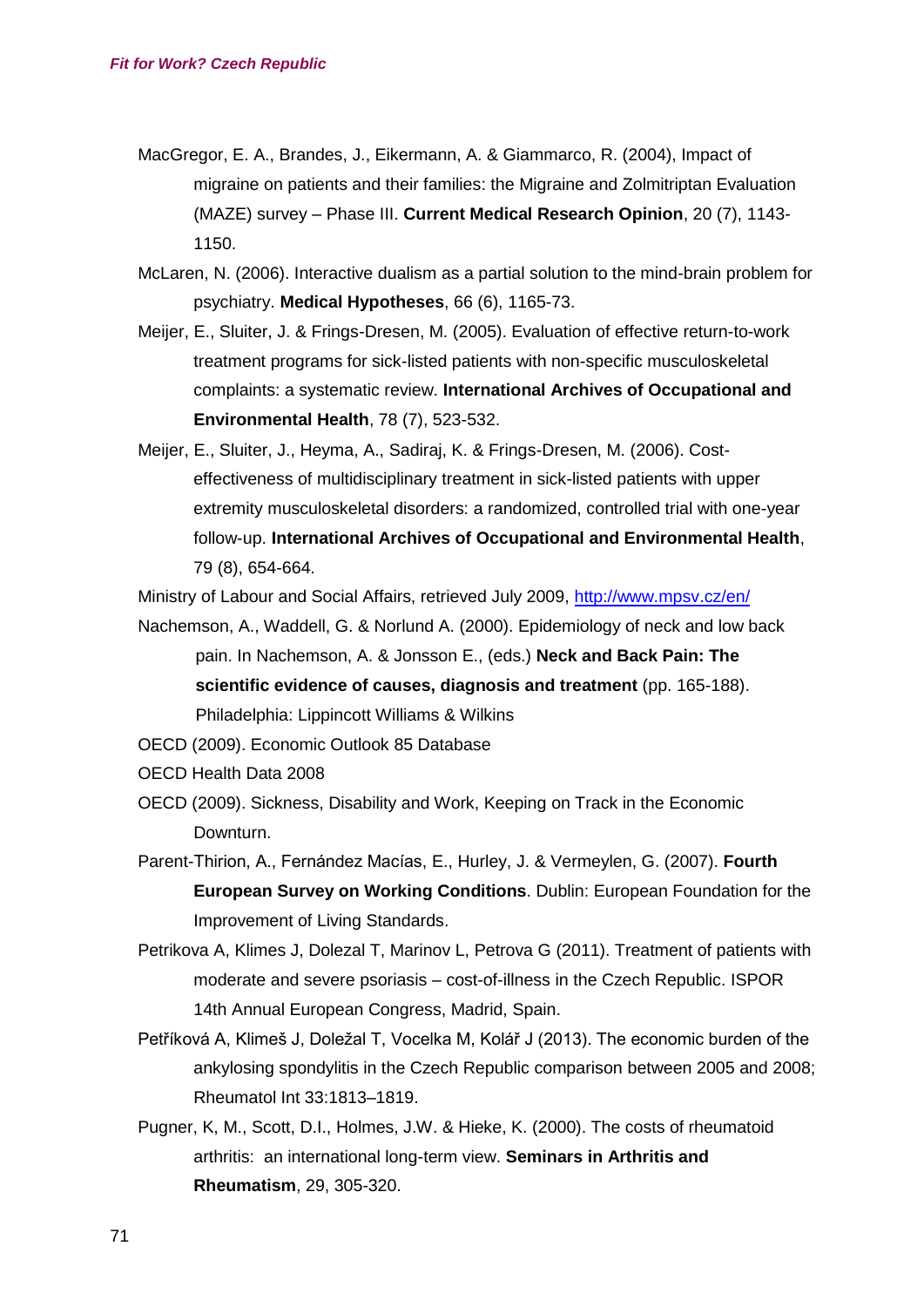- Punnett, L. & Wegman, D. (2004). Work-related musculoskeletal disorders: the epidemiologic evidence and the debate. **Journal of Electromyography and Kinesiology***,* 14 (1), 13-23.
- Schultz, I. Z., Stowell, A. W., Feuerstein, M. & Gatchel, R. J. (2007). Models of return to work for musculoskeletal disorders. **Journal of Occupational Rehabilitation**, 17 (2), 327-352.
- Scottish Intercollegiate Guidelines Network (SIGN) (2000). **Management of early rheumatoid arthritis**, SIGN publication 48. Edinburgh: Scottish Intercollegiate Guidelines Network.
- Sieper, J., Braun, J., Rudwaleit, M., Boonen, A. & Zink, A. (2002). Ankylosing spondylitis: an overview. **Annals of the Rheumatic Diseases**, 61 (Supplement III), 8-18.
- Siška, J (2007). Report on the employment of disabled people in European countries, Czech Republic, Academic Network of European Disability Experts.
- Smyth, M., Stone, A., Hurewitz, A. & Kaell, A. (1999). Effects of writing about stressful experiences on symptom reduction in patients with asthma or rheumatoid arthritis. **Journal of the American Medical Association**, 281**,** 1304-1309.
- Sokka, T. & Pincus, T. (2001). Markers for work disability in rheumatoid arthritis. **Journal of Rheumatology***,* 28**,** 1718-1722.
- State Institute for Drug Control, Assessing cost-effectiveness, 2013. Retrieved December 11, 2013 from http://www.sukl.cz/file/73935.
- Sullivan, M. J. & D'Eon, J. L. (1990). Relation between catastrophising and depression on chronic pain patients. **Journal of Abnormal Psychology**, 99, 260-263.
- Swartling, M. S., Hagberg, J., Alexanderson, K. & Wahlstrom, R. A. (2007). Sick-listing as a psychosocial work problem: a survey of 3997 Swedish physicians. **Journal of Occupational Rehabilitation**, 17(**3**), 398-408.
- The Bone & Joint Decade. (2005). **European Action Towards Better Musculoskeletal Health: A public health strategy to reduce the burden of musculoskeletal conditions**. Lund: The Bone & Joint Decade, Department of Orthopedics, University Hospital. Retrieved April 15, 2009 from [http://ec.europa.eu/health/ph\\_projects/2000/promotion/fp\\_promotion\\_2000\\_frep\\_1](http://ec.europa.eu/health/ph_projects/2000/promotion/fp_promotion_2000_frep_15_en.pdf) [5\\_en.pdf](http://ec.europa.eu/health/ph_projects/2000/promotion/fp_promotion_2000_frep_15_en.pdf)
- Urban, P. (date?). MSDs in the Czech Republic, National Institute of Public Health, Center for Occupational Health, WHO Collaborating Center for Occupational Health, Prague
- van den Hout WB (2010). The value of productivity: human-capital versus friction-cost method. **Ann Rheum Dis**. 69(Suppl 1):i89–91.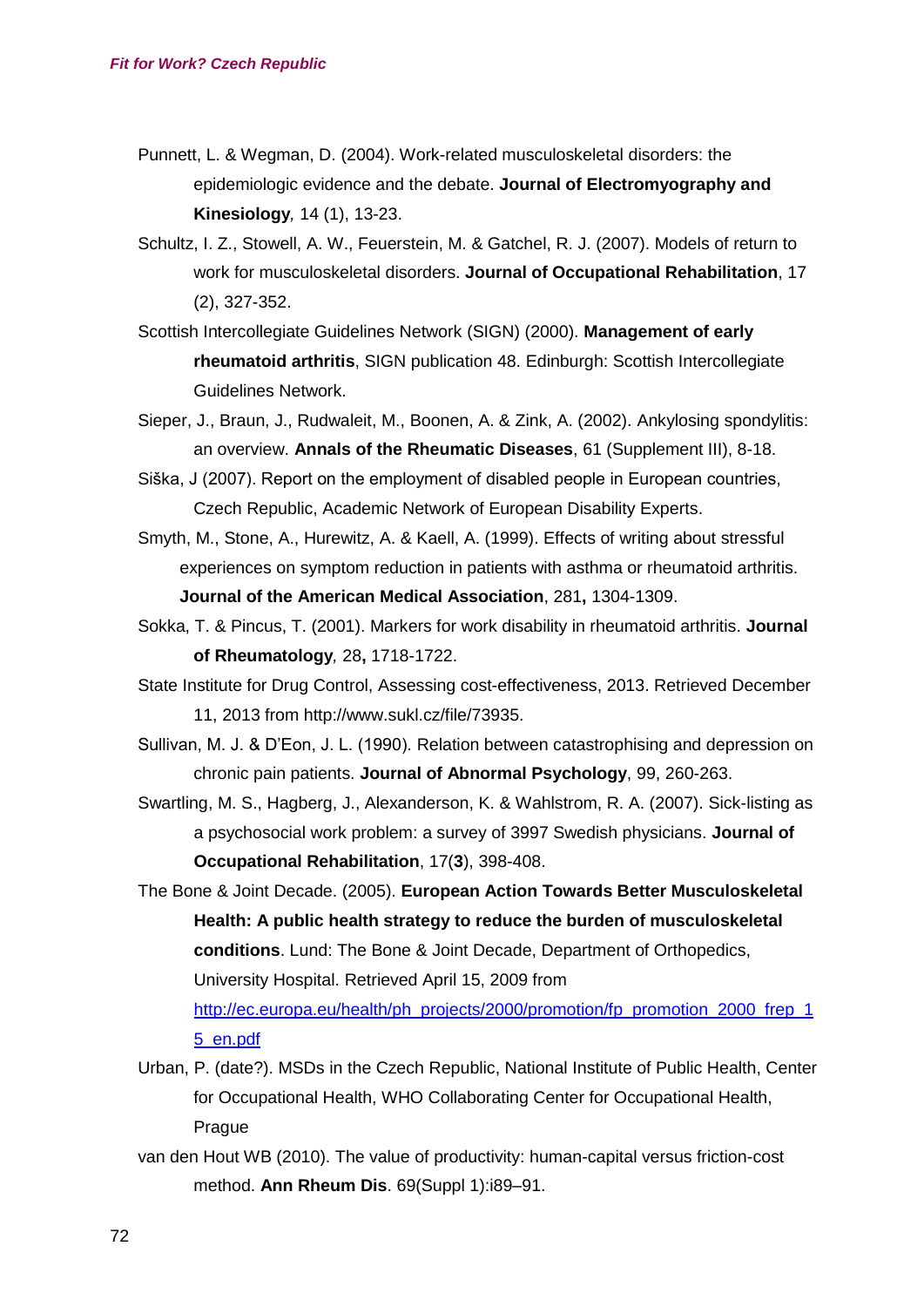- van Duijn, M. & Burdorf, A. (2008). Influence of modified work on recurrence of sick leave due to musculoskeletal complaints. **Journal of Rehabilitation Medicine**, 40, 576- 581.
- Van Eerd, D., Beaton, D., Cole, D., Lucas, J., Hogg-Johnson, S., & Bombardier, C. (2003). Classification systems for upper-limb musculoskeletal disorders in workers: a review of the literature. **Journal of Clinical Epidemiology**, 56, 925– 936
- Veale, A., Woolf, A. & Carr, A. (2008), Chronic musculoskeletal pain and arthritis: Impact, attitudes and perceptions. **Irish Medical Journal,** 101 (7), 208-210.
- Waddell, G. & Burton, A K. (2006 a). **Is work good for you health and well-being?** London: Department of Work and Pensions.
- Waddell, G. & Burton, & A. K. (2006 b). Principles of rehabilitation for common health problems, in O'Donnell, M. **Rehabilitation: Keeping people in work**. Chief Medical Officer's Report 2006. Dorking: UnumProvident.
- Wallenius, M., Skomsvoll, J. F., Koldingsnes, W., Rødevand, E., Mikkelsen, K., Kaufmann, C.et al. (2008). Work disability and health-related quality of life in males and females with psoriatic arthritis. **Annals of the Rheumatic Diseases**, 68, 685-689.
- Werner, E. L., Lærum, E., Wormgoor, M. E., Lindh, E. & Indhal, A. (2007). Peer support in an occupational setting preventing LBP-related sick leave. **Occupational Medicine,** published online 4 October 2007, doi:10.1093/occmed/kqm094
- WHO Scientific Group (2001). **International Classification of Functioning, Disability and Health.** Geneva: WHO. Retrieved from April 15, 2009 from <http://www3.who.int/icf/icftemplate/cfm>
- WHO Scientific Group (2003). **The burden of musculoskeletal conditions at the start of the new millennium***.* Geneva: WHO.
- Young, A., Dixey, J., Cox, N., Davis, P., Devlin, J., Emery, P. et al. (2000). How does functional disability in early rheumatoid arthritis (RA) affect patients and their lives? Results of 5 years of follow-up in 732 patients from the Early RA Study (ERAS). **Rheumatology**, 39, 603-611.
- Young, A., Dixey, J., Kulinskaya, E., Cox, N., Davies, P., Devlin, J. et al. (2002). Which patients stop working because of rheumatoid arthritis? Results of five years' follow up in 732 patients from the Early RA Study (ERAS). **Annals of the Rheumatic Diseases***,* 61, 335-340.
- Zampolini, M., Bernadinello, M. & .Tesio, L. (2007). RTW in back conditions. **Disability and Rehabilitation**, 29 (17), 1377-1385.